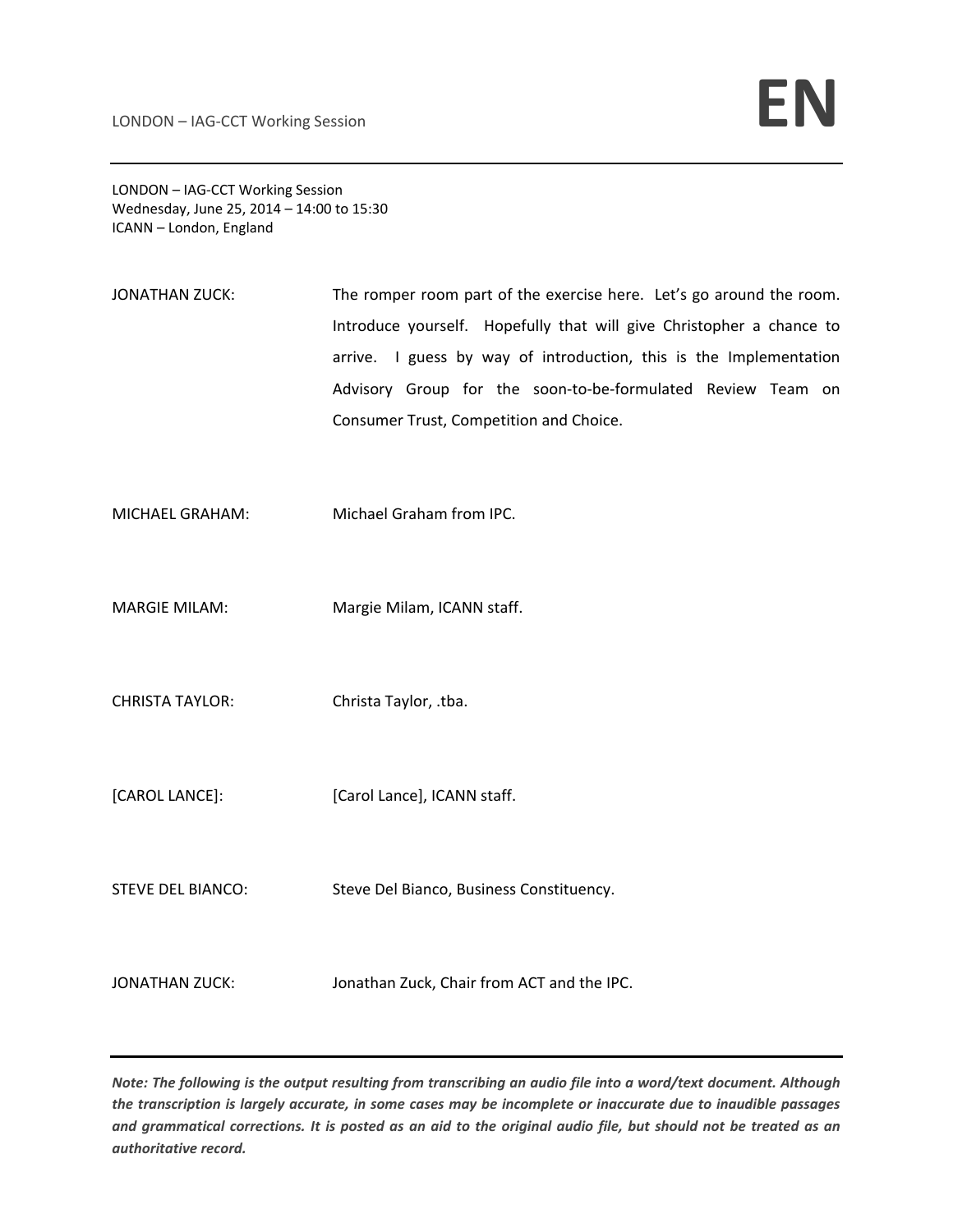| JUDY SONG-MARSHALL:           | Judy Song-Marshall, Neustar.                                                                                                                                                                                                                                                                                                                                                                                                                                                                                                                                                                                  |
|-------------------------------|---------------------------------------------------------------------------------------------------------------------------------------------------------------------------------------------------------------------------------------------------------------------------------------------------------------------------------------------------------------------------------------------------------------------------------------------------------------------------------------------------------------------------------------------------------------------------------------------------------------|
| <b>MASON COLE:</b>            | Mason Cole with Donuts and the Registry Stakeholder Group.                                                                                                                                                                                                                                                                                                                                                                                                                                                                                                                                                    |
| [PHIL BUCKET]:                | [Phil Bucket] from [.device].                                                                                                                                                                                                                                                                                                                                                                                                                                                                                                                                                                                 |
| <b>RUDI VANSNICK:</b>         | Rudi Vansnick, NPOC.                                                                                                                                                                                                                                                                                                                                                                                                                                                                                                                                                                                          |
| <b>CHRISTOPHER WILKINSON:</b> | Christopher Wilkinson, At-Large, Member of the ccTLD Board and other<br>things.                                                                                                                                                                                                                                                                                                                                                                                                                                                                                                                               |
| <b>JONATHAN ZUCK:</b>         | Excellent. Welcome everyone. It's always good to have these face-to-<br>face meetings. On the phone it's a very different dynamic. We're on the<br>home stretch in terms of creating a set of recommendations for the<br>Review Team. I'm very excited about that. Thank you all for all the work<br>we've been doing thus far. We have a few new metrics that were<br>suggested by Christa, by Christopher, and one by Ron that we want to go<br>over.<br>I think the meat of this particular meeting, that I think we'll spend most<br>of our time on, is talking about the economic study, and some of the |
|                               | questions surrounding that. I think that needs to get out to the world,                                                                                                                                                                                                                                                                                                                                                                                                                                                                                                                                       |

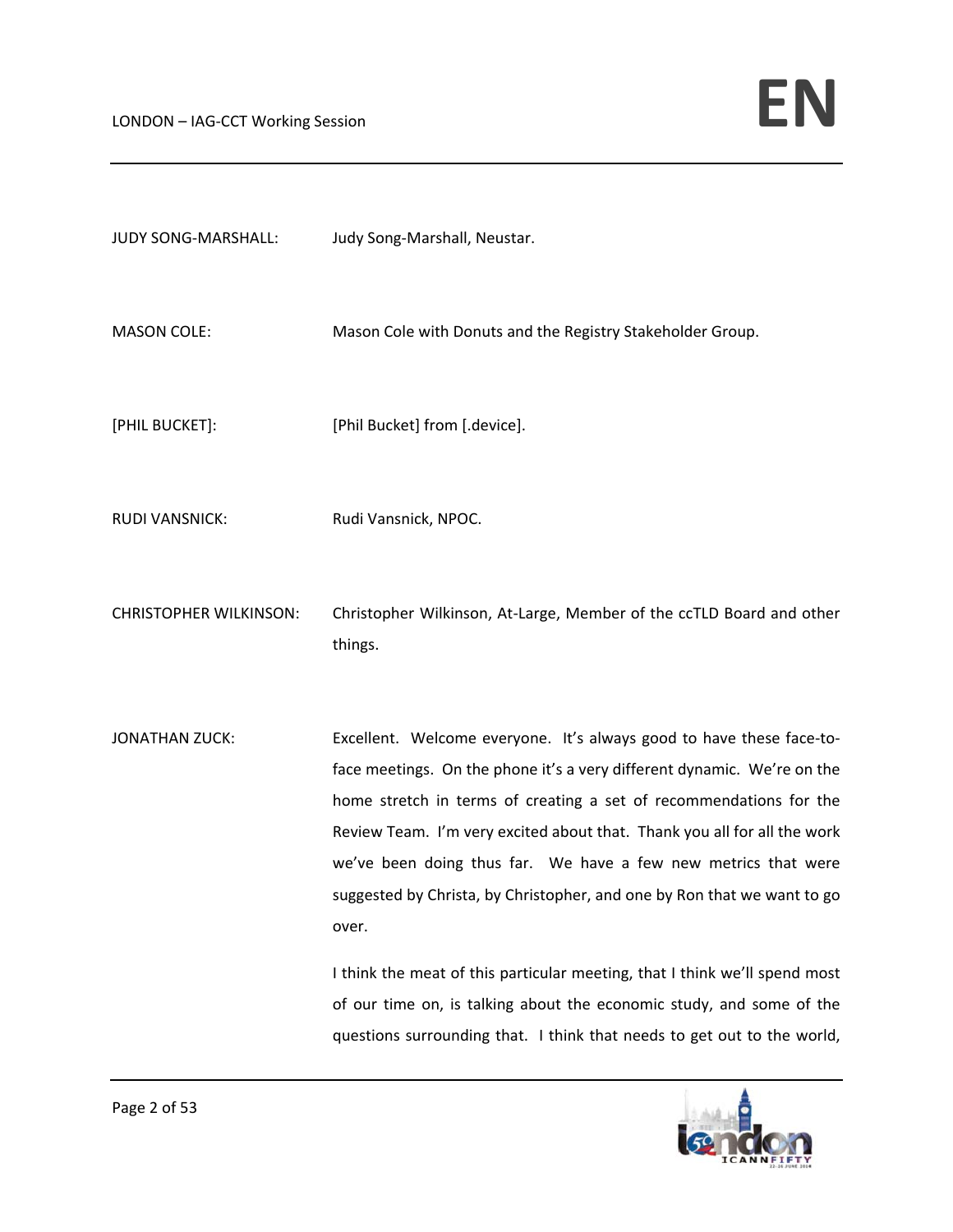sooner rather than later, and get that baseline economic study started. What I'd like to do is hand the talking stick over to Elisa, to talk us through the document that we got from the consultants on the economic study, and to raise the issues that we need to discuss, to finalize that RFP.

Elisa, can you… Who hasn't introduced herself. Introduce yourself first and then take it away.

[ELISA]: Hi. Thanks Jonathan. This is [Elisa Goken 00:03:17] from ICANN staff. The Report we received was actually for the Consumer Survey, not for the Economic Study. We contracted with NORC, the National Opinion Research Center, to do a scoping analysis, basically to help us set up the technical parameters for an RFP to choose a survey [from 00:03:40], as well as help guide us through some of the language and sampling, and things like that.

> I don't have control of the slides. Whoever does, can you scroll down to the next slide? Thank you. I sent around these documents on Monday, and the other one we're going to talk about later, that Jonathan mentioned, is the new metrics and some staff feedback we have on those. I wanted to start off on RFP. Our goal is to get RFP published on July  $16<sup>th</sup>$ .

> To that end, we're trying to get some feedback to NORC to make any adjustments to their Report, or to add something, to give us a little more detail on some items, within the week. I was hoping to focus today a bit on talking about that. Of course, if you guys have any other additional

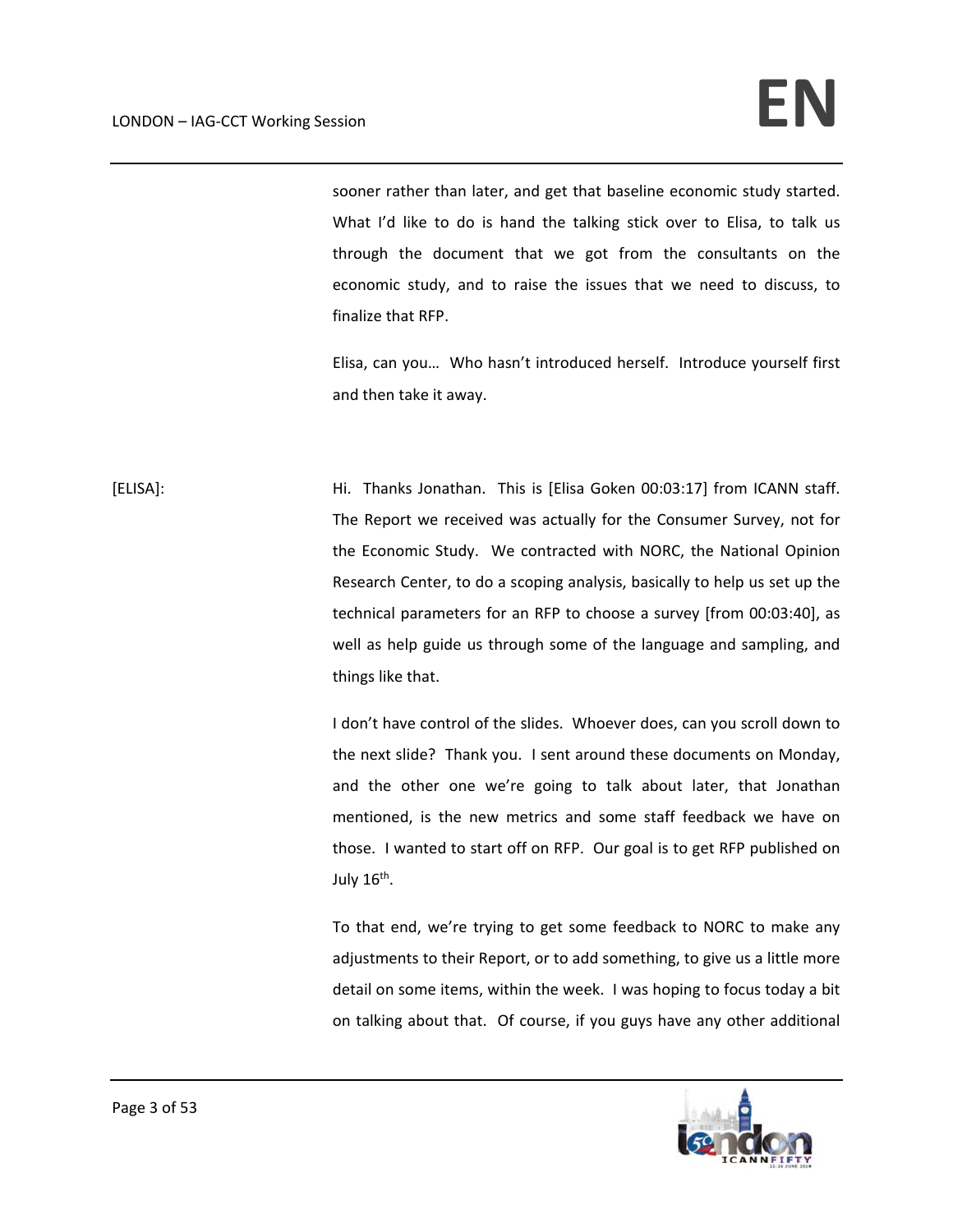comments, you're welcome to email them to me. In the slides here I've highlighted some of the larger questions that I highlighted in the document I sent on Monday.

I wanted to start off with the first one here, which is a question of potential registrants. We had talked about in our last call, last Wednesday, the difficulty of measuring potentially users. I think the question came up as to whether potential registrants would be a possible sample set. NORC suggested against that. [RFC 00:05:07], I guess I should call them. That was given the cost of identifying that group, and the potential for change over time, and then trying to capture that change over time. I wanted to get the group feeling on that recommendation first.

JONATHAN ZUCK: We talked a little about this in the email. Just to refine this question a little bit, NORC is not suggesting that if we didn't look for potential registrants we wouldn't end up with them, it's more that we wouldn't be able to have an identifiable subset of potential registrants. Is that the issue? This is just consumers, [very large 00:05:50], many of whom could be potential registrants.

> I know we made that part of the definition for consumer, when we were looking at the consumer trust piece of this, but if we're not actively excluding them, we'll end up getting some of them. I guess the question is it's too much of an effort to try and identify them as a distinct [unclear 00:06:20] or cross-tab within the study. Is that the issue?

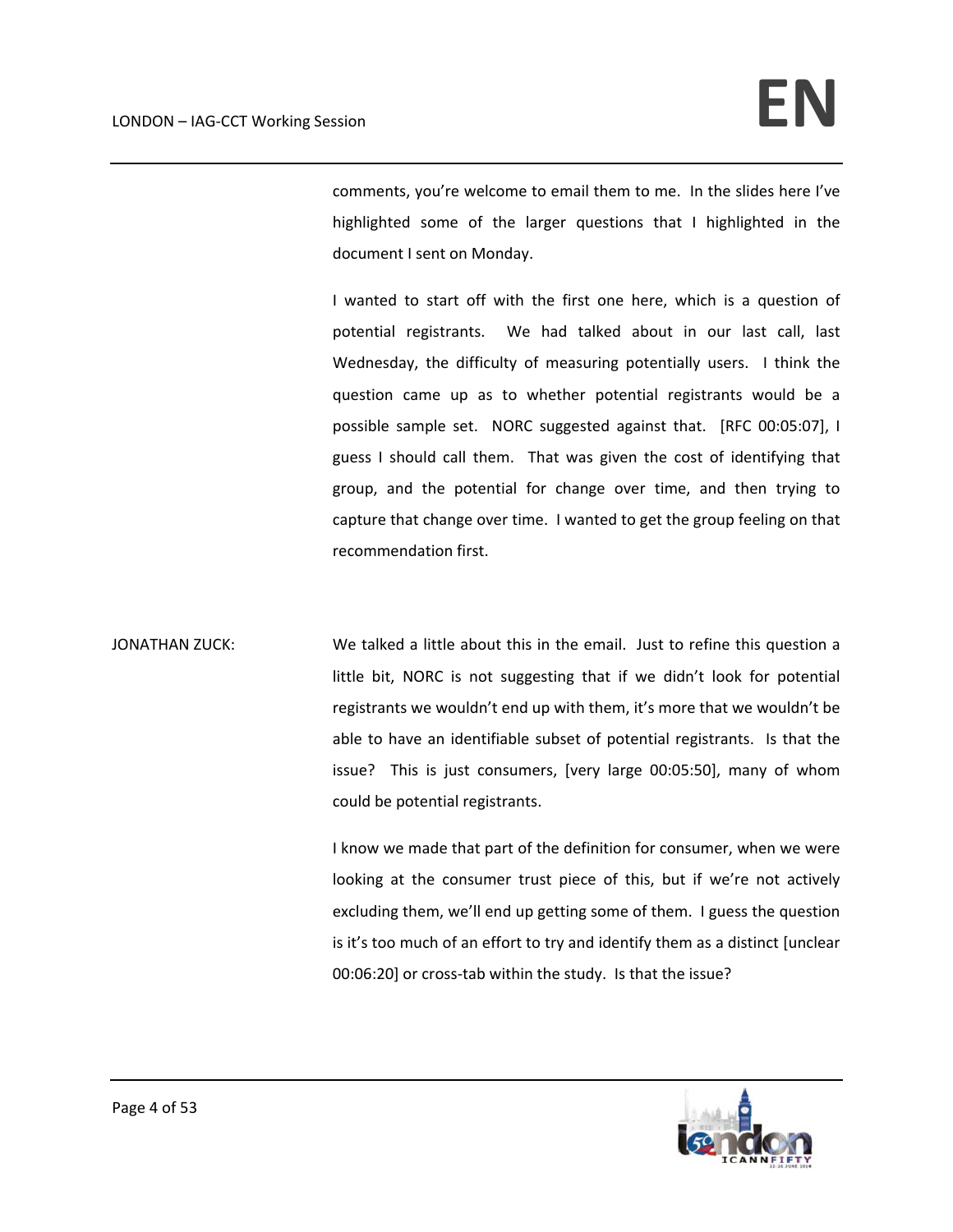[ELISA]: Yes, you're absolutely right. You hit the nail on the head. Basically, it would be really difficult to sample it in any accurate way.

STEVE DEL BIANCO: A question about that. If they were conducting a survey and they get hold of a respondent, I'm fairly sure they can ask the respondent, "Are you a registrant?" Yes/No. Maybe the next question says, "Are you actively considering becoming a registrant of a domain name?" in order to discover that they're what we'd call a potential and not a current registrant. That allows you to ask some rich questions about whether they trust the registration system, and they feel like they have adequate choice among appropriate TLDs.

> What I just said seems to sensible that I wonder why NORC, who are the experts, think they can't ask it that way?

SPEAKER: The statistical significance of the root that would be identified... I think the issue is that as a statistician they're concerned that when I go out and ask that question, I can ask it and we'll know who answered it a certain way. Then we might not end up with a statistically significant sample of people that identify themselves as potential registrants, without a specific effort to continue doing the research until there is a statistically significant sample.

STEVE DEL BIANCO: That's a very helpful answer. It sounds like we're just managing expectations here. We'll ask the question on who's a potential

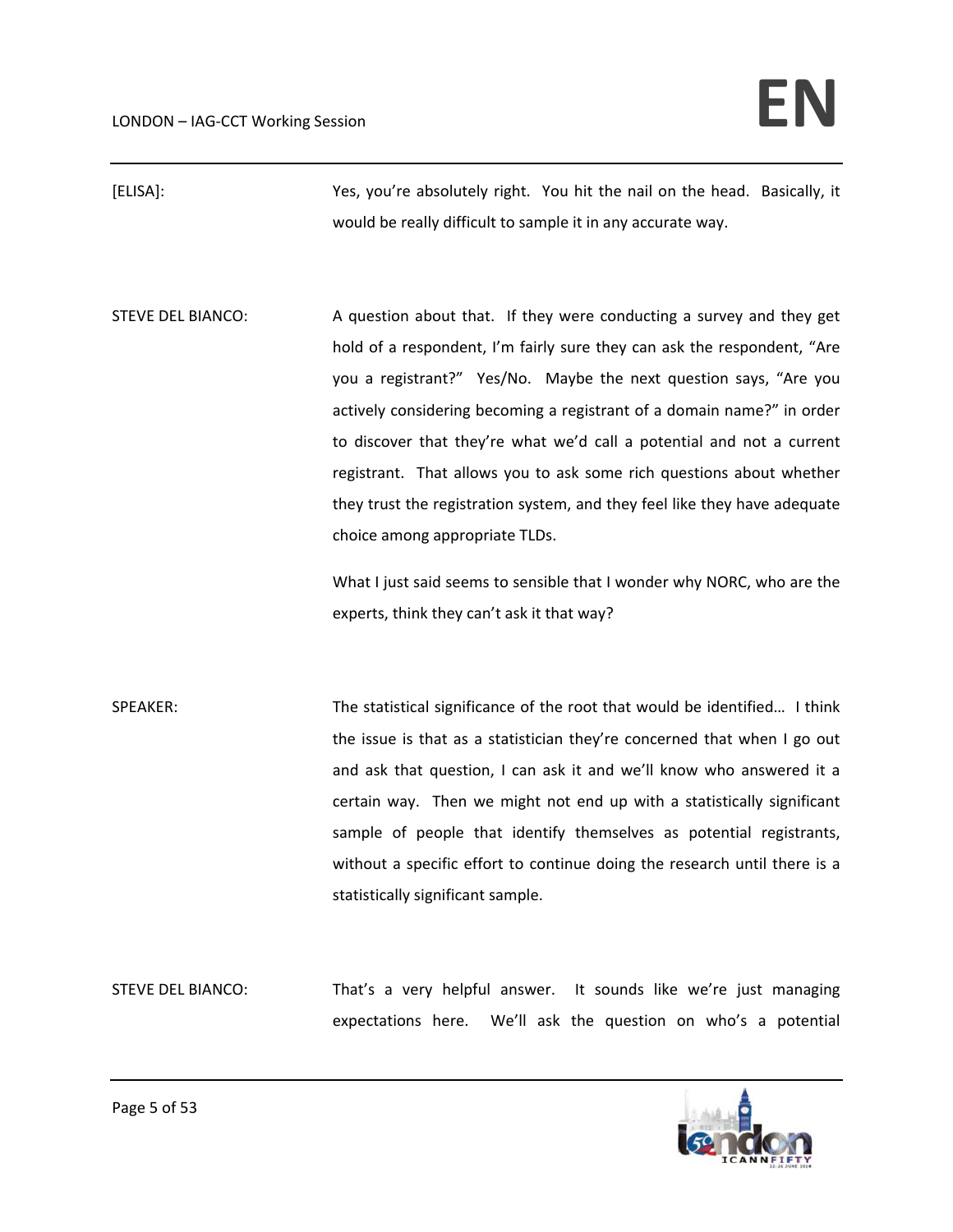registrant, and keep track of it, but in managing expectations we should not assume that we'll find a statistically significant number of them, to draw conclusions about potential registrants.

SPEAKER: I think that's exactly what they're saying.

[ELISA]: If I could also add, I think there's also a question on measuring change over time. How are you going to measure whether they decided to later become a registrant, if you're using sampling designs or you're asking different samples the same questions again in a year? It's going to be hard to measure how they changed their minds. It's another consideration.

JONATHAN ZUCK: Christopher and then Michael.

CHRISTOPHER WILKINSON: I think Jonathan, the essential has been said. I have to balance by policy interest in knowing what potential registrants think, and my economic and statistical sense as to what is feasible. I think you've just summed it up correctly. I think we can get some interesting color, but I don't think we can get statistically significant results from trying to trace potential registrants. I think it's… Let's move on. That's one less problem to deal with.

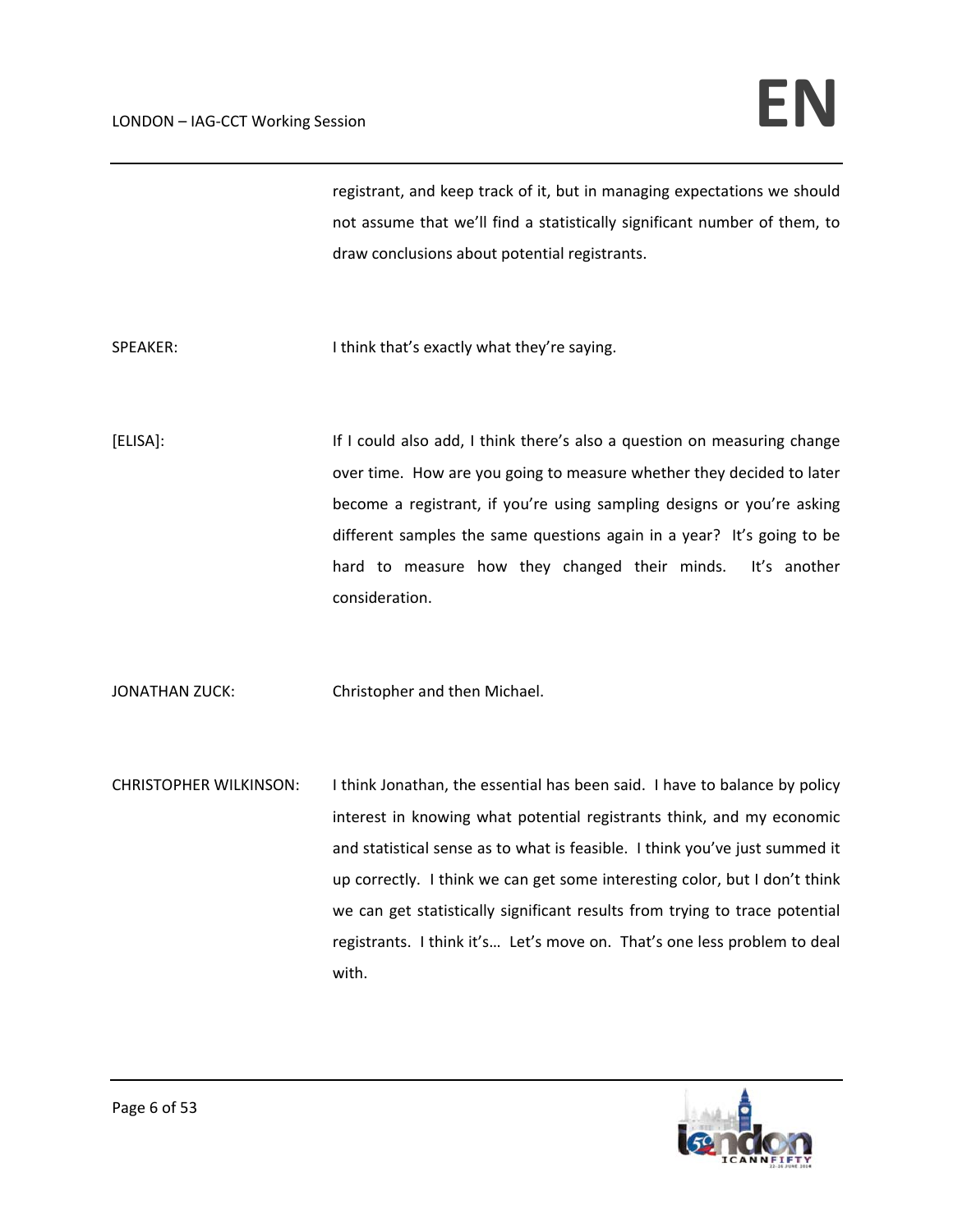# $LONDON - IAG-CCT Working Session$

- MICHAEL GRAHAM: I was just going to say along with Steve, that it seems that we've put the answer ahead of the question. If they're asking the question we may or may not come up with a statistically significant group. In terms of setting this aside and saying we're going to go after this particular group, I think we're getting ahead of ourselves. Let's see what the survey would find.
- JONATHAN ZUCK: Michael, you're exactly right, and Steve, you're exactly right. We will ask the question and probably branch the survey based on the answer to that question. I think we want to continue to do that. It's just often when you contract with a company to perform a survey, if you suggest you want a statistically significant sample of a particular sub‐set of your population, then they will keep doing the survey until they've found enough people that identify that way, to be statistically significant.

That could get very expensive. If they only represent a half percent or something of the people that are going to respond to the survey, then you're going to end up surveying a lot more people to get there. We may by accident get there. I think we'll construct the survey with those kinds of questions, but we won't put it in as a requirement. I think that's really the issue, that we find a statistically significant sample of potential registrants.

SPEAKER: I have two comments from Mike Nelson in the Adobe Chat.

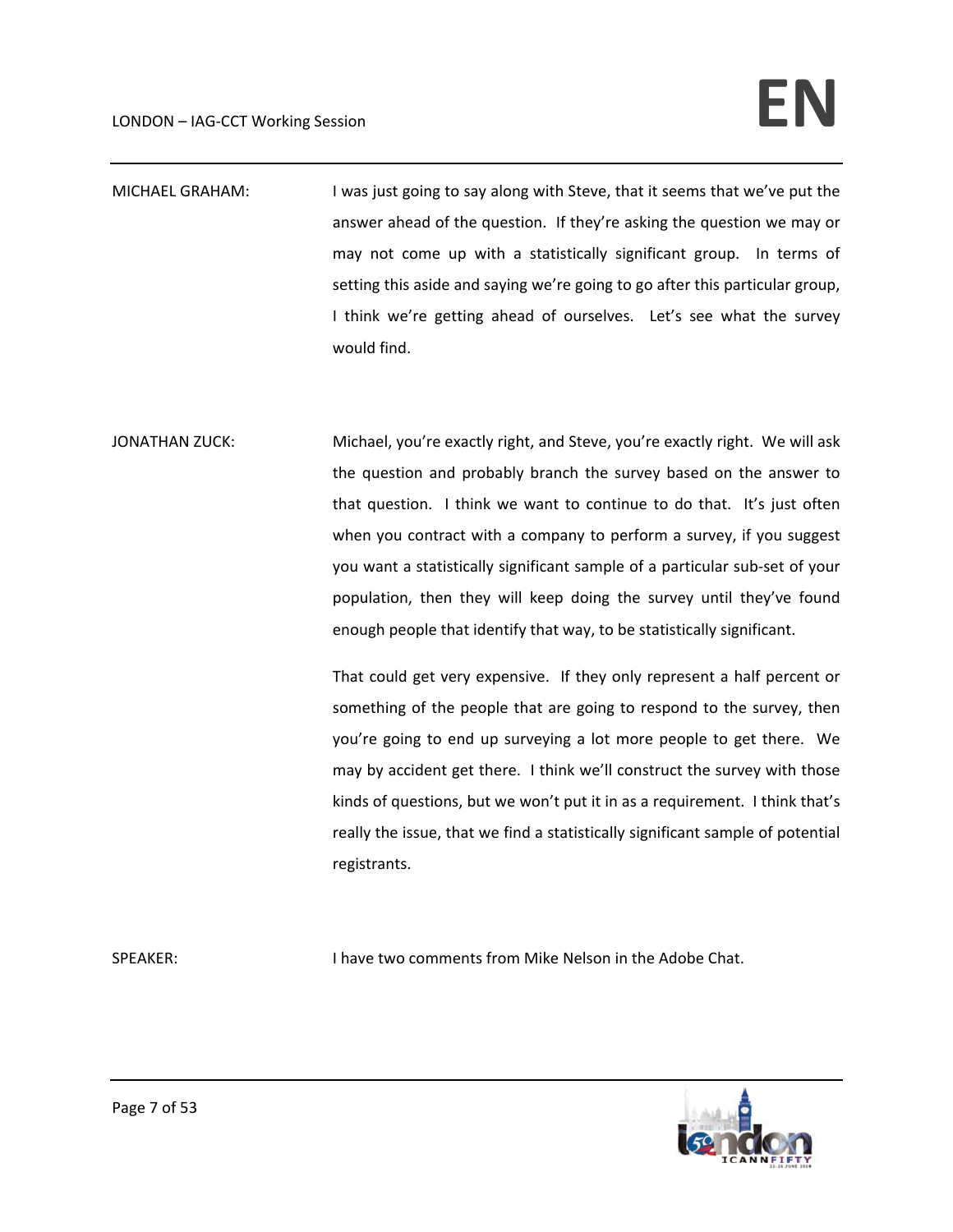| <b>JONATHAN ZUCK:</b> | Who's Mike Nelson? [Laughter]                                                                                                                                                                                                                                                                                                        |
|-----------------------|--------------------------------------------------------------------------------------------------------------------------------------------------------------------------------------------------------------------------------------------------------------------------------------------------------------------------------------|
| SPEAKER:              | He doesn't have audio so he can't respond to that comment.                                                                                                                                                                                                                                                                           |
| <b>JONATHAN ZUCK:</b> | Darn! I'm kidding. Go ahead.                                                                                                                                                                                                                                                                                                         |
| SPEAKER:              | He says: "It certainly makes sense. Even worse than trying to identify<br>potential voters, how potential? We can really reliably determine if<br>someone has registered a domain name."                                                                                                                                             |
| <b>MARGIE MILAM:</b>  | In what NORC had suggested, that might be where they were headed;<br>that it's really easy to identify a registrant via WHOIS records, but it's<br>probably the cost of what approach they intend to seek in order to get<br>the information. They wouldn't be able to use WHOIS for that. They'd<br>have to find some other method. |
| <b>JONATHAN ZUCK:</b> | Yes. There wouldn't be a method other than just asking enough people<br>until they answered that way. I think we're on agreement on that first<br>question. Let's move onto the next one unless, Elisa, you came away<br>with any confusion about where we stood?                                                                    |

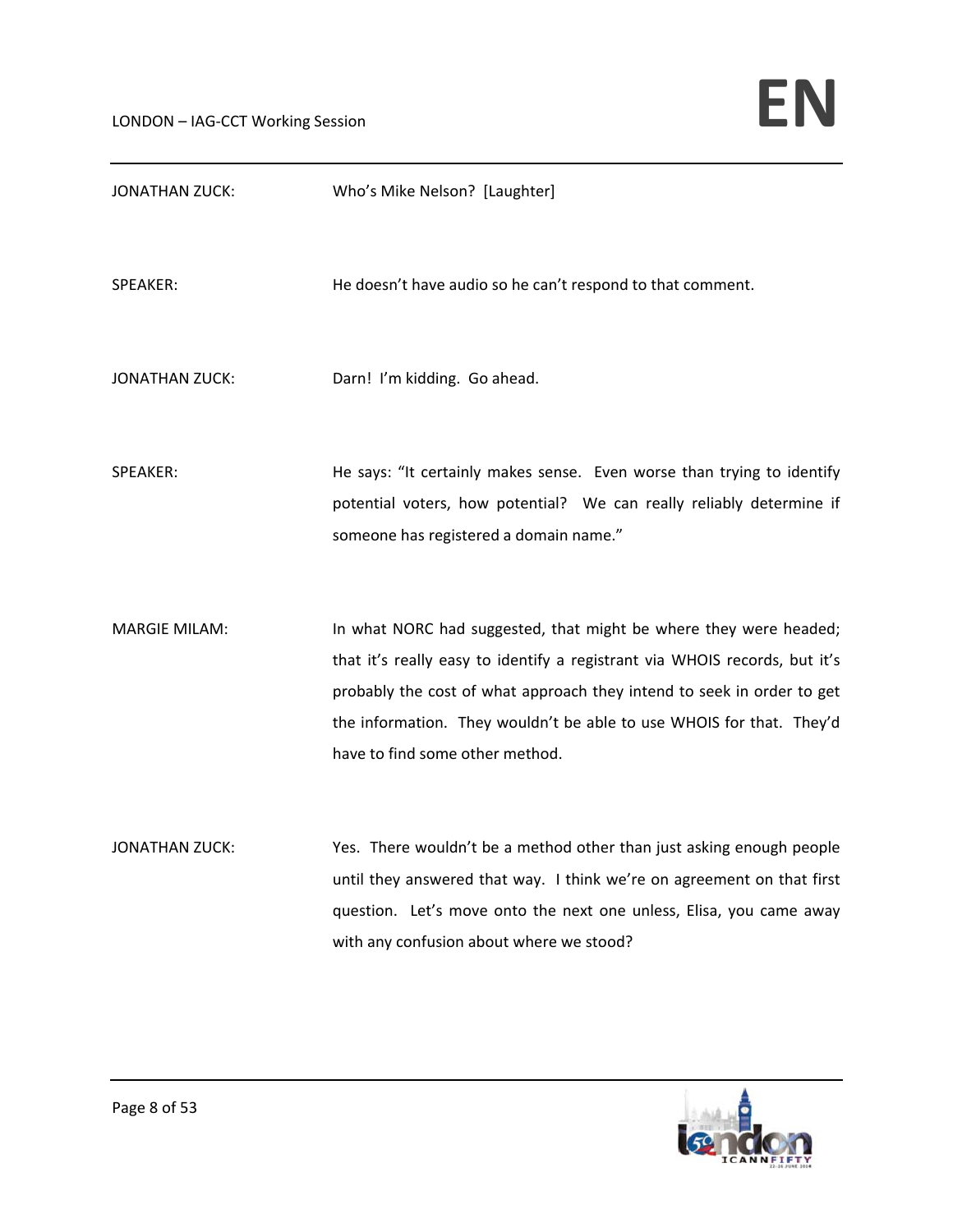- [ELISA]: It sounds like we can ask about who might be a potential registrant, and then move on if we don't have a valid enough sample. Did I get that right?
- JONATHAN ZUCK: That's right. I think we ask the question and then there's probably a couple of questions we ask those people that self‐identify that way. We're not making it a requirement to come up with a statistically significant sample of potential registrants. We'll get color from this, as Christopher put it. Steve?
- STEVE DEL BIANCO: Margie just said something about WHOIS is a good place to go to get actual registrants, and that's throwing me, because this survey is going to include people that are not registrants. Users are part of the population – registrants and users. We already know that the survey vendor is going to be surveying earthlings, all of whom are users, and some of whom will also say, "I'm also a registrant." Some will say, "I'm a potential registrant."
- JONATHAN ZUCK: Steve, you actually raised the same question. Because in our definition of "consumer" we included registrants as well, a potential survey team might figure out that they want to come up with a statistically significant sample of registrants, and the way to do that would be to randomly go through WHOIS, as opposed to randomly going through consumers. Given that's fairly easy to do, we might still have them do that. That was Margie's point. Go ahead Elisa. It'll get easier from here.

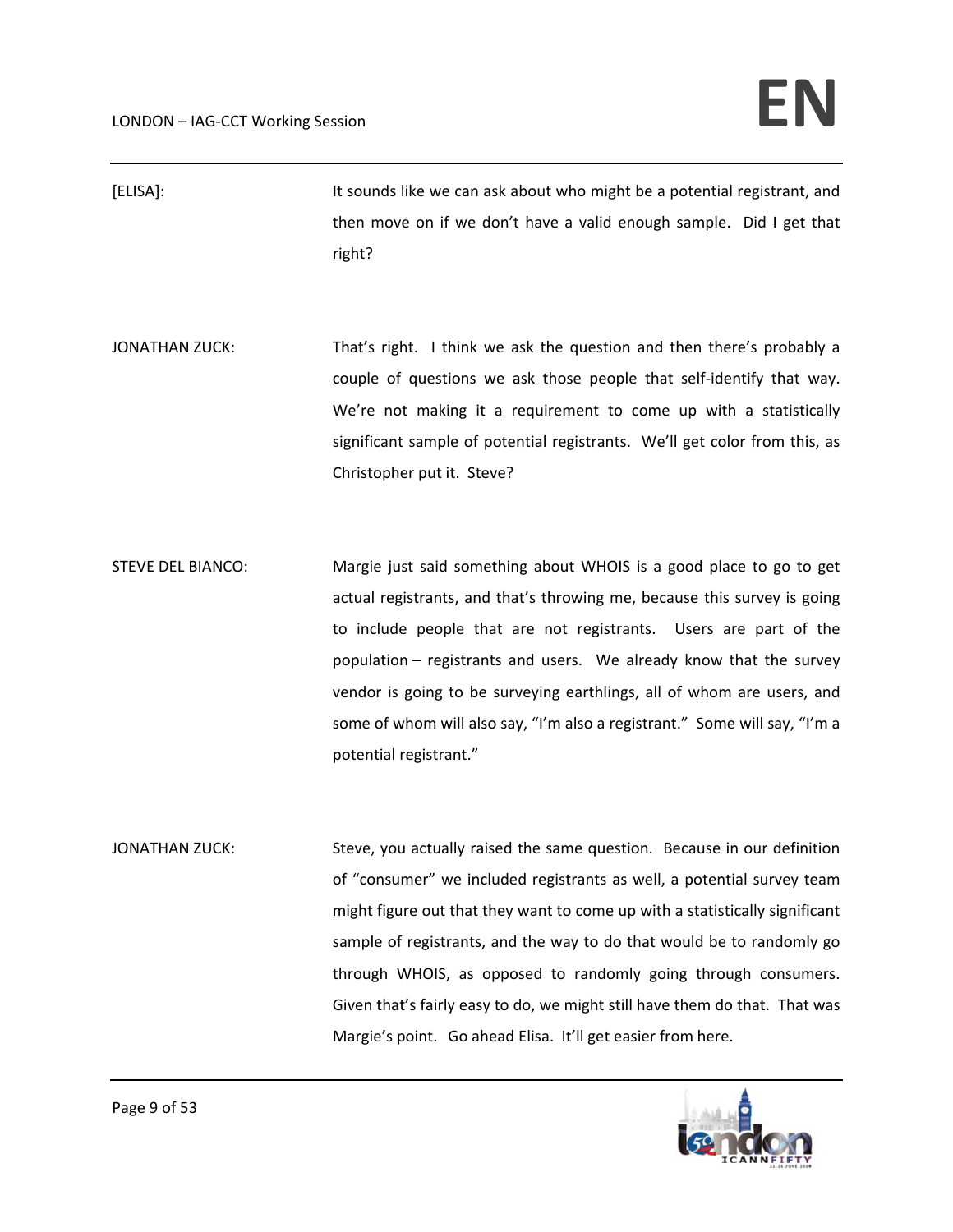[ELISA]: I'm glad to hear that! On Metrics 2.1 we're asking how [unclear 00:13:43] tools that hide URLs. This gets back to Metrics 5.2 to 5.4, which [unclear] how frequently those tools are being used, using market data and what-not. RFC, in responding to this metric, recommended that if we want to keep this as a metric of trust, they also raised the point that it's important to include how familiar people are.

> The familiar there would be tools like QR codes, URL short-urls and so forth. I wanted to raise this issue in the context of 5.2 to 5.4, which we've talked about in the past, and which are listed in our list as measures of trust. We discussed last week and the week before about maybe categorizing those as issues of choice. I thought they raised and interesting point here, and wanted to discuss it with the group.

JONATHAN ZUCK: I've had some conversations with Evan about these metrics and whether they fall into trust or choice. Certainly the ALAC, when they put together the metrics, believed that they were part of trust. Others have suggested they may be part of choice. My guess is that the only way to use them as a function of trust would be to incorporate that question into this survey.

> I don't know whether or not I agree with NORC that we need to really explore, in‐depth, our understanding of these tools, because what we're really doing is asking if they're using them and if they are, asking why. I don't think that we're necessarily going to get to a statistically significant sub-sample of people that say that, but instead get some color around

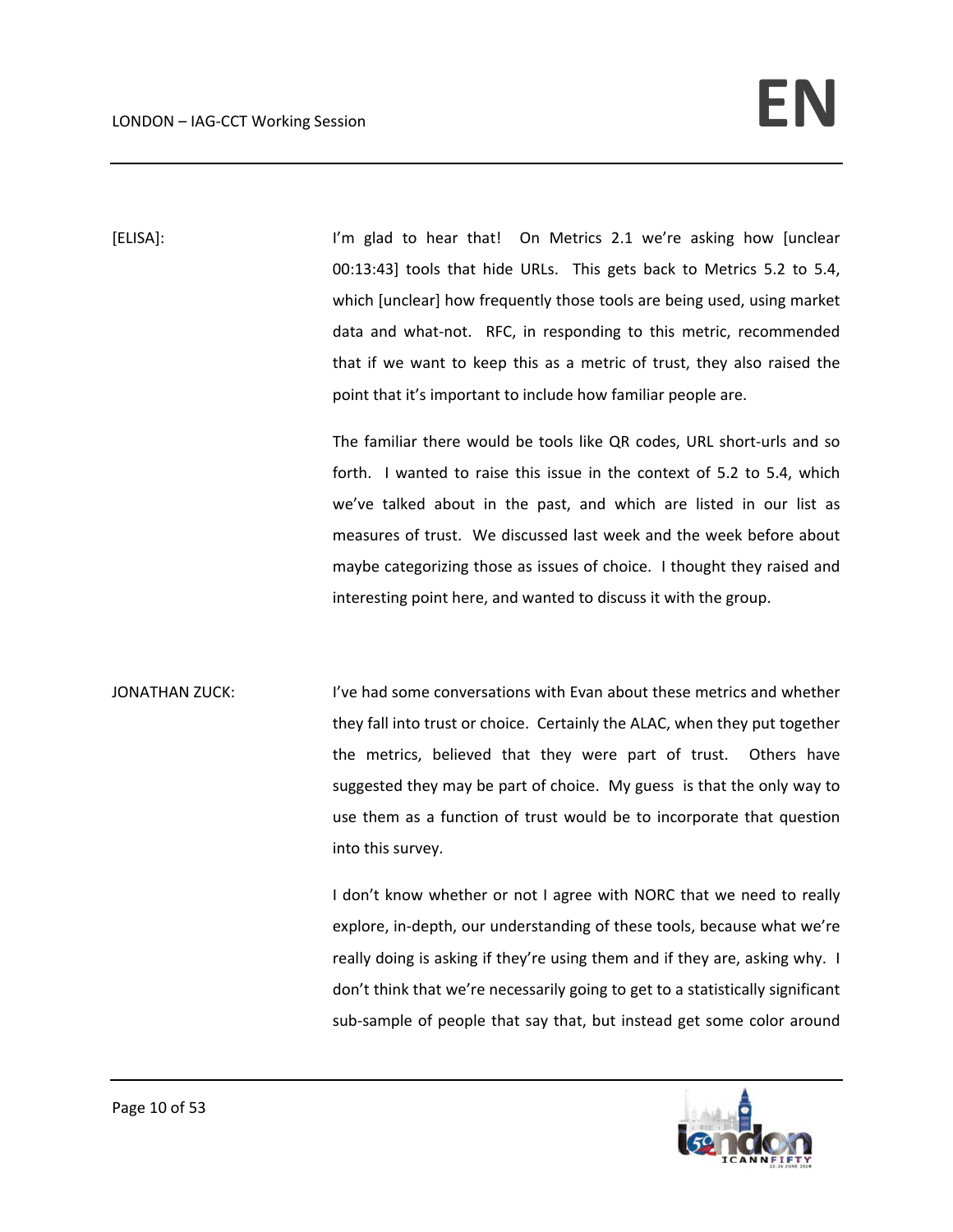the notion of if you're using alternatives to the DNS, why are you using them.

I think it's just meant to potentially inform the Review Team that there's more to look into when looking at the paid‐for data sets, and maybe even make a decision whether to get those data sets at the time. I don't know that we need to go through a whole process with them, but instead ask if they're using them. If they don't know what they are then they're not using them.

[ELISA]: I think the point is to gauge their feelings about trust in the DNS. That's what the metric is supposed to gauge. You're just asking them if they're using them, and that still doesn't get to do they trust the DNS or not.

JONATHAN ZUCK: If you're using them then we ask why.

[ELISA]: [ELISA]: Right. Is that not what you were saying?

JONATHAN ZUCK: My point is that we don't need to find out how familiar they are with them, it's more why they're using them. That's all. That would be the follow‐up question. Does that make sense?

[ELISA]: I thought I heard speaking off the microphone?

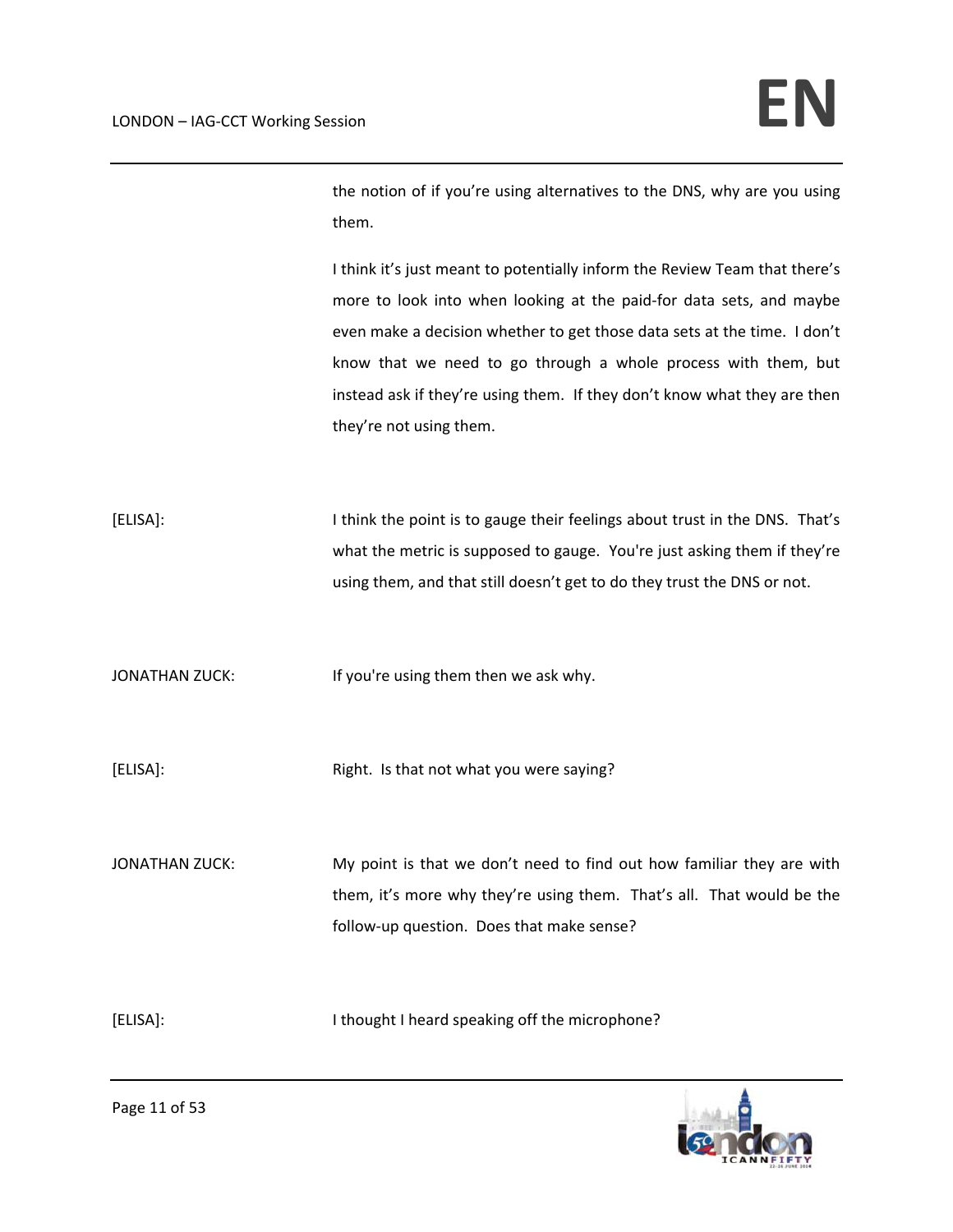JONATHAN ZUCK: Yes, but he wasn't saying anything particularly new.

[ELISA]: Okay. I thought you were asking me about that comment.

JONATHAN ZUCK: They don't call me "The Hammer" for nothing. Yes, it's a two-stop question: "Do you use them?" "No" – move on. "Yes" – "Why are you using them?" Multiple choice question that again hopefully provides some color that suggest they're using them for some random reason, or potentially because they've lost some faith in the DNS. Okay?

[ELISA]: All right. The next questions I have were on survey design. The NORC Report gets into this in far more detail, so I really will give you just a Reader's Digest version here. They talk about longitudinal versus cross‐ section design. Longitudinal, in very short terms, they will sample the same group over time, whereas a cross‐sectional design, it would sample two different groups and would be less likely to be indicative of changes in attitude.

> [unclear 00:18:29] leans toward a longitudinal design recommendation in their analysis, and presents some good arguments as to why a cross‐ sectional design might be problematic, particularly because we need to measure change in attitude over time. I wondered if the group had been able to read those sections, and if you had any thoughts or comments on that?

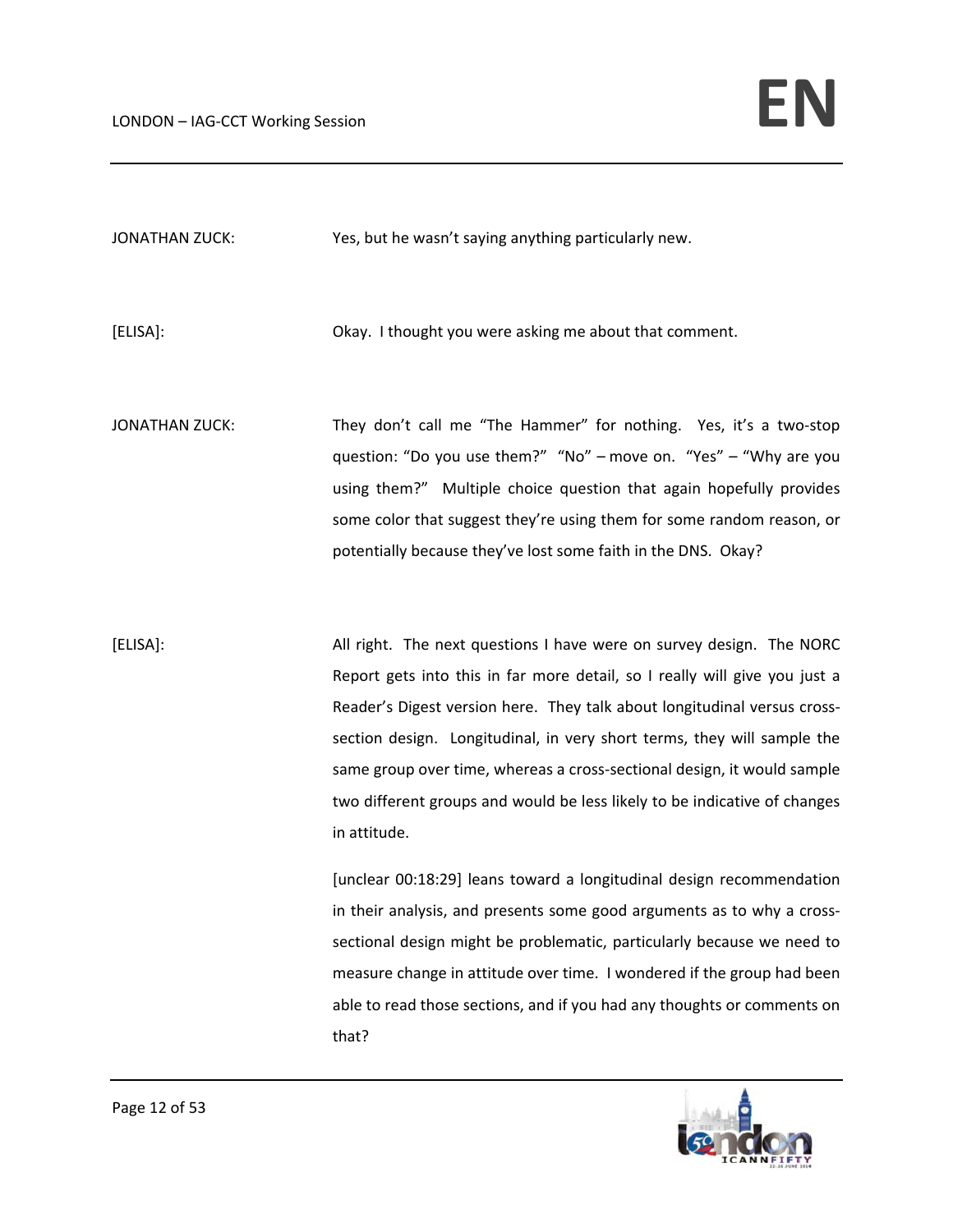JONATHAN ZUCK: We've had some discussion about that, and when the consultants from Greenberg came on there was discussion on both of those approaches. There's pros and cons to both of them. I felt like where we ended up was allowing that to be part of the responses to the RFP, to get recommendations from the folks that are bidding the proposal out. I don't know that there's a definitive answer between the two of them.

> One is a more focus group oriented approach, where you try to go back and you have to grossly oversample in order to accomplish that, because you lose people over time. Then the cross‐sectional one obviously has a risk of people just having a different set of opinions to begin with. Neither one of them is going to be perfect. I think where we landed was to let the survey proposals make suggestions and justifications for their approach, and then make the analysis at that time.

[ELISA]: Okay. I would agree with that. That's the most logical approach. I think we might get the best range of responses with that.

JONATHAN ZUCK: You could build into the RFP that if they suggest a methodology that they should justify it, so that we're given some criteria to compare them. That would probably be useful. Steve?

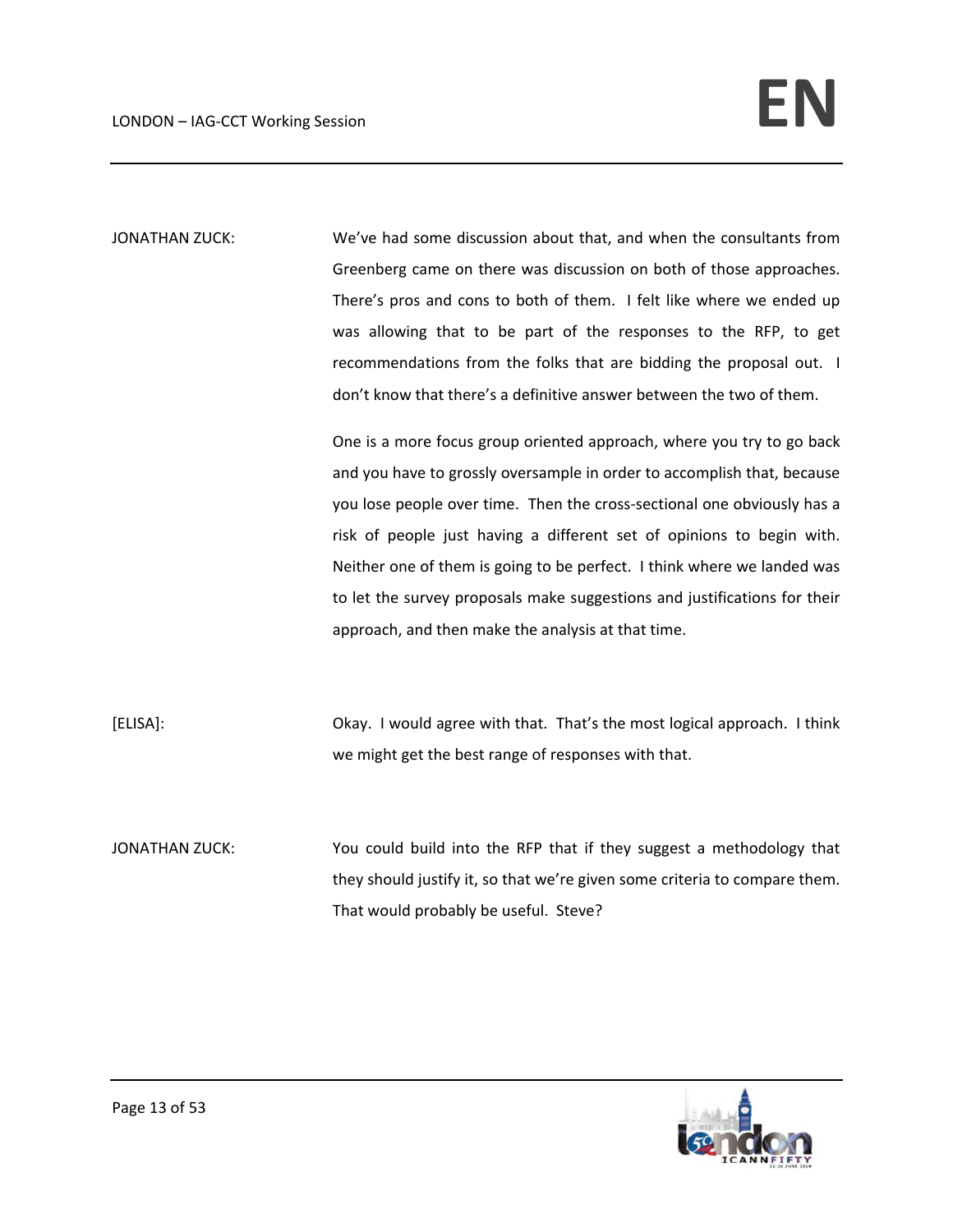| <b>STEVE DEL BIANCO:</b> | [unclear 00:20:23] if they believe there are two potential approaches,<br>that they could price them out separately, so give us the opportunity to<br>pick them.                                                                                                                                                                                                                                                                                                                                                                                                 |
|--------------------------|------------------------------------------------------------------------------------------------------------------------------------------------------------------------------------------------------------------------------------------------------------------------------------------------------------------------------------------------------------------------------------------------------------------------------------------------------------------------------------------------------------------------------------------------------------------|
| [ELISA]:                 | I've already written that into the RFC. We've asked them to give us<br>alternative approaches for pricing.                                                                                                                                                                                                                                                                                                                                                                                                                                                       |
| <b>JONATHAN ZUCK:</b>    | Thank you.                                                                                                                                                                                                                                                                                                                                                                                                                                                                                                                                                       |
| [ELISA]:                 | Okay. Any other comments on that one? There's also a lean towards a<br>web survey in there, versus in-person or phone interviews, which<br>present their own challenges, particularly in terms of getting good<br>samples, particularly in countries where there may not be good phone<br>lists or good address lists.<br>The question I had for the group $-$ and I'm guessing I'm going to get the<br>same answer here $-$ is should we express a preference, or do you see<br>this as once again being a question of seeing what the best proposal<br>offers? |
| <b>JONATHAN ZUCK:</b>    | I'm personally inclined towards once again putting it in the hands of the<br>proposals to make recommendations. This is also a topic that came up<br>in the conversation with the consultant, and the pros and cons of both<br>of these approaches came up. Obviously, the problem of web surveys is                                                                                                                                                                                                                                                             |

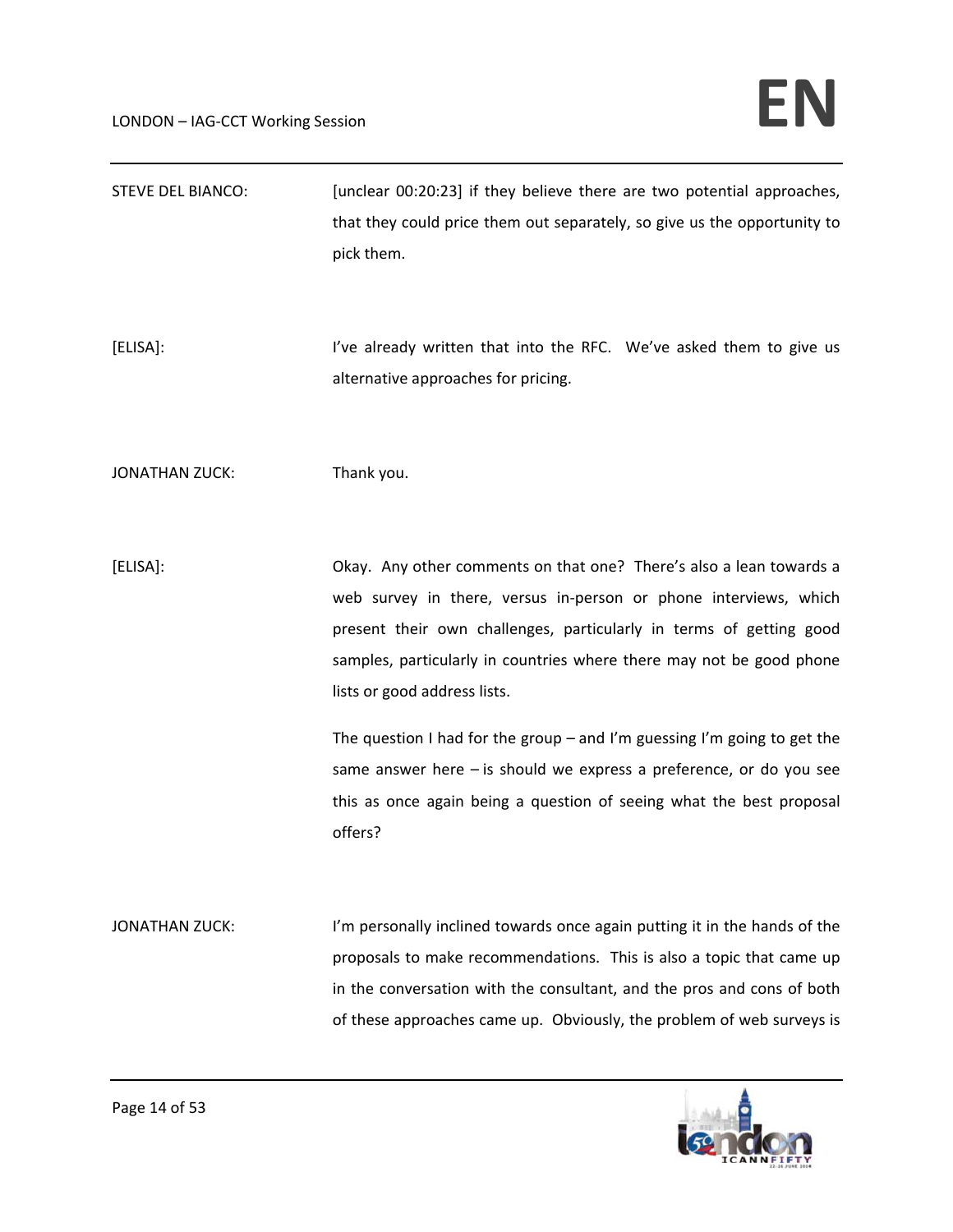sample bias. The other issue that came up that was kind of interesting is that it may actually require different approaches in different geographical regions.

In other words, there are some areas in which web penetration, etcetera, is not even good enough to use for a survey. I suggest that an ultimate proposal that has multiple geographic regions may even be a mix of these two methodologies. We should again leave that to the proposals, to sell us on the best approach to getting this done. Steve?

STEVE DEL BIANCO: This is a detailed report that was attached to Elisa's email on page 11. It's where the NORC is asking this question about the four different modes. In there they said the largest challenge is to identify or compile suitable sampling frames for drawing Internet end users. They say it's unlikely that any countries are going to have a comprehensive list of Internet end users from which to draw representative samples.

> That indicates it's all going to be a push survey, as opposed to relying upon people to answer and add. Have you already been down this path and discussed that it had to be a push survey with targeted individuals, identified from some other list, versus soliciting the populous of that nation? "Please click here to survey," and then we discover about you?

JONATHAN ZUCK: Both of those methods came up in the brief discussions that we had. Obviously we had an hour and a half, and one of the issues that came up was that distinction. One of the things that I recall – and my recollection could be imperfect – was that the best approach would vary from geographic region to geographic region. There probably isn't going to be

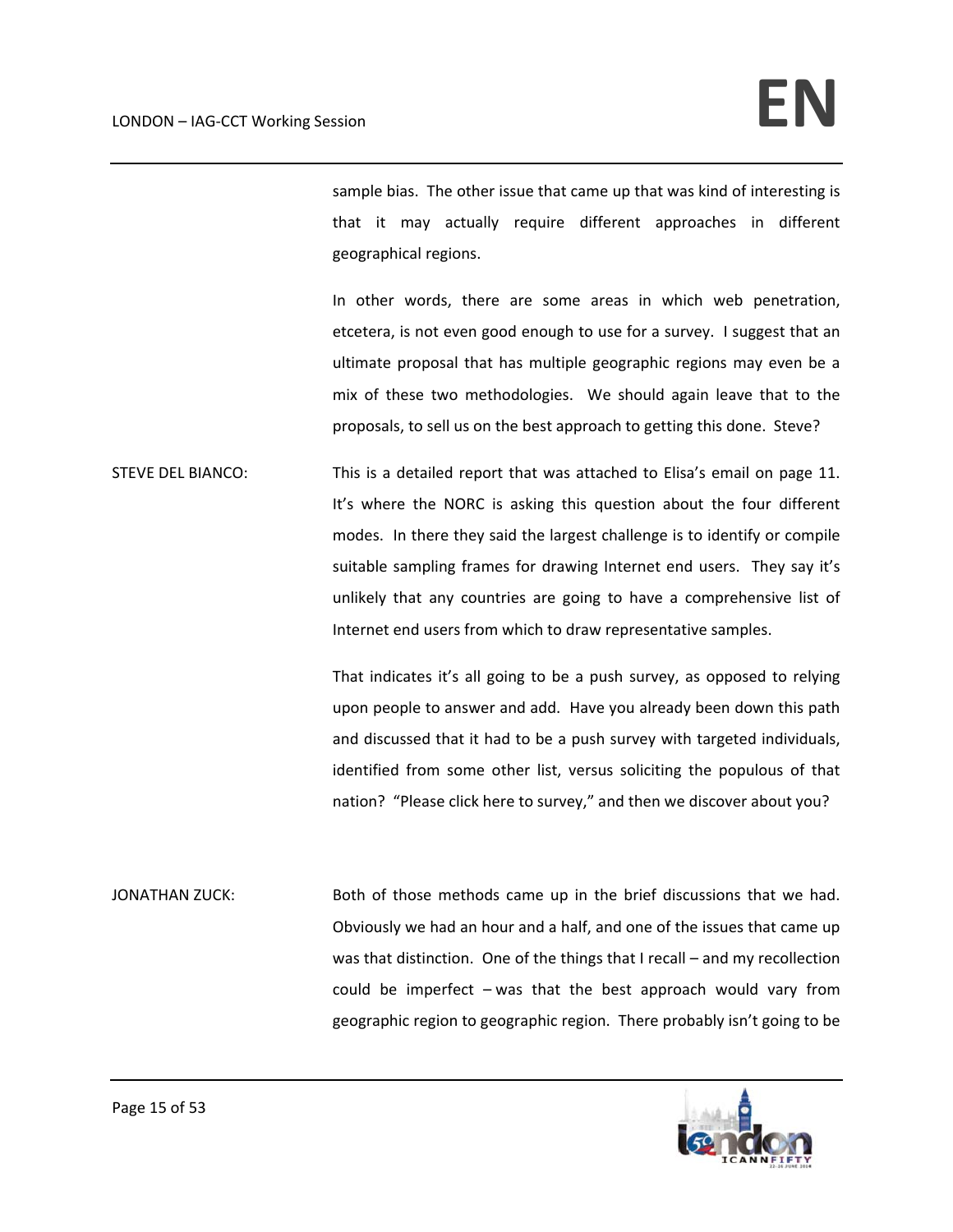a one-size-fits-all solution to this. That was the opinion of one consultant, which probably in some ways is equivalent to NORC.

We now have two conflicting approaches, but I'm inclined to put the RFP out and get people again to justify how it is they think they would approach it. That's my inclination, but I'm not trying to impose that. Does anyone else have any comments about it? I'm just remembering the conversation about it.

STEVE DEL BIANCO: Thanks for that answer. That sounds right. I support that. With respect to the question that's on the screen though, I too would be inclined to say that web survey is our default method, as opposed to mail, in‐person and phone. I don't know why we, being ICANN, would do it any other way.

JONATHAN ZUCK: The danger sometimes is one of self-selection, that's all, with answering an ad, going and doing a survey…

STEVE DEL BIANCO: Some of the online surveys would be as a result of doing targeted outbound emails based off of lists. In both cases it's a web survey. One is self-selected, the other is picked. In terms of the tool they're asking us "web survey?" and I think that's a slam‐dunk, right?

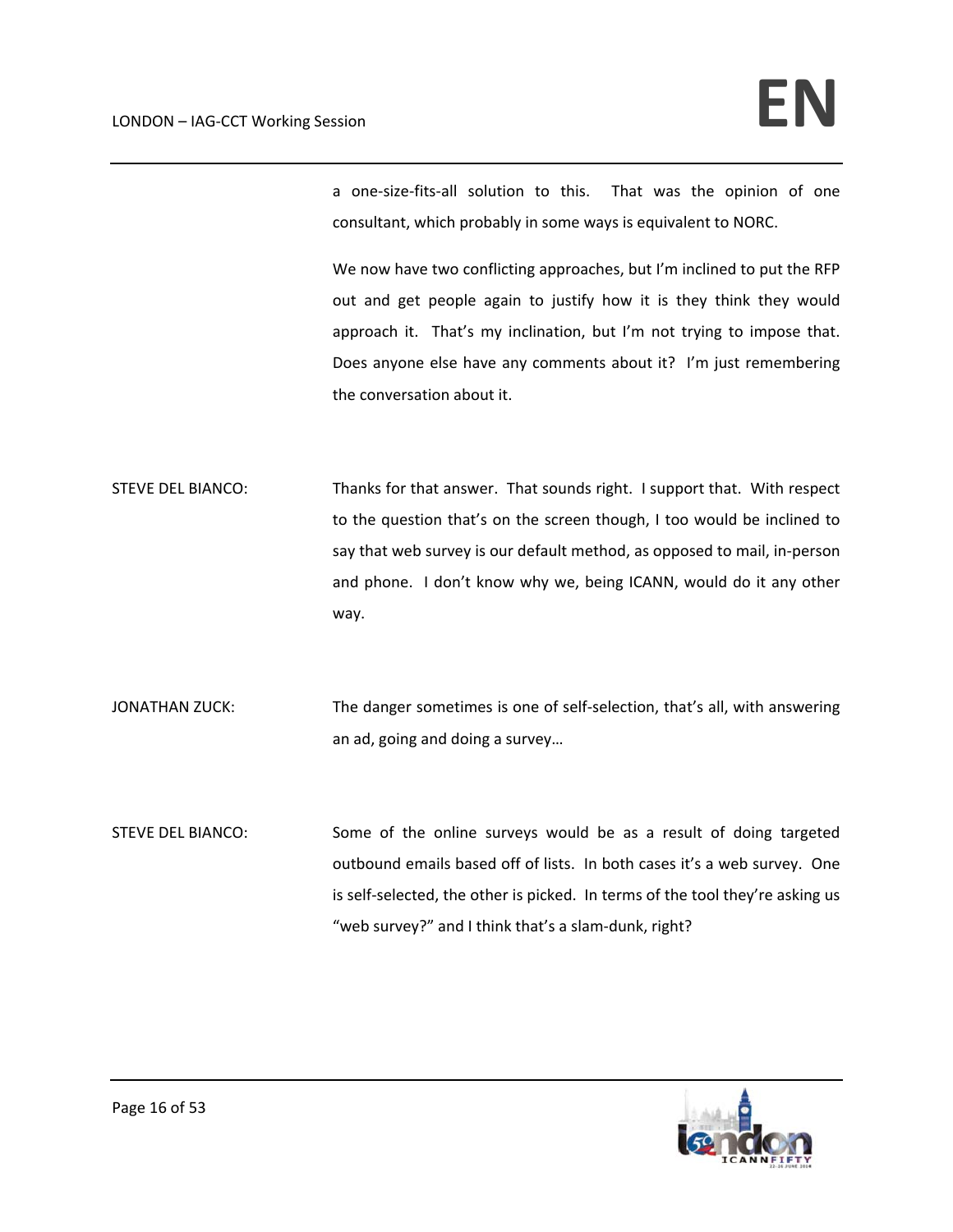| JONATHAN ZUCK: | Agreed, unless it's not feasible in a particular area, that's right. The de |  |
|----------------|-----------------------------------------------------------------------------|--|
|                | facto. Does that make sense, Elisa?                                         |  |

- [ELISA]: Yes, it does. Nathalie was just asking if our budget is flexible. Can we decide anything [unclear 00:25:19] no matter what the cost it? We can't pursue any method, that's for sure. The budget is fairly fixed. I think we're basically looking for options that will fit within our approved budget, and that's why we're asking in the RFP for the vendors to give us alternatives with pricing structures, so that we could choose the best, most representative bid.
- JONATHAN ZUCK: I think that's right. Web surveys are likely to be the cheapest. Christopher?
- CHRISTOPHER WILKINSON: I'm not querying the underlying ideas here, but I just wanted to mention a word of caution. In certain TLDs a significant proportion of the registered domains do not lead to a website. There are significant proportions of parked names, of names for sale, names which have been registered but the website is not yet up, and this is true even for mature domains.

I think with the new domains we may find that a lot of the domains that are surveyed will be null results, in terms of the positive results of the positive result that we're looking for. they may have to survey rather more websites than they expect, in order to drill down to a significant

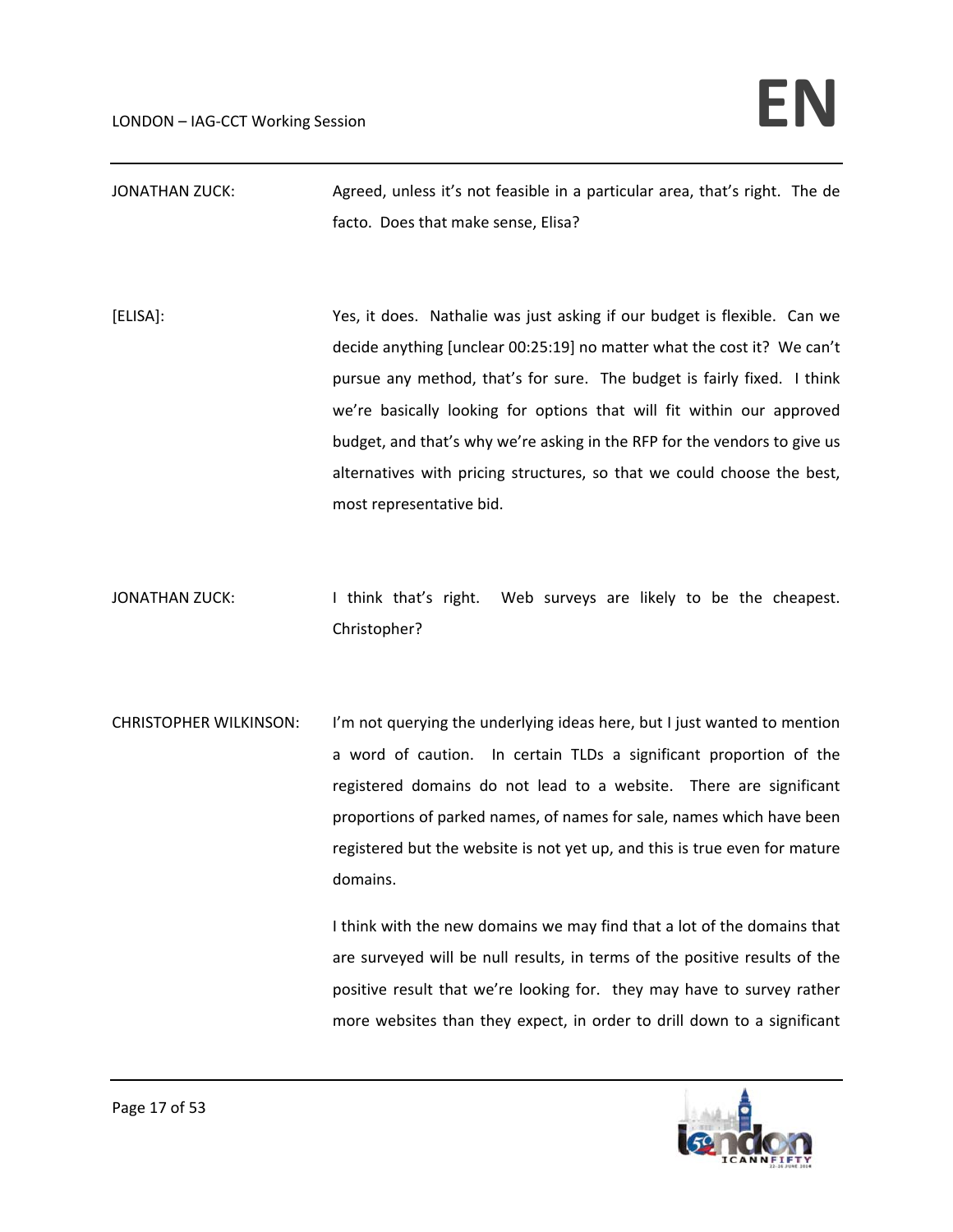number of websites that are actually being used. That was just a cautionary word. I hope I'm wrong.

JONATHAN ZUCK: Christopher, thank you for your comment. In this case, we're surveying people, not websites, and so they may have some experience with disconnected URLs, that shows up in their view of the DNS. That may end up being an interesting factor in the delta of those concerns over time – in other words seeing if there's a change. I think hopefully the way this goes down, it will incorporate that potential. What's next, Elisa?

[ELISA]: Definitions. There are a number of definitions that NORC recommends we make clear in plain English, in the RFP, and then once a bid is received and accepted, we'd then work with the bidder to test it and refine that definition. I think for the purpose of the RFP we need to come up with some good, plain language definitions. The first one I noted was consumer trust and consumer choice, and end consumer [issues 00:28:33] as well.

> We have definitions that came from the gNSO and ALAC, from when you started your initial work, I think back in the fall. I wanted first to talk about those and make sure we're comfortable with going forward with those. Then we could talk about some of the other terms. I came up with some quick definitions, using as plain language as I could to define some of these terms.

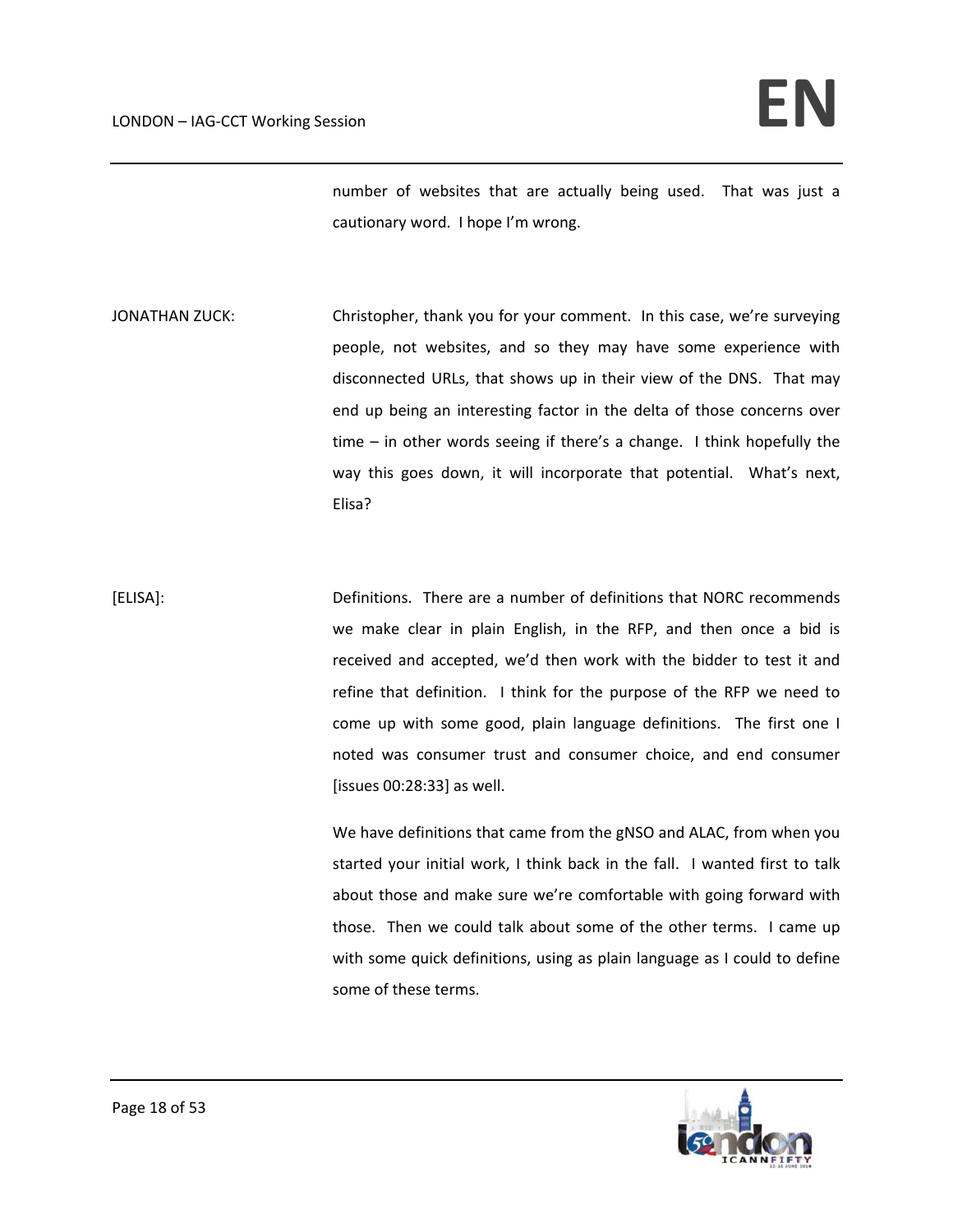|                       | Maybe we could start off with consumer trust and consumer choice. If      |
|-----------------------|---------------------------------------------------------------------------|
|                       | there were any further comments on those definitions? I can read those    |
|                       | off, if that would be helpful?                                            |
|                       |                                                                           |
|                       |                                                                           |
| <b>JONATHAN ZUCK:</b> | Both those definitions were hard-fought, so if you open that can of       |
|                       | worms I'll have to disconnect your line.                                  |
|                       |                                                                           |
|                       |                                                                           |
| [ELISA]:              | I had a feeling that might be the response, but I just wanted to be sure. |
|                       |                                                                           |
|                       |                                                                           |
| <b>JONATHAN ZUCK:</b> | Put it under the other ones.                                              |
|                       |                                                                           |
|                       |                                                                           |
| [ELISA]:              | The remaining ones $-\omega$ have phishing, parking sites, malware, spam. |
|                       | You can see them all up here. I went through, I got as many as I could    |
|                       |                                                                           |
|                       |                                                                           |
|                       | from the ICANN glossary or from the ICANN Wiki. Some from Wikipedia,      |
|                       | where I found more basic, plain-language terms, spam I adapted that       |
|                       | from Spamhaus. On the next slide there's a few more terms as well.        |
|                       | Maybe we could start with these ones and see if there are any red flags   |
|                       | in the language ideas so far.                                             |
|                       |                                                                           |
|                       |                                                                           |
| <b>JONATHAN ZUCK:</b> | Sure. Can everyone take a minute and read these four definitions, and     |
|                       | raise your hand if you think there's some confusion about them or         |
|                       | something inaccurate about them.                                          |

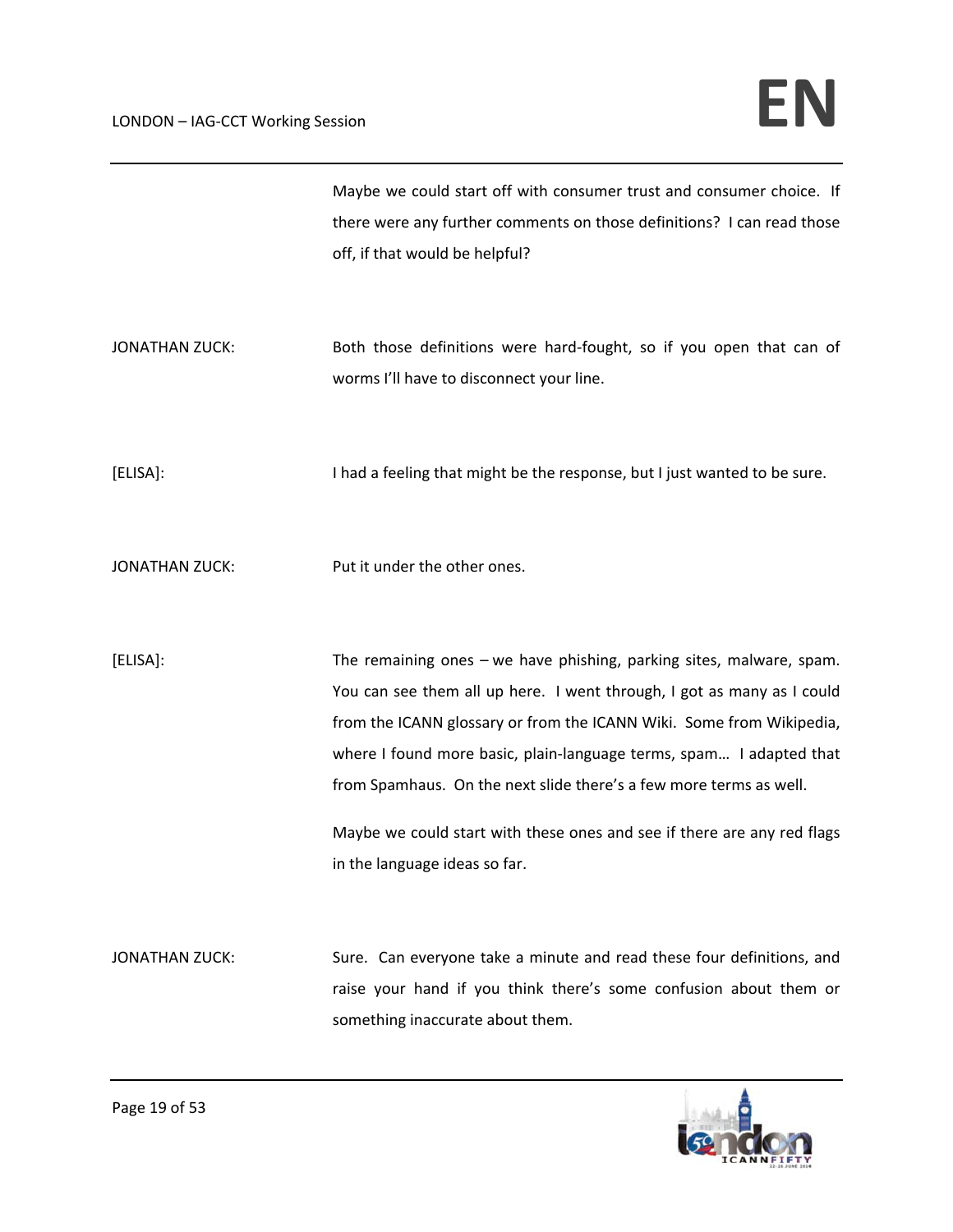STEVE DEL BIANCO: I like them all, except I think we'll have to clarify "parking site". You said without any services. There are people in this industry, and certainly here in London, who would believe that a site that has five or six ads on it, leading elsewhere, is a parked page, but it provides a service and it earns pay-per-click revenue while it's waiting for somebody to come buy the page. It generates traffic. There's a whole industry of people that do that.

> Parking sites here is one that's used… I wouldn't say not for services at all, but a parking site without associating it… Without any services like email, I don't think that makes any sense. I'd take email out of that. Of course, it is a website if it's a parked page. We're going to have to rework that definition, I think, to say what we're getting at.

> What we're probably getting at is that the registrant didn't populate it with actual content, but rather temporary. That's what "parked" means. It's temporary, while it generates a little bit of ad revenue and some traffic, and then later on they'll actually decide to put original content on it.

JONATHAN ZUCK: I just want to quickly say that I think it's wrong to say "parking sites" anyway. I think it's about parked domains, which would exclude domains that were put up just to do email. Focusing on sites is why you're excluding email, but I have domains that I own that don't have webpages associated with, but have email addresses associated with

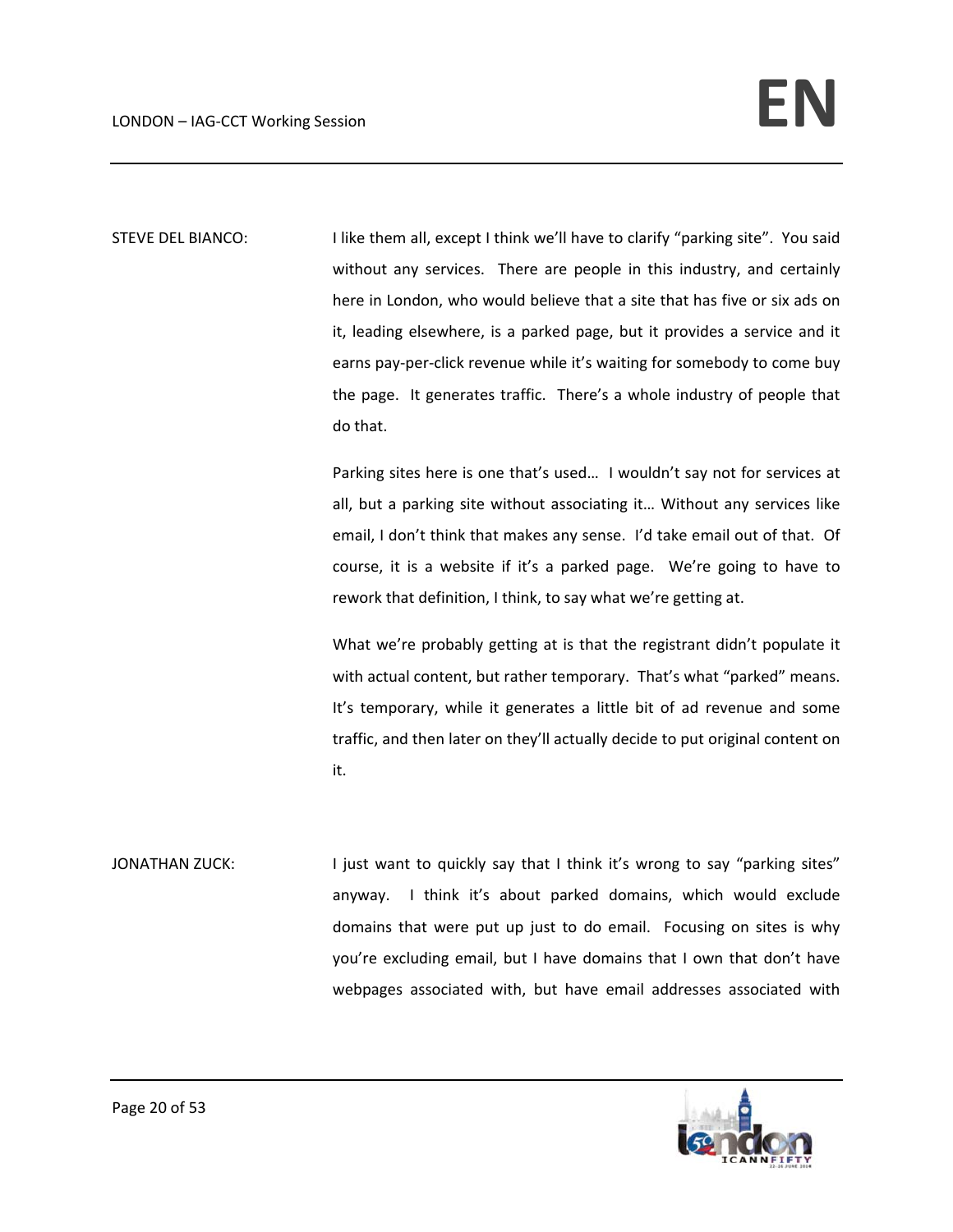them. I don't think that's uncommon. I think we need to change that to say "parked" or "parking domain".

Then the definition as it's there is closer, and we just need to get at the politics of a webpage that's used for just ads. I guess that's really the question there. Rudi, go ahead.

RUDI VANSNICK: I think we need to make the distinction in this respect, that where it's impacting the consumer trust that it's important to know if it's a site or a domain – especially that it's set away to disturb the trust of the consumer. As you said, many have a domain name that's just used for email services, or even doing some FTP service that are not public at all. We need to know where is the distinction of trust and non-trust.

JONATHAN ZUCK: I don't know if this was a trust issue as much as it was related to choice, and whether they were parked rather than used for defensive purposes.

STEVE DEL BIANCO: I can read it to you. It's 1.4. That's the only place in our entire document that the word "park" shows up, and it was on a sentence that says this: "1.4. Survey perceived consumer trust in the DNS, relative to experiences before the gTLD expansion. Survey could at least measure experiences with phishing, parking sites, malware and spam, and confusion about new gTLDs."

> So the word "parking site" was listed among several things that would be assessed in a survey, as we try to measure whether people trust the

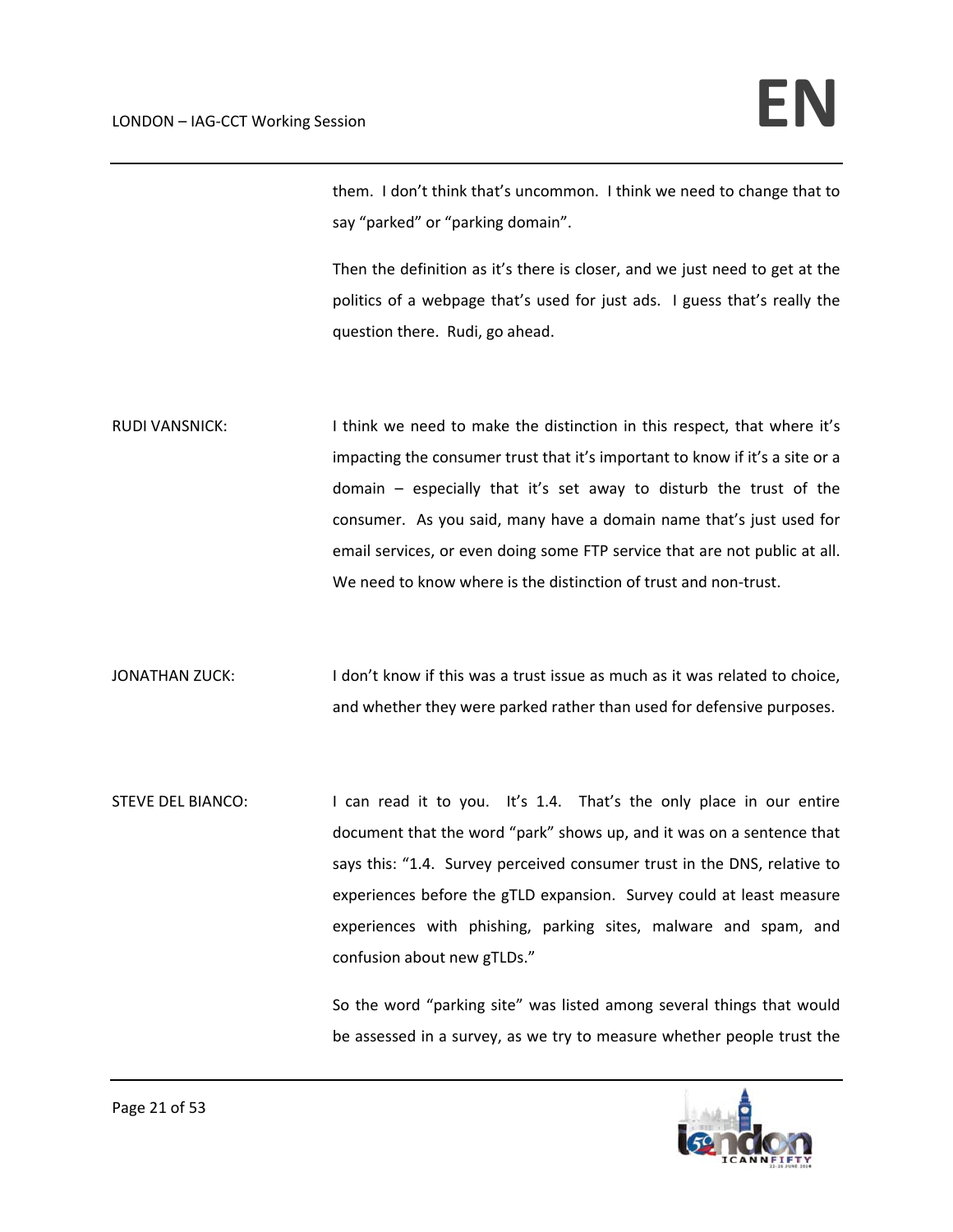DNS more now after the expansion, versus before the expansion. We don't need a precise definition. We may not even need the term to be used, except to translate it to our survey vendor, so that they can design questions that drill into why people trust or don't trust.

Rudi, no need to figure out where this fits. It's just part of the conversation we have with the survey vendor.

JONATHAN ZUCK: In order to turn it into a question in the survey...

STEVE DEL BIANCO: I don't think we do.

JONATHAN ZUCK: Because it's just a list of possible things people might have encountered?

STEVE DEL BIANCO: We're trying to direct the survey vendor to measure perceived consumer trust in the DNS, and we wrote in here, "The consumer could at least measure experiences with." Presumably they design a question that would ask a consumer, "Now that the expansion has occurred, do you believe there are more web domains that contain only advertising links?" We could potentially give them that vocabulary, because the word "parking" won't mean anything to the people they're surveying.

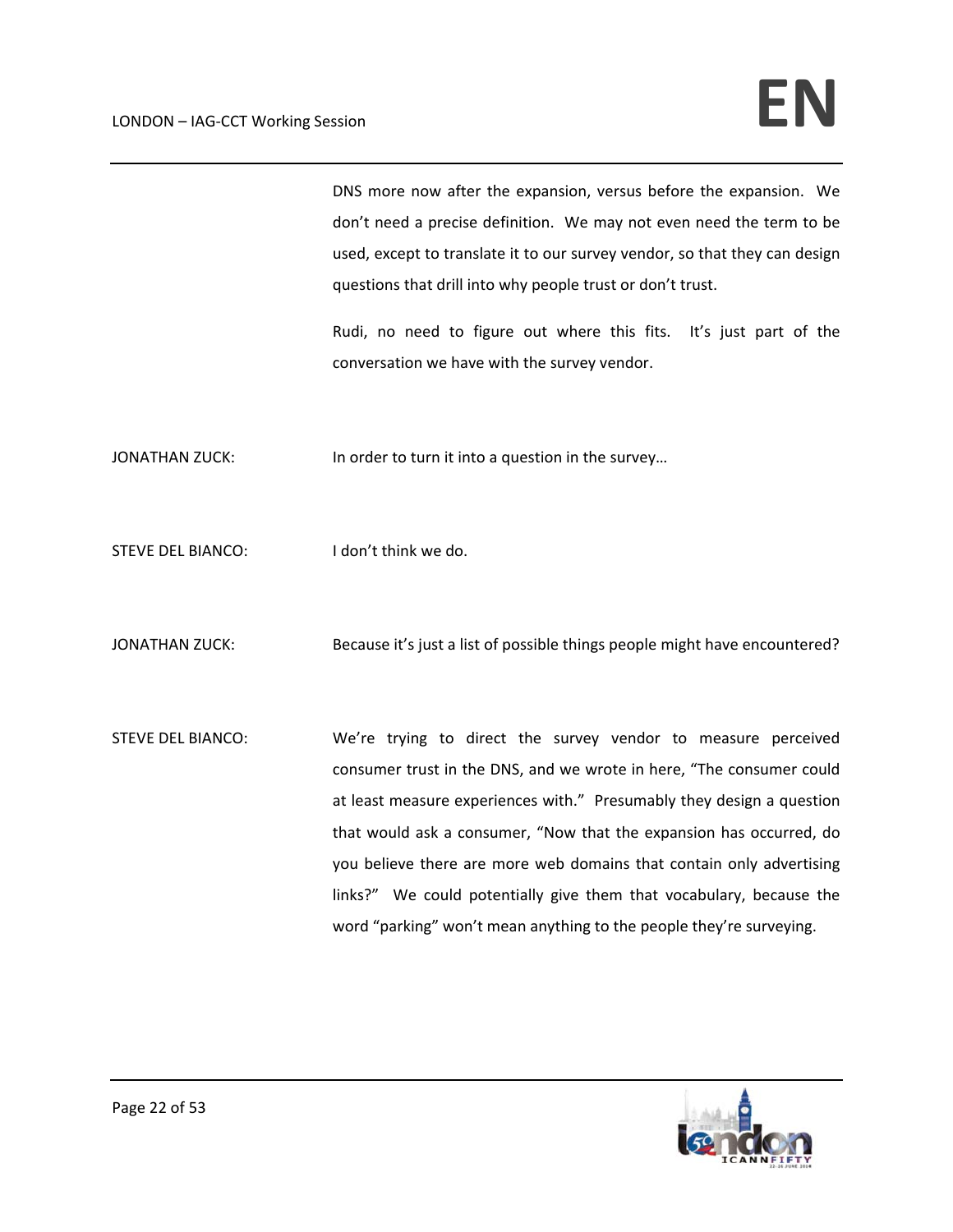MICHAEL GRAHAM: Jonathan? I do think that we need to have clear definitions, because as we all know, once the results of this are made known, we're going to be asked, "How can we rely on this, when it's not clear what a parking site is, what phishing is?" Whereas, if we have the clear definition that we had turned over, then we answer it, "This is what we meant by it. This is what they asked about."

JONATHAN ZUCK: Thanks Michael. Mason?

MASON COLE: I agree that for the purpose of the survey most consumers have no idea what parking means, in web terminology. That being said, if it's important to have a definition, maybe we could turn into what a parking site is, instead of stating what it's not, at the outset.

JONATHAN ZUCK: Rudi?

RUDI VANSNICK: To add to that, I think it would be good if we could ask the survey vendor to use samples, because as we're going to address consumers, not even everybody understands definitions we're going to put forward. Samples are often more usable to identify what we think it is, so that they understand the questioning that we're doing.

> Don't forget that we'll probably end up having non-native English speakers in our replies. Samples are most often - especially when we speak about parking sites, the [cedo 00:36:27] sites – we all know how they look. It could be good that they have a definition so they can say,

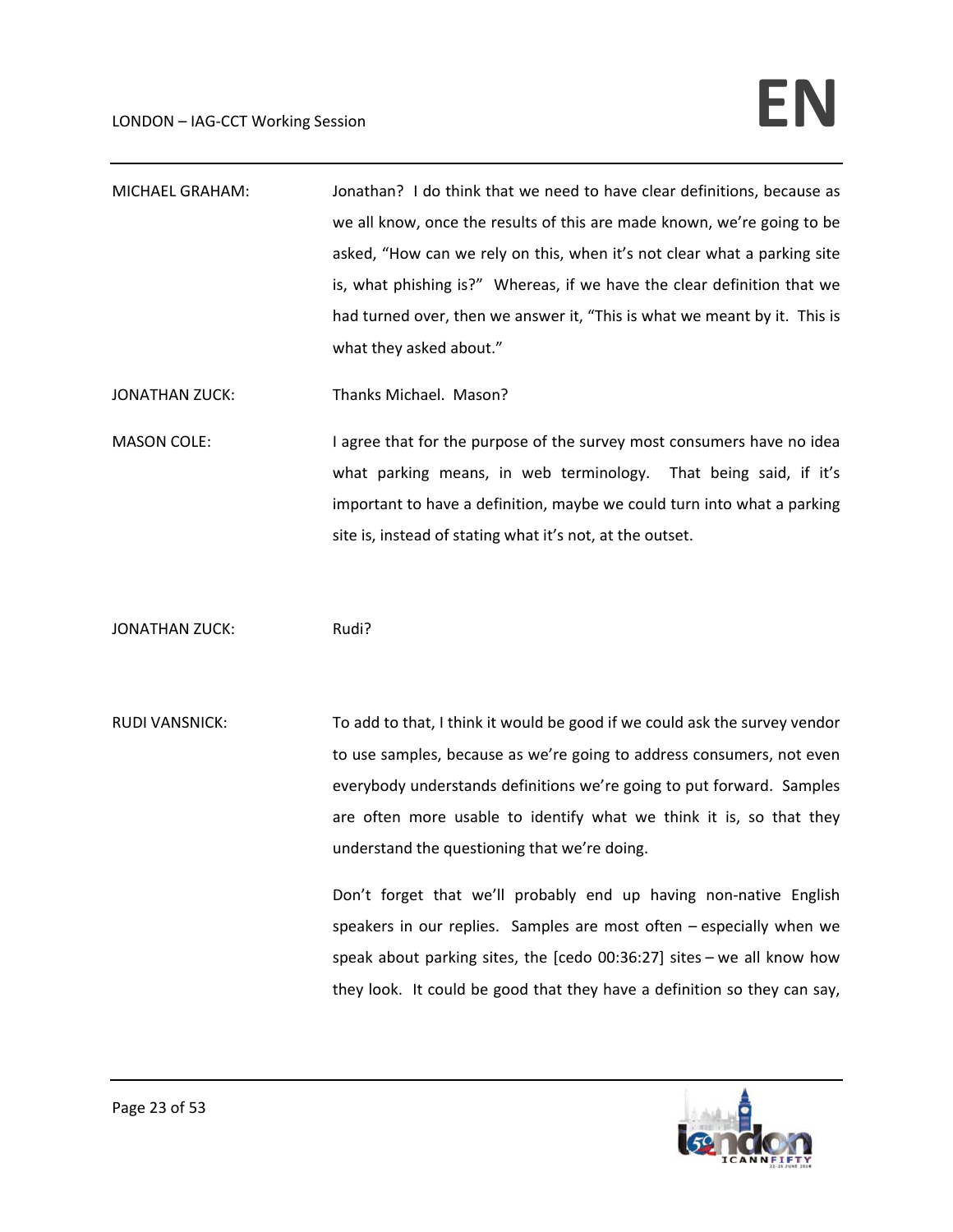| "Okay, that's what we understand also as being a parking site." Just to |  |
|-------------------------------------------------------------------------|--|
| give a sample.                                                          |  |

CHRISTA TAYLOR: Ithink it would also tie into whether it's meaningful. A parked site isn't, by definition, would understand if it is a meaningful site.

JONATHAN ZUCK: Mason?

MASON COLE: I'm going to disagree with you on that one. It may be meaningful to the person who's trying to search out a specific product or service. If I go to pizza.com for example there may be a list of links for all kinds of pizza places, and that might potentially be valuable for me.

STEVE DEL BIANCO: Christa read the word "meaningful" because it was part of what the Working Group did. 1.4, I read you the sentence on parking. The next line said, "Confusion about new gTLDs and user experience in reaching meaningful second level TLDs." This was a Working Group a year and a half ago, trying to figure out a way to explain what's meant when you assess whether people feel more or less trust.

> It goes on to mention, "What's your experience like with the new gTLDs?" "Are you finding that with the new TLDs you're able to reach domains that are more meaningful to you?" There would be questions

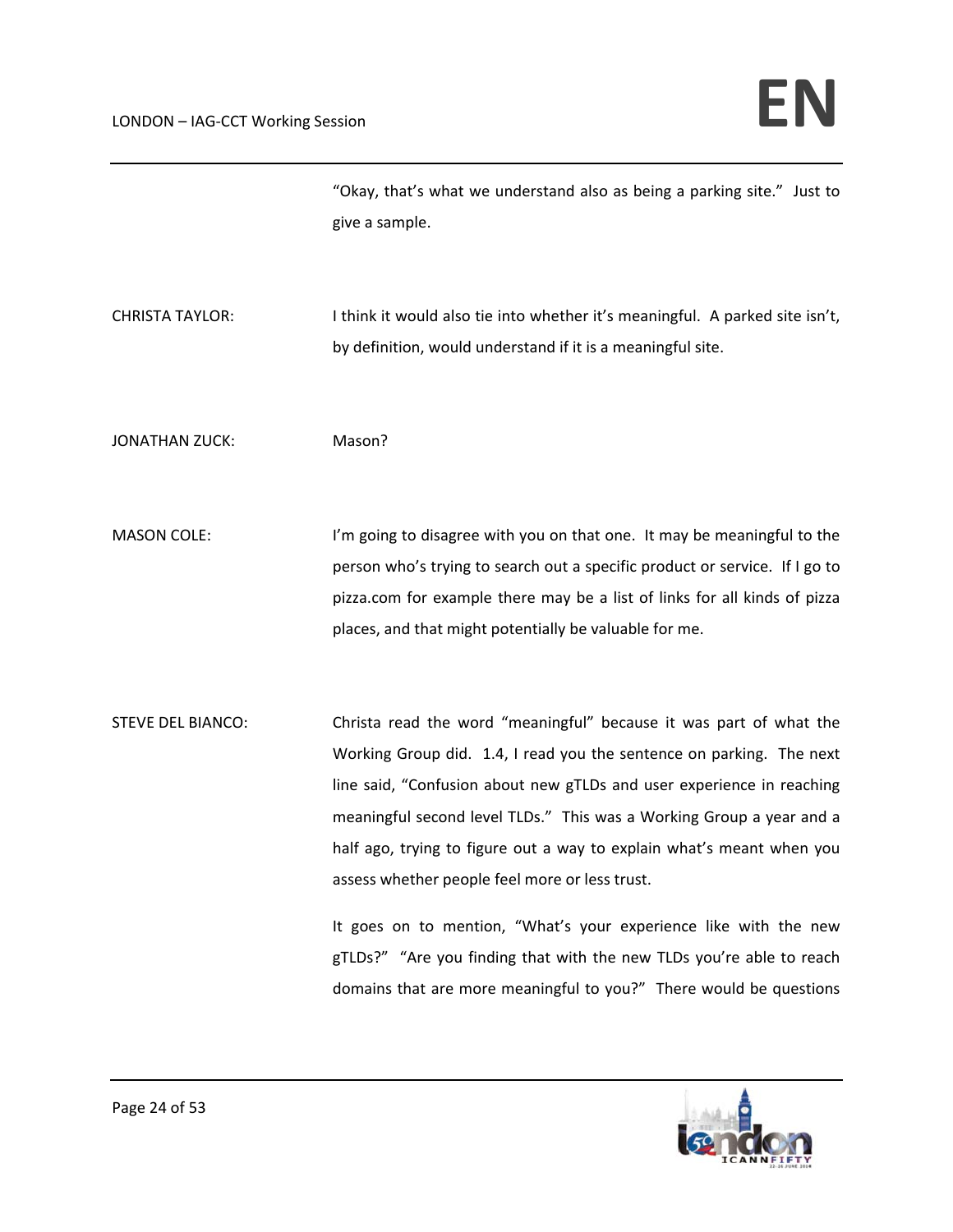like that to try to assess whether the new TLDs are giving them confusion, or satisfaction.

SPEAKER: If that ship has sailed, that's fine. Maybe we use a different word.

JONATHAN ZUCK: Or maybe we don't put [unclear 00:38:05] on parked sites. That may be part of the issue. Maybe we drop it. The other things are so much more specifically bad, and understandable, that we don't need to make a valued judgment about whether a site's parked. Go ahead.

[RAY]: [Ray Fast 00:38:25]. I think you just said it. I think the more we try to head down value judgments we're heading down slippery slopes that could actually end up distorting what we're trying to aim to achieve.

JONATHAN ZUCK: [Elisa], did that make sense? I think we drop parking sites from that particular metric. We've redefined it as dropped.

[ELISA]: Sounds good to me. I think the key is that we're not so much interested in defining precisely what it is, it's explaining the idea of if you have the experiences, how does that rate your trust in the system. I think you all got to that point in your conversation.

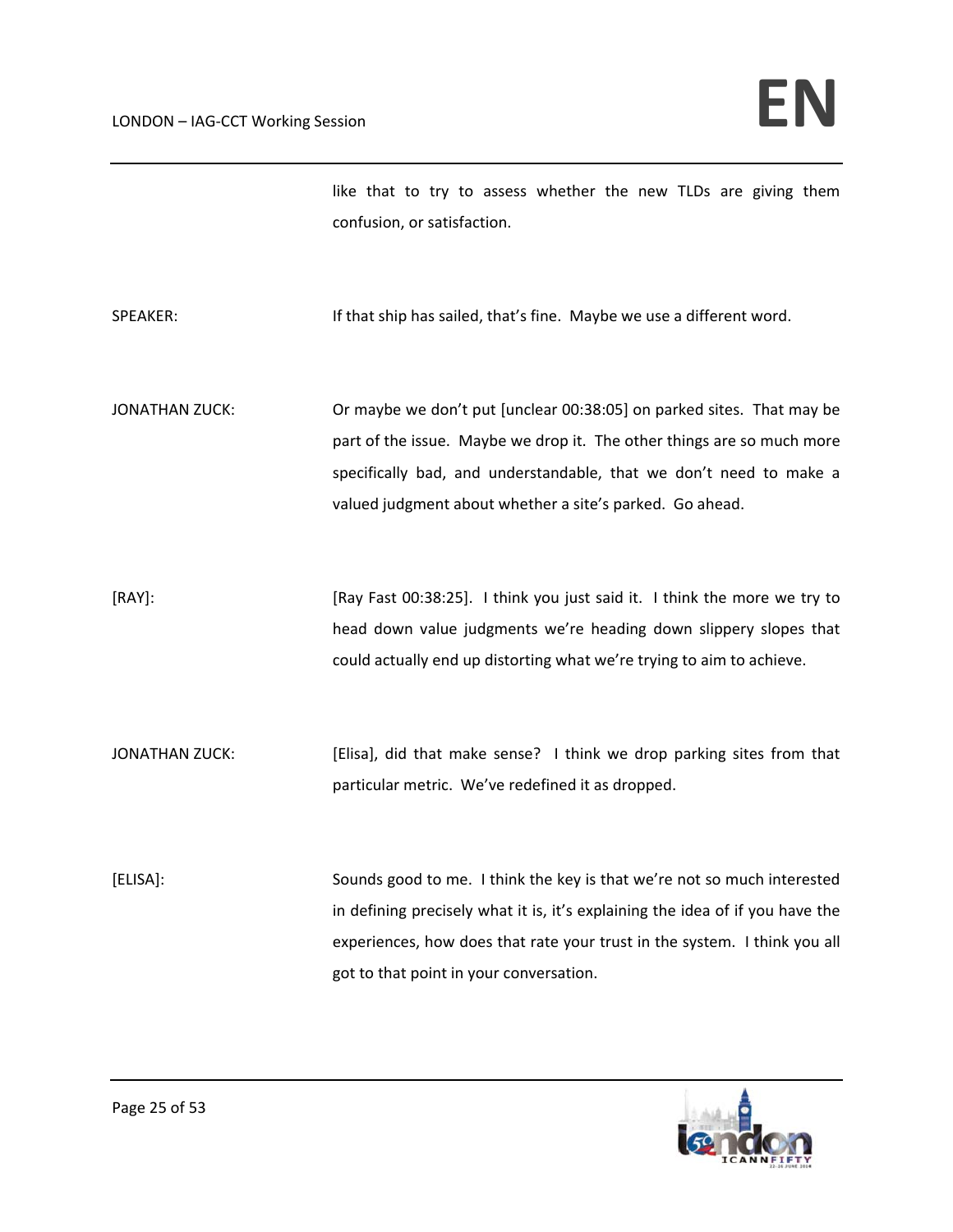| <b>JONATHAN ZUCK:</b> | Does anyone else have any comments about the other three definitions,                                                                                                                                                                                                                                                                                                                                                                                                                                                                                          |
|-----------------------|----------------------------------------------------------------------------------------------------------------------------------------------------------------------------------------------------------------------------------------------------------------------------------------------------------------------------------------------------------------------------------------------------------------------------------------------------------------------------------------------------------------------------------------------------------------|
|                       | or can we move to the next slide?                                                                                                                                                                                                                                                                                                                                                                                                                                                                                                                              |
| [ELISA]:              | There are a couple of comments in the chat about spam.                                                                                                                                                                                                                                                                                                                                                                                                                                                                                                         |
| SPEAKER:              | The comment in the chat is from Mike Nelson. It says, "The definition<br>for spam is odd. There's a definition for 'bulk' but we don't use the<br>word elsewhere in the definition. Webopedia definition is cleaner:<br>'spam is electronic junk mail or junk news group postings. Some people<br>define spam even more generally as any unsolicited email'."                                                                                                                                                                                                  |
| <b>JONATHAN ZUCK:</b> | Just about any email anybody gets from me is unsolicited. Bulk is not<br>mentioned anywhere in the metrics, so maybe it is confusing to add that<br>in there. Natalie agrees with Tony, so I'd like to know what Tony said.                                                                                                                                                                                                                                                                                                                                    |
| SPEAKER:              | Tony's comment is: "For spam, I might simplify to say 'a commercial<br>email that the recipient has not requested from the sender'. There are<br>varying definitions for spam. In the US, generally, in order to be<br>actionable the spam must also be false/misleading, but for these<br>purposes I would try to simplify and since non-commercial email can be<br>classified as spam, example political, news email, but is generally not<br>considered as problematic for [unclear 00:41:14] abuse of the DNS. I<br>would suggest we limit to commercial." |

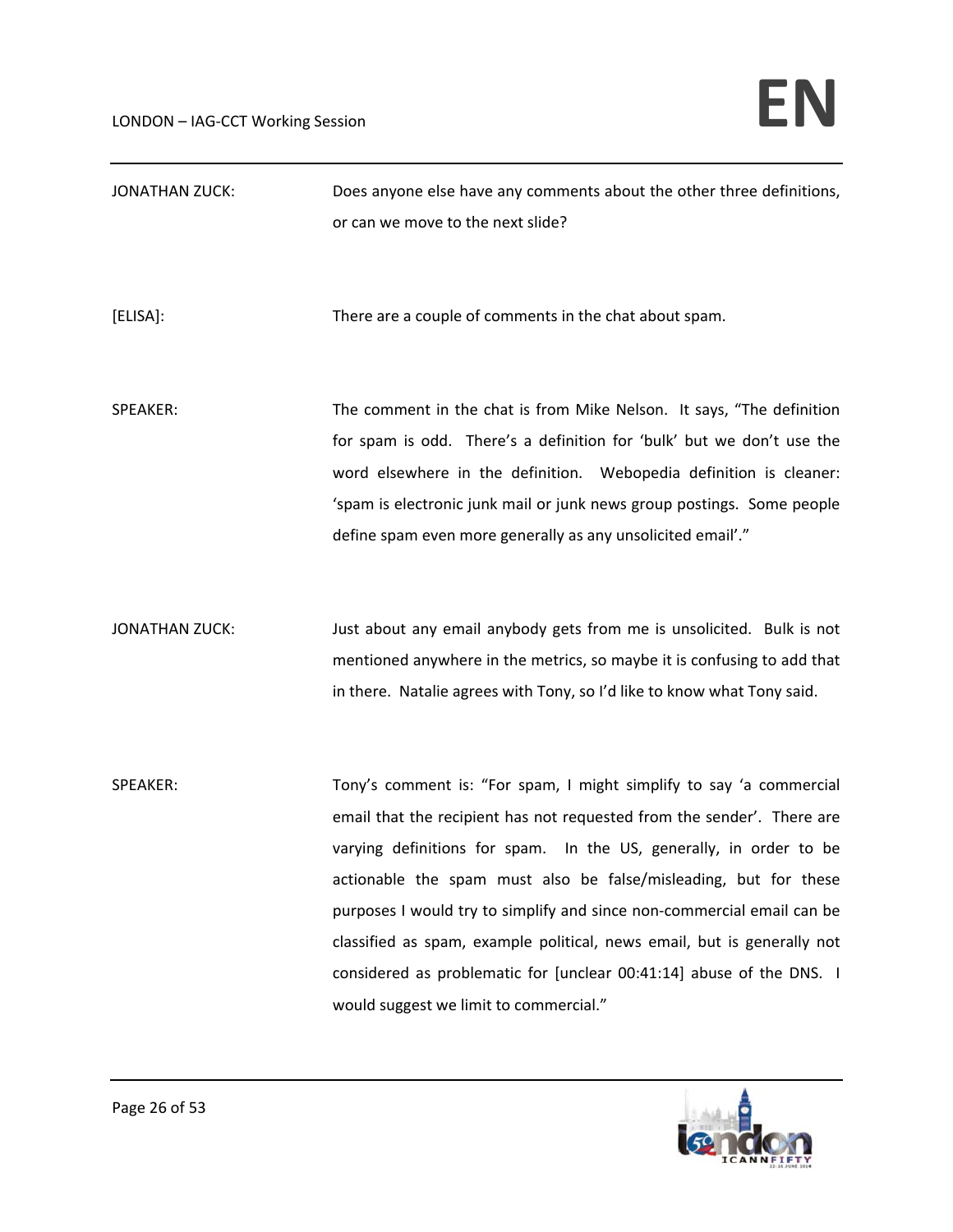RUDI VANSNICK: Based on the European definitions, I think that's one of the big differences there is, the opt-out and the opt-in. In Europe it's opt-in. We're talking about unwanted messages, rather than solicited emails or whatever. Unwanted is a more precise word used in Europe, for messages that we call spam.

JONATHAN ZUCK: Anyone else with a thought on that?

[ELISA]: One of the thoughts I wanted to bring up, that Rudi raised, was that these can all be translated in different ways, which are absolutely right. I think an important qualification in the RFP is going to be how you test the definitions cognitively across different languages and cultures. This might be one that in particular is very important to test, depending on what country you're asking it in. That may address some of those concerns.

STEVE DEL BIANCO: Your point about bulk is correct. The word bulk is never used, so we shouldn't have it defined – number one. The word spam is used twice in our metrics, and we didn't try to attempt to limit it to commercial. I believe that would be a mistake, to try to say it's only commercial. After all, political and a lot of the stuff my mother sends me is spam.

> There ought to be a way to measure it. The two words that show up are "unsolicited" and "unwanted", which Rudi said. In a survey, we could

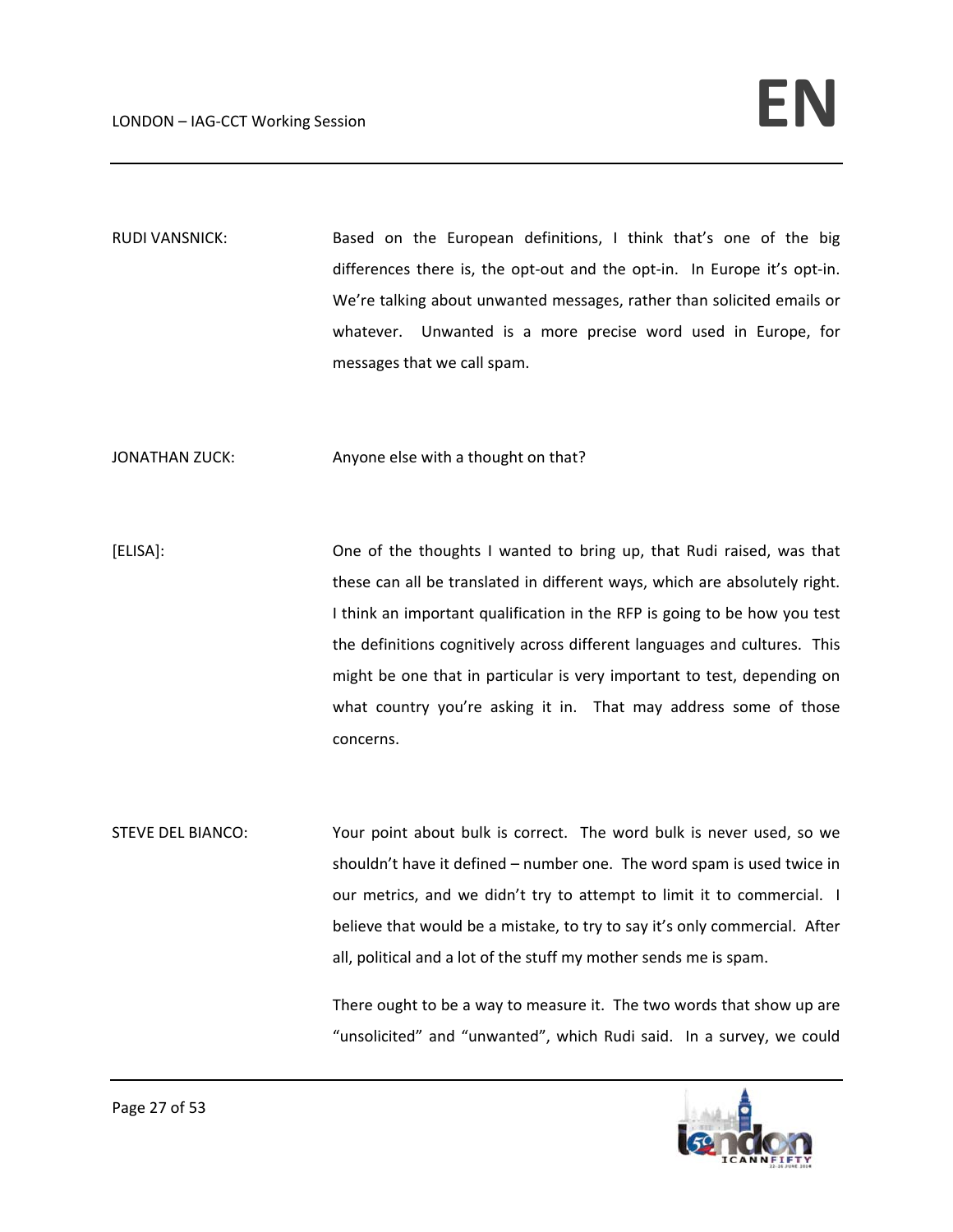use both words as an opportunity. They'll be some false positives there, because people will say, "I don't want this email," not remembering of course that they opted‐in to getting it, when they ordered something from Levi's and they haven't opted-out yet, so they'll still say it's unwanted. It's all a perceptual thing.

We're measuring before and after the new gTLD program. If they end up saying, "Since the new gTLD program I perceive I'm getting more unsolicited or unwanted emails," if you ask the question that way you don't even need to use the word spam. There's no need to define it. Let's just say unsolicited or unwanted email.

JONATHAN ZUCK: If we define spam we'll have to define ham… Christopher?

- CHRISTOPHER WILKINSON: I suspect that spam is spam in rather a lot of languages. I know that the ITU is not the flavor of the month in this context, but they have recently conducted extensive studies and policy documents about limiting spam. The translation of spam terminology into numerous languages is probably readily available.
- JONATHAN ZUCK: That's a good point. I guess it could be spam, and then a parenthetical of unsolicited or unwanted emails. I think we can easily do both. You're right. It is becoming a very widespread term, like web or something like that. Elisa?

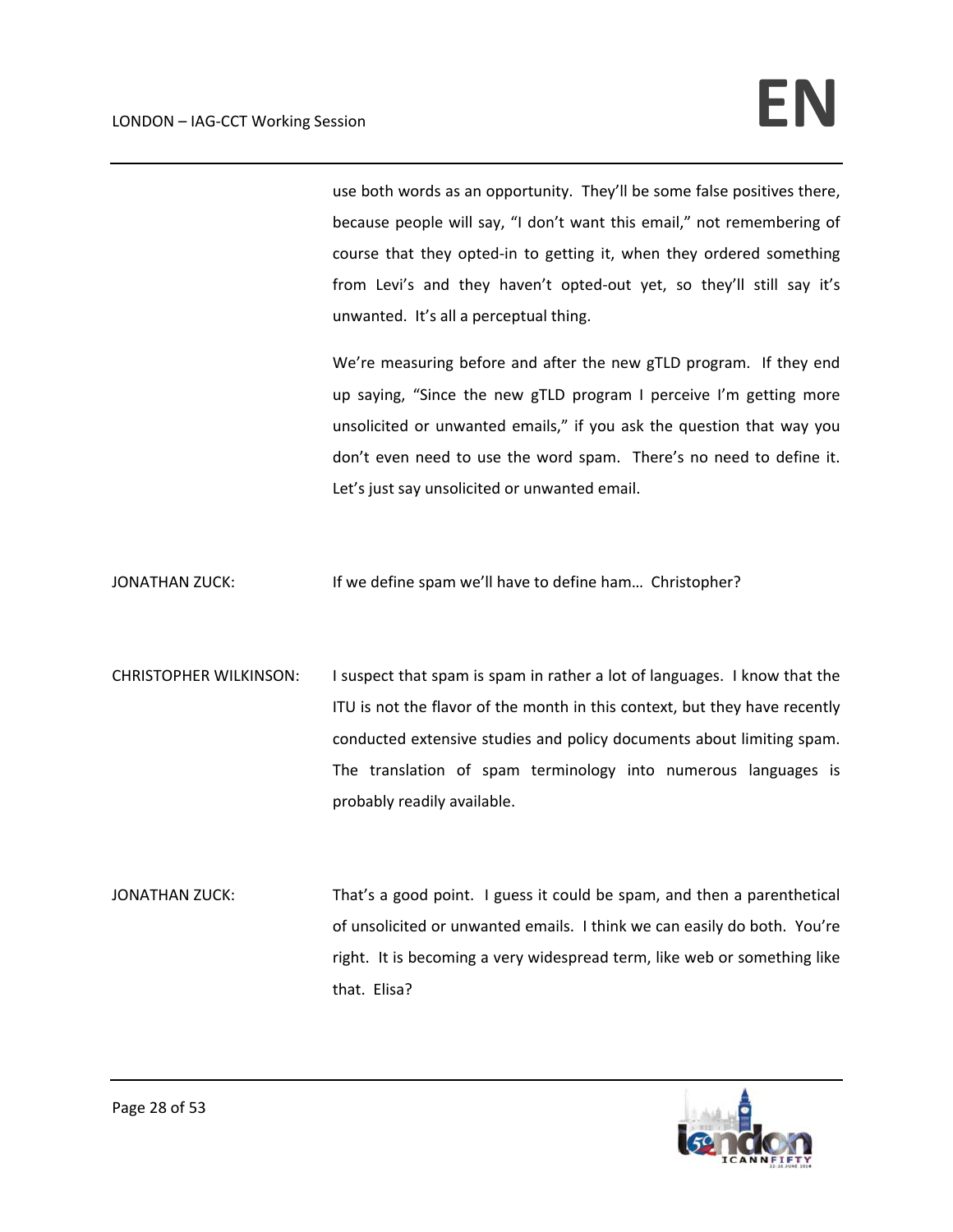| [ELISA]:                      | Okay, sounds good to me. Shall I move onto the next one?                                                                                                                                                                                                                                                                                                                                           |
|-------------------------------|----------------------------------------------------------------------------------------------------------------------------------------------------------------------------------------------------------------------------------------------------------------------------------------------------------------------------------------------------------------------------------------------------|
| <b>JONATHAN ZUCK:</b>         | Yes. More comments from Tony or Mike that we're missing? I think<br>we've simplified this way down, so we've addressed their concerns.<br>Let's move to the next slide.                                                                                                                                                                                                                            |
| [ELISA]:                      | A few more terms here - second-level domains, cyber-squatting, and of<br>course gTLDs. You can take a look at let me know if anything jumps out<br>at you.                                                                                                                                                                                                                                         |
| <b>JONATHAN ZUCK:</b>         | Christopher?                                                                                                                                                                                                                                                                                                                                                                                       |
| <b>CHRISTOPHER WILKINSON:</b> | I have a quibble. It's internally consistent. Marketable and trademark<br>related, okay, but then at the end of the definition I'd say "wished to<br>develop them", because at the end of the statement it limits it to<br>trademark, whereas cybersquatting, for example, in geographical terms<br>or other valuable generic terms, cybersquatting does extend nowadays<br>way beyond trademarks. |
| MICHAEL GRAHAM:               | I think I would remove from that the last phrase, after "trademark<br>related terms," because the rest of it presumes that they're going to be                                                                                                                                                                                                                                                     |



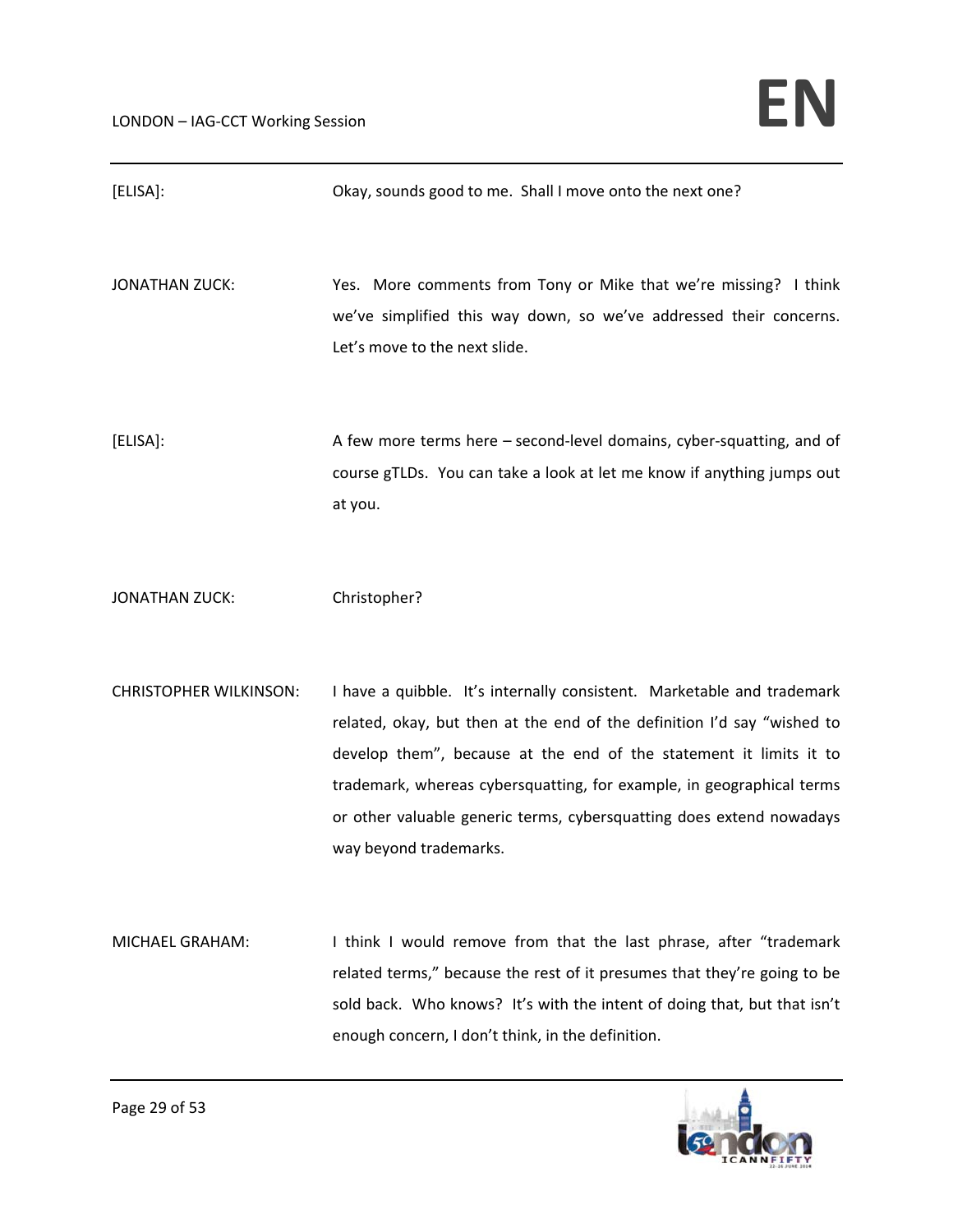JONATHAN ZUCK: That's the thing. Is it trademark related, is that too narrow? If we get rid of the second half of the sentence, saying get rid of "marketable and trademark related", enough for cybersquatting, or do we need to include some other term that encompasses the other things that Chris was mentioning? Mason?

MASON COLE: I don't understand Christopher, about how it would extent to generic terms or to geo terms that don't have trademark protection.

CHRISTOPHER WILKINSON: There is experience in the past years of certainly cybersquatting geographic terms that are not trademarked. I think if you look at the numbers of bulk registrations that have been reported, and I admit that we're still dealing with hearsay through the press, but I don't think all those names are trademarked.

> In fact, we've gone to some length to clean the trademark abuse out of the cybersquatting business, but it's not stopped people from bulk registrations of names that they believe to be marketable.

MASON COLE: I agree with you to a certain extent. I'm no attorney and with all due respect I have to disagree with the idea that registering a generic term represents cybersquatting. I think in the US at least, cybersquatting has a specific legal meaning and we should stick with that. Investing in a

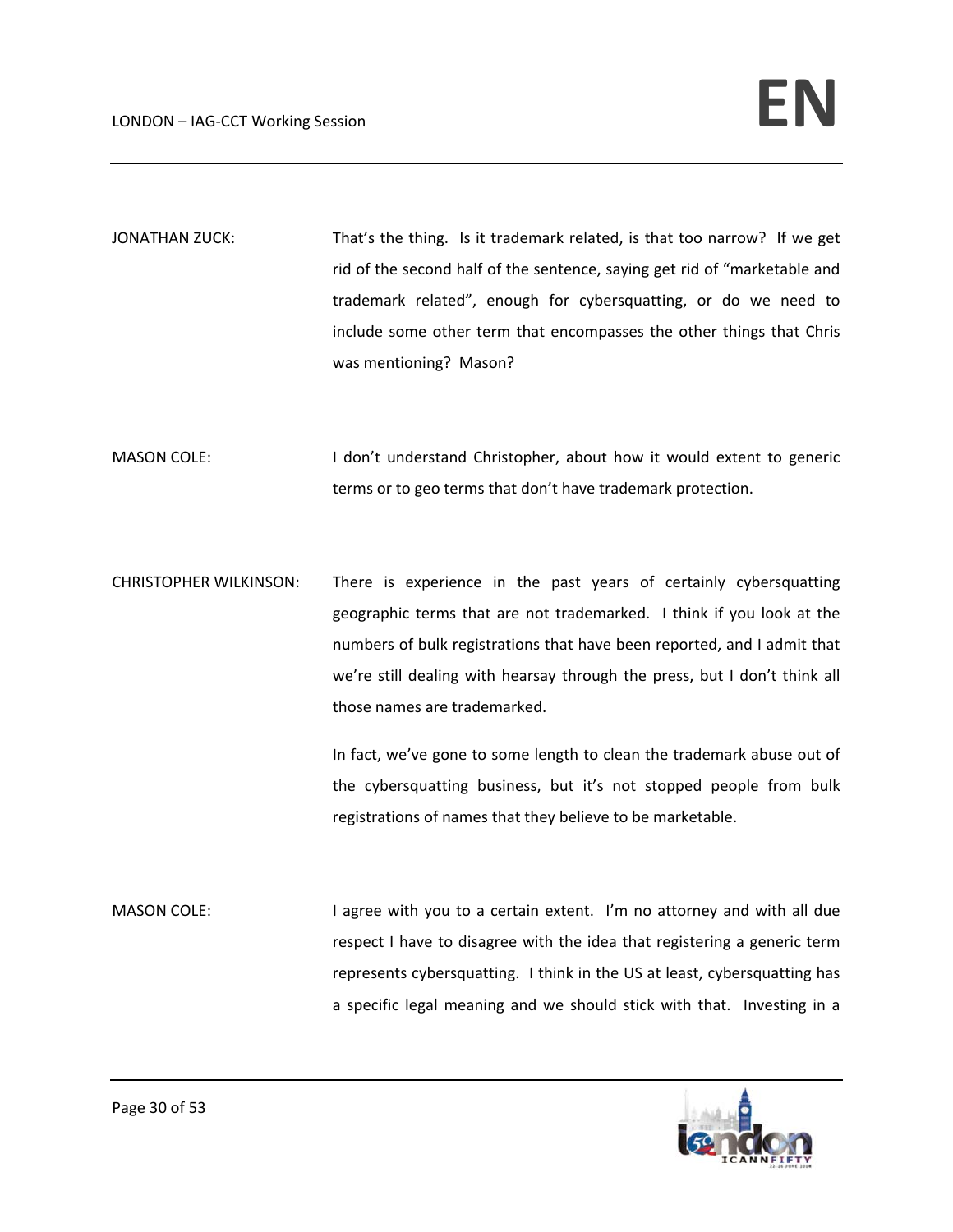domain name, I've done myself. I have several generic terms that I've bought over the years.

That make me a cybersquatter. I'm not infringing on a right. In fact, I may develop those names myself at a later time, and I simply want to have them so no one else gets them.

STEVE DEL BIANCO: When I read the word marketable and trademark related, I read "and" literally, not "or" trademark related. The notion I thought was that this definition related only to trademark that were marketable. If in fact marketable doesn't mean trademark then we should take out the word marketable. Mason, I'm agreeing with you. I think we should strip out the word marketable. This is only about trademarks.

JONATHAN ZUCK: Ray?

[RAY]: That's pretty much what my comment was going to be. Thank you.

JONATHAN ZUCK: Evan, did you have a comment?

EVAN LEIBOVITCH: My apologies for coming late. I was triple‐booked. Is there damage to be done simply by stopping the sentence after the words "those names"? Just ending it there? The whole marketable and trademark related, I'm not sure on. You could extend this practically any...

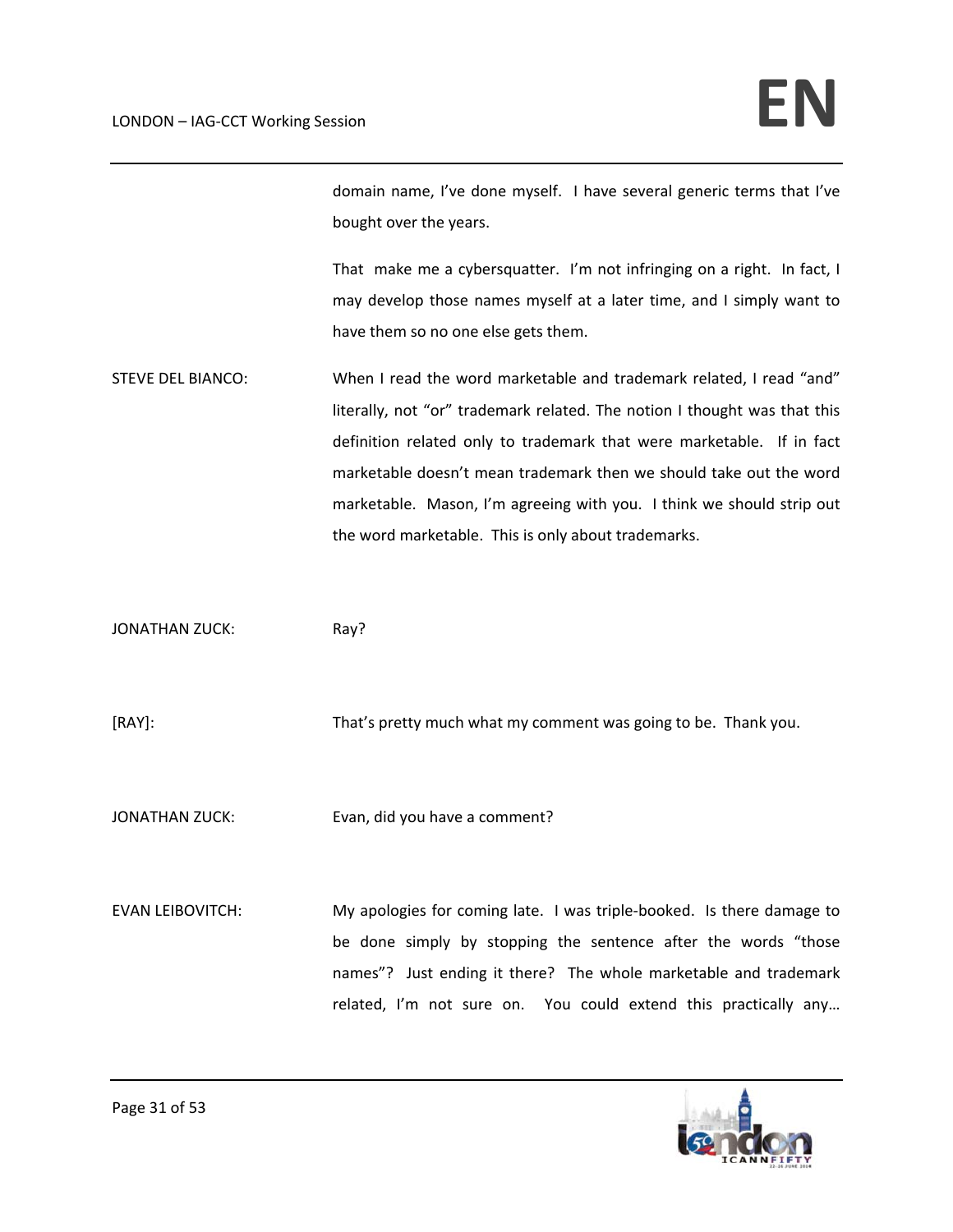Speculating is not squatting. I'd also caution not to be too US‐law specific.

ICANN is global and so there's got to be that sensibility in there, simply because something's related to US law doesn't necessarily mean ICANN has to adopt it globally. In generic terms, I don't have a problem with this sentence. The second part of that is clumsy. Just "reselling or licensing those names."

JONATHAN ZUCK: Elisa, I think where we have rough consensus is to drop the term "marketable" and to end at "those names". [Carol]?

[CAROL LANCE]: Thanks. This is [Carol Lance]. Just a quick time check, we have about 35 minutes left, and I don't want to spend time on this here, but I was just noticing the gTLD's definition I think is outdated. I know it's from the ICANN website, but I think there are references we have that are more current than that.

JONATHAN ZUCK: I think we all agree with that definition in principle, so we'll let it be modernized and move on. Any other comments on this? Ray?

[RAY FACET]: If you don't mind, I'm going to make a comment. A literal read of how we just landed would mean that if I can just pick a trademark, a famous one, a literal read would mean if Microsoft registers Microsoft.com in

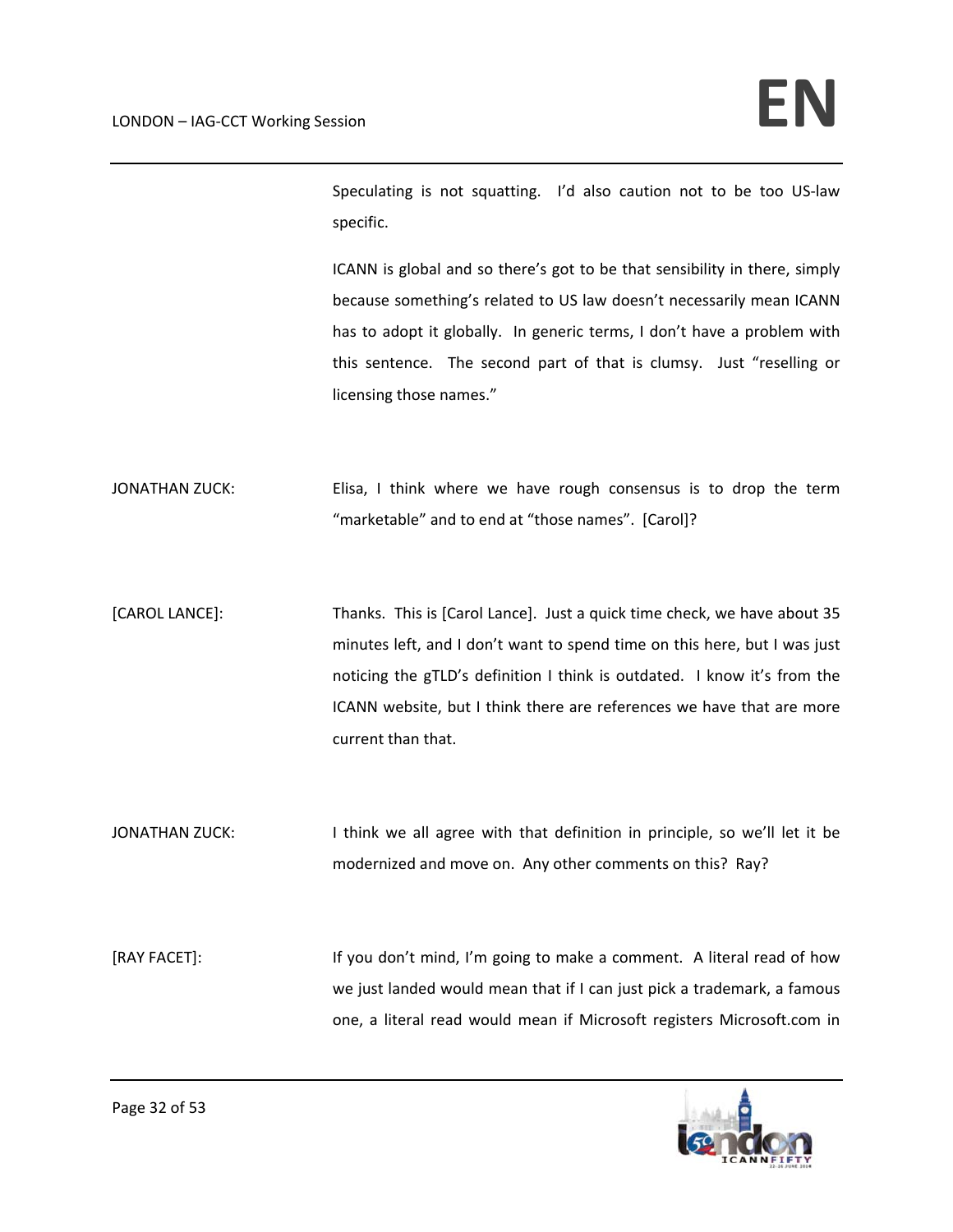order to profit… It's their own. A trademark owner that registers their own name for their own profit could fall within that definition. Just pointing that out. Not that we have to tweak it and get it right today.

- STEVE DEL BIANCO: Mike Nelson in the comment put the definition from Webopedia: "Cybersquatting is the act of registering a popular Internet address, usually a company name, with the intent of selling it to its rightful owner."
- SPEAKER: **Only qualification it's not necessarily a popular Internet address.** No one's got it, so it's not been popular until they purchase it. I do like, in answer to Ray or Evan, where the last portion of that with the intent being to later resell or license, yes, Microsoft wants Microsoft.com, but to use, not to resell. I would take out the comma after terms.

JONATHAN ZUCK: There's a lot of discussion going on.

STEVE DEL BIANCO: Let me propose one: cybersquatting is the act of registering an Internet address with the intent of selling it to its rightful owner. An Internet address corresponding to a trademark term and selling it to its…

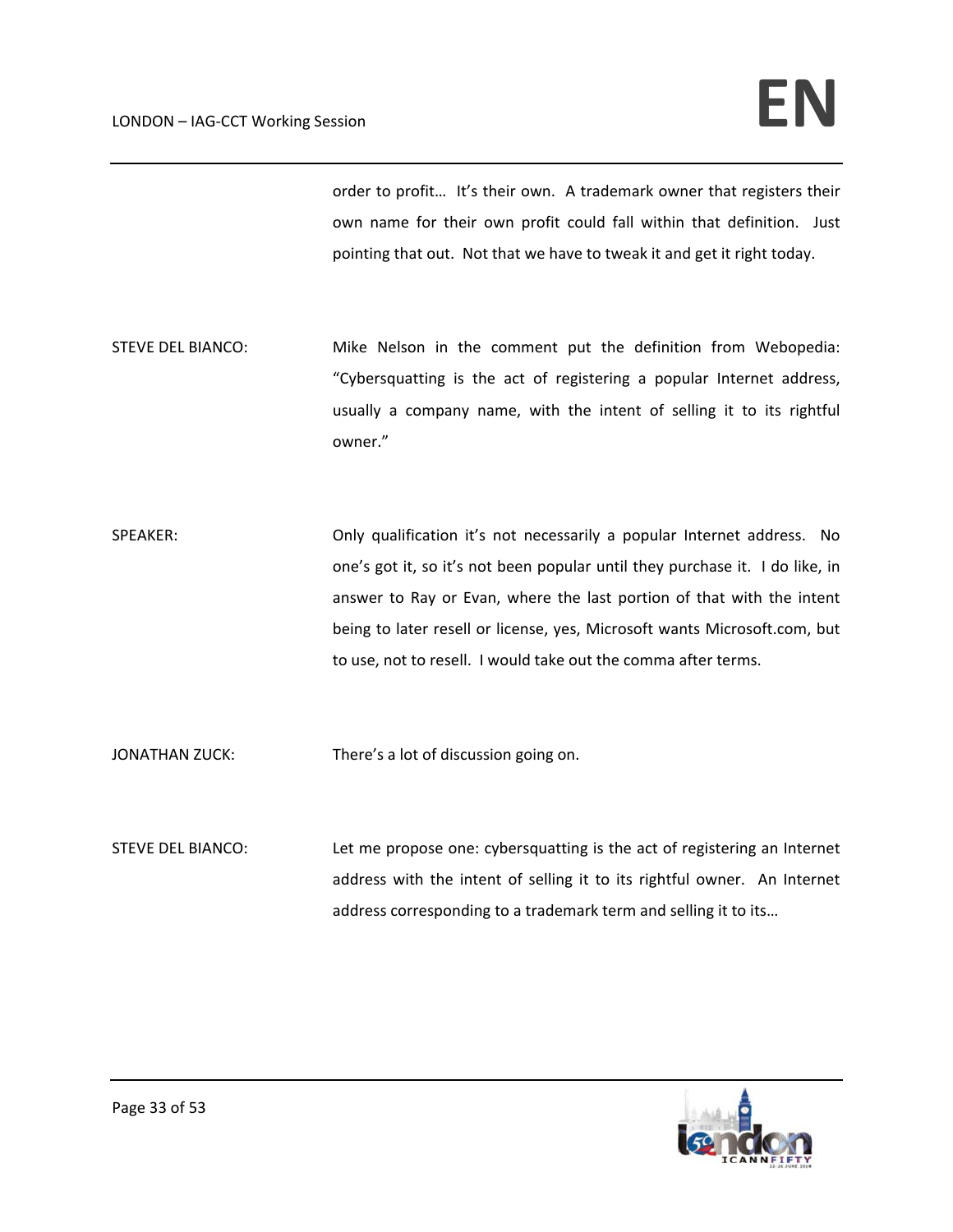| <b>EVAN LEIBOVITCH:</b> | I like the simplicity of what Steve just said. That short one. You don't<br>have to get into trademarks. There is common law, there are other<br>regimes, whatever.                                                                                                                                                                                                                                                                                   |
|-------------------------|-------------------------------------------------------------------------------------------------------------------------------------------------------------------------------------------------------------------------------------------------------------------------------------------------------------------------------------------------------------------------------------------------------------------------------------------------------|
| <b>JONATHAN ZUCK:</b>   | It just has to be a term. It's not the site that doesn't have a rightful<br>owner, it's the underlying term that does, I think. Christa?                                                                                                                                                                                                                                                                                                              |
| <b>CHRISTA TAYLOR:</b>  | Bad faith intent, is the word that I think we're looking for and missing in<br>that. There's some kind of bad faith in there, that they're registering<br>these names that's not in the best interests of the company, which ties<br>back to the Microsoft example. They're not going to go and register<br>their name with some bad faith in it. They're doing it for their own game<br>and protection.                                              |
| <b>JONATHAN ZUCK:</b>   | Margie?                                                                                                                                                                                                                                                                                                                                                                                                                                               |
| <b>MARGIE MILAM:</b>    | I think it's still a little narrow, because you have people who are<br>cybersquatting, if you registered a domain name just for a purpose of<br>pay-per-click, and there's trademark related infringement. In other<br>words, they may not necessarily have an intent to sell it to the rightful<br>owner, because they might be making money during the registration and<br>perfectly happy with that. I think you're being narrow in your approach. |

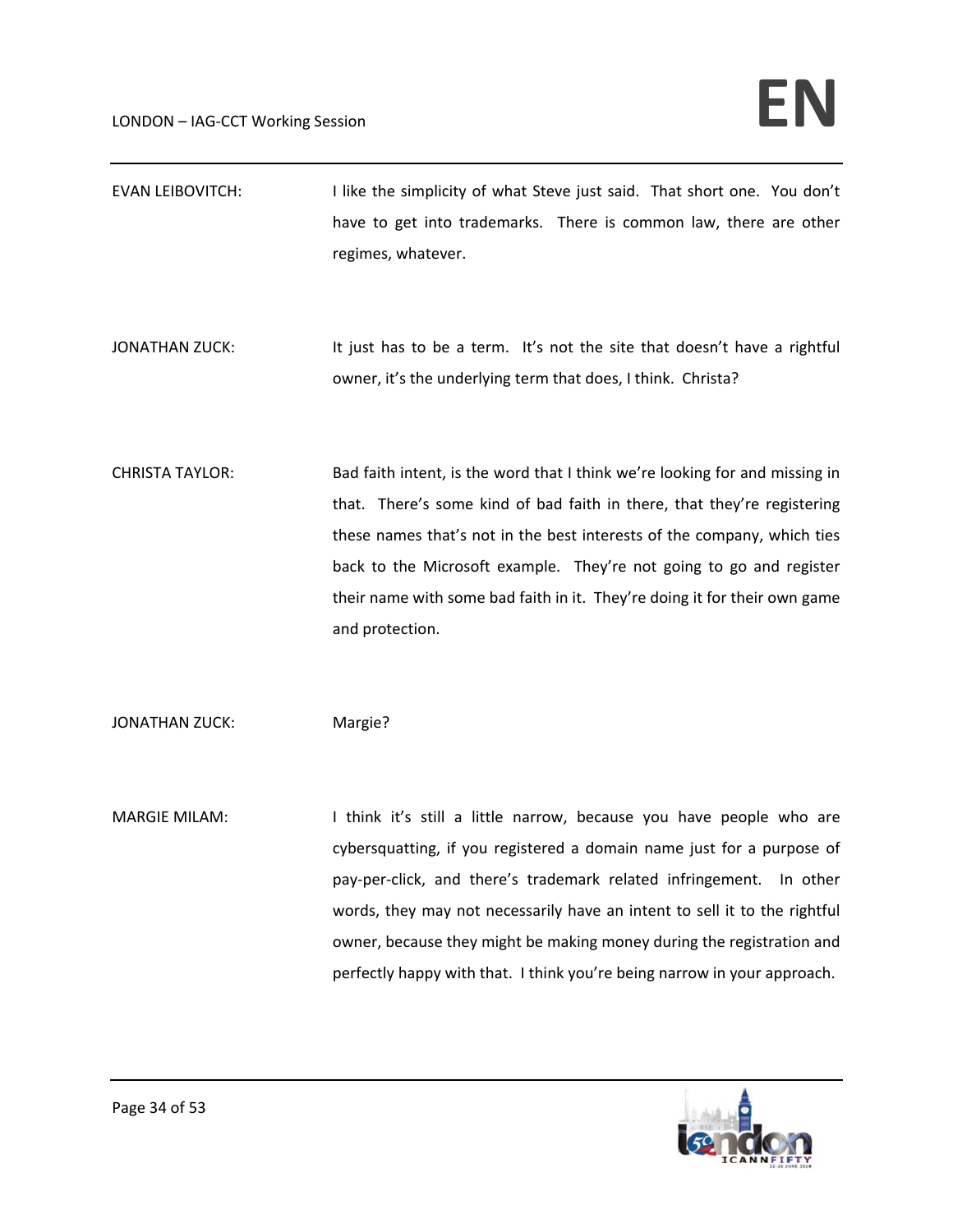I think if you follow along the lines of what's in the UDRP, that's probably what we're trying to get at. I think bad faith is certainly part of it.

JONATHAN ZUCK: Steve?

STEVE DEL BIANCO: To contextualize, the word "cybersquatting" is used exactly one time in the entire document that we developed, and it's used in the exact same metric – we should always remember to go back to the metric – we've been discussing for the past half hour. 1.4. It's on the survey. It's just a long list of experiences we want to tell our survey vendor the kinds of things they want to discover and ask about in the perceptions of the users they reach, for registrants.

> Its definition only has to be good enough to describe it to the survey vendor, so that they can design questions to define whether people think the new gTLD program is leading to more problems. Why don't we just use a dictionary definition and let the survey vendor decide how to translate that to people?

JONATHAN ZUCK: Steve made a good point. Christopher?

CHRISTOPHER WILKINSON: Okay, but in that case, do we need another definition for investment or speculation in names? The survey will certainly come up with some

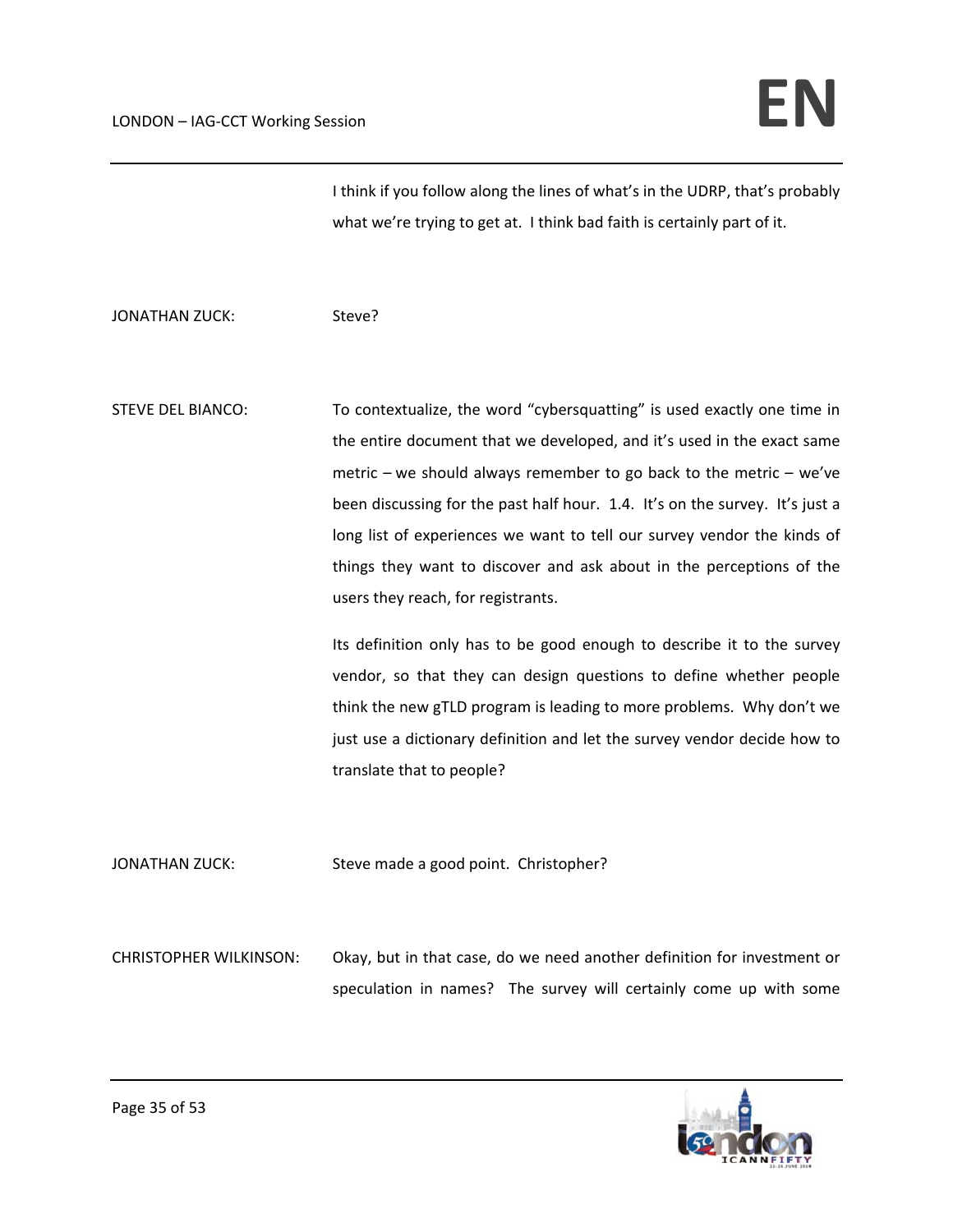registrants who have very large numbers of names apparently for speculative purposes.

- JONATHAN ZUCK: Again, this is just about consumer perceptions of the new gTLD program and whether it's affected their trust of it. I don't think the fact that there's a bunch of speculators out there is likely to have a direct correlation to trust. It's not in the metrics currently.
- CHRISTOPHER WILKINSON: In terms of consumer trust, this is one of the factors, because if consumers discover that large numbers of names can't be registered, because they've already been registered speculatively, or that they can only acquire them at a premium price, because they're being resold, that would certainly affect consumer trust.

JONATHAN ZUCK: Steve?

STEVE DEL BIANCO: "Specular" does not appear in the entire document. Christopher, to your point on trust, it's really not trust, it's more to choice. Our definition for choice, which we're bound to, is "choice is the range of options available to consumers for domain scripts and languages, and for TLDs that offer meaningful choices as to the proposed purpose and integrity of the domain name registrants."

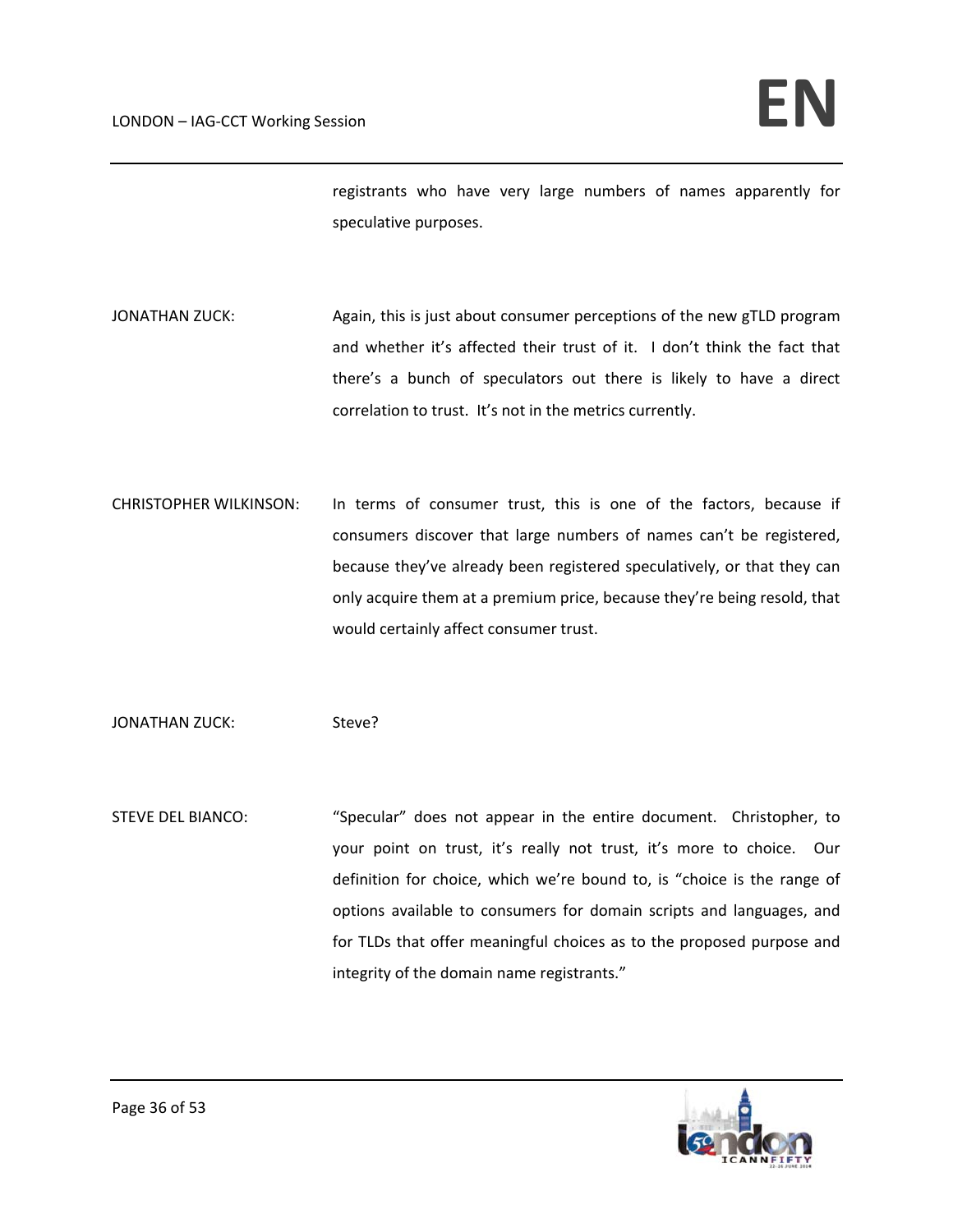This is a gTLD expansion program, not a second‐level domain expansion program. We are asking people in choice – and this is a definition we're bound by – it's a choice of the TLDs that I may pick. "I own a bike shop. I couldn't find my name in .com, but I go to .bike and see whether I can find it." It's a TLD choice, not a second-level domain choice.

Speculation is not part of the metrics at all, because you don't speculate in gTLDs. You had to do that a year and a half ago when you applied. There is speculation is second-level domains and availability of secondlevel domains is not part of the survey. It's not part of our Mandate at all.

JONATHAN ZUCK: Was there any other comments on this? Elisa, let's move on. I'm going to put it in Steve's hand to circulate something on cybersquatting, so that we have it to give to the survey vendor.

[ELISA]: I wanted to talk a little bit about what your Final Report will look like, since we're hoping to get your recommendations to the Board within the next couple of months. This is what I came up with  $-$  basically presenting an executive summary, a background on how the group came together, how we viewed each of the metrics, and then talk about how we prioritize them, the ones where data is available and where baseline data needs to be collected. We've already done some of that, and we talked about that a bit last week.

> It's getting the survey studies off the ground... Then the remaining metrics are the ones that either we didn't recommend or we raised red

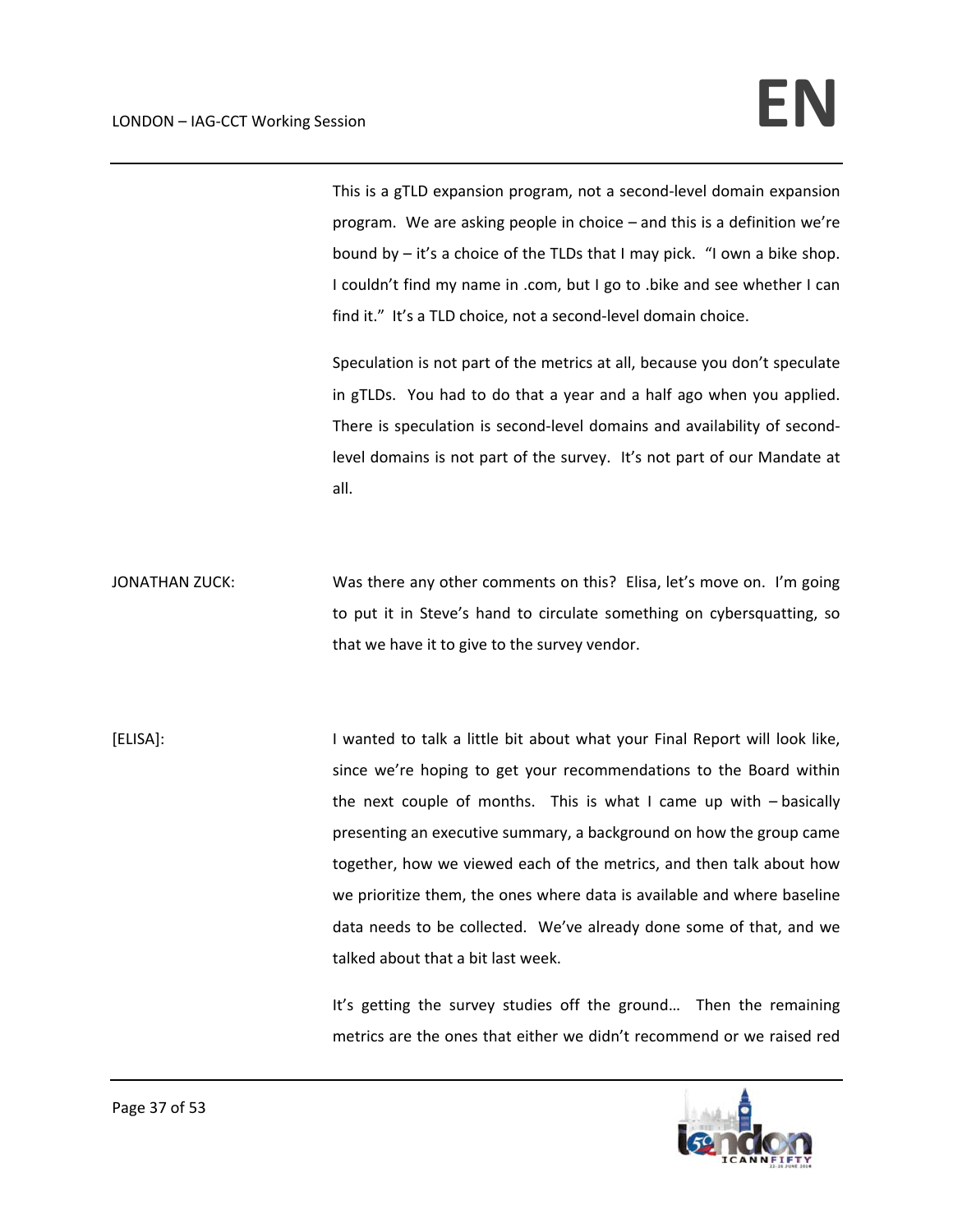flags about. I would present in the Report what the discussion was surrounding those, and the different points of view and some of the conclusions that were reached, and then the proposed new metrics, which I'm hoping we'll still have some time to talk about as well.

I wanted to share that outline with you and see if that seemed appropriate. On the next slide we can talk a little bit about a timeline.

JONATHAN ZUCK: I think that report format seems appropriate. I think what we'll want to do though, when we construct this – and I'm happy to work with you on structure, once we get close to it  $-$  is to make sure that our actual recommendations, and this might just be the executive summary, are easy to find, and we're creating a product that's most consumable by the Review Team when it convenes, and that all the back and forth is appendix to that.

> I think we want to deliver as crisp a product as possible to the Review Team. That would be my only caveat in this structure. It all depends on what the executive summary looks like, but I would like to make sure that the recommendations, as they finally survive this apocalyptic process, come out looking clean and useful, so the Review Team can dive right into them.

[ELISA]: I would agree. This is what I had in mind: by near the end of July, 25<sup>th</sup> July, [personal 01:01:07] draft recommendations for public comment. We had this in the original timeline to be done in April or May. The public comment reply period would close by the end of August and we'd

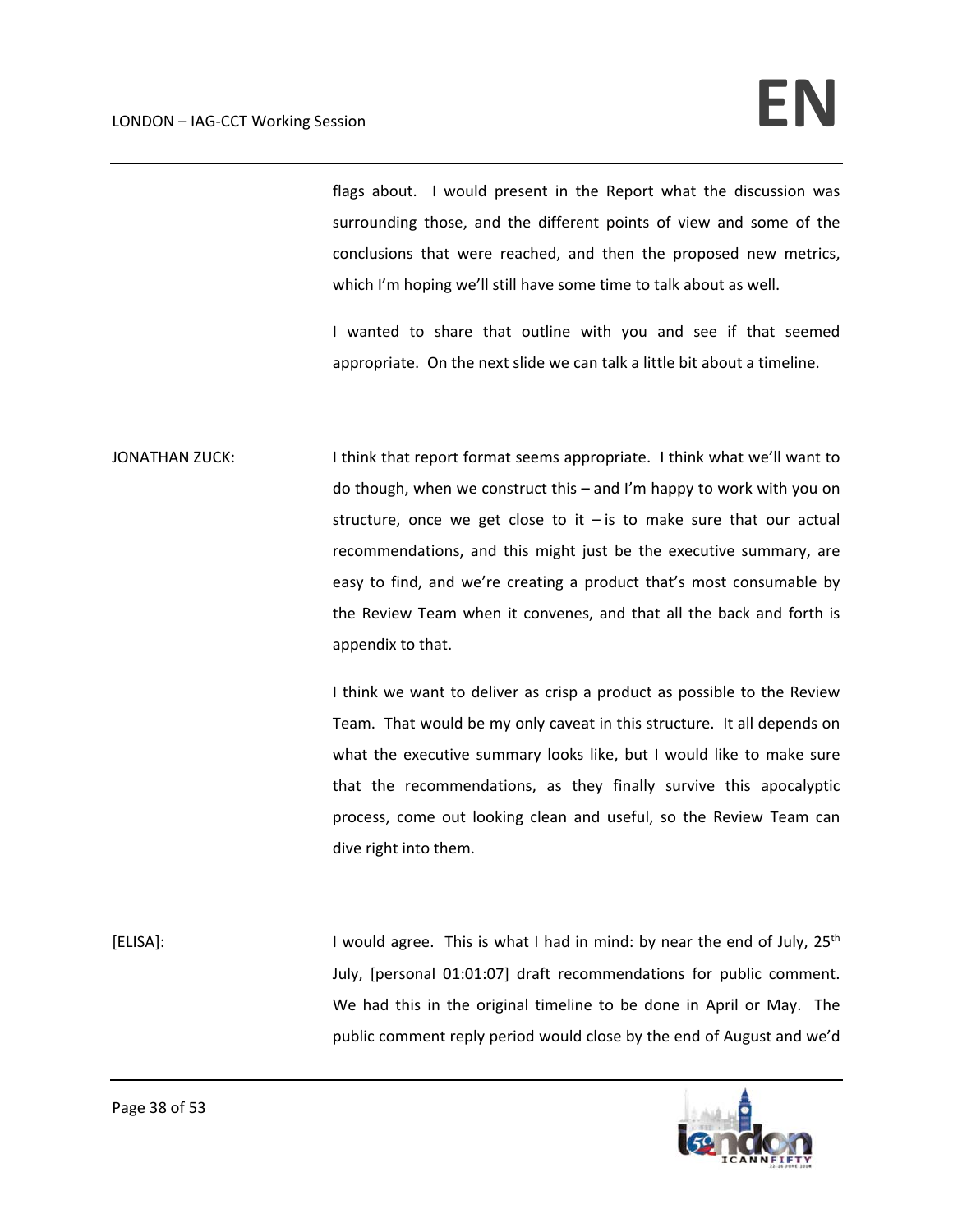post a summary in early September, and then have a draft report ready by mid‐September, a second draft ready by early October, and hopefully present the Final Report to the Board by the ICANN Meeting in LA in October.

This is I suppose a bit ambitious, but I think we're far enough along that we can start drafting the Report, and I want to hear comments and recommendations to start pulling it together. I think from a staff viewpoint I think this is realistic, but I wanted to hear your thoughts on it.

JONATHAN ZUCK: Let's do it. Anybody else chicken? Steve?

- STEVE DEL BIANCO: Not chicken at all, just a question for staff. You know there's a motion in Council today asking staff to explain the status of surveys and Review Teams. What is the staff's best estimate of when the Review Team itself would first convene?
- [CAROL LANCE]: The Affirmation of Commitments text provides that the [assess 01:02:28] to convene the Review Team a year after new gTLDs have been introduced. Using the first delegation date of October 2013, that would put us at October 2014 to be beginning the process of convening the Team.

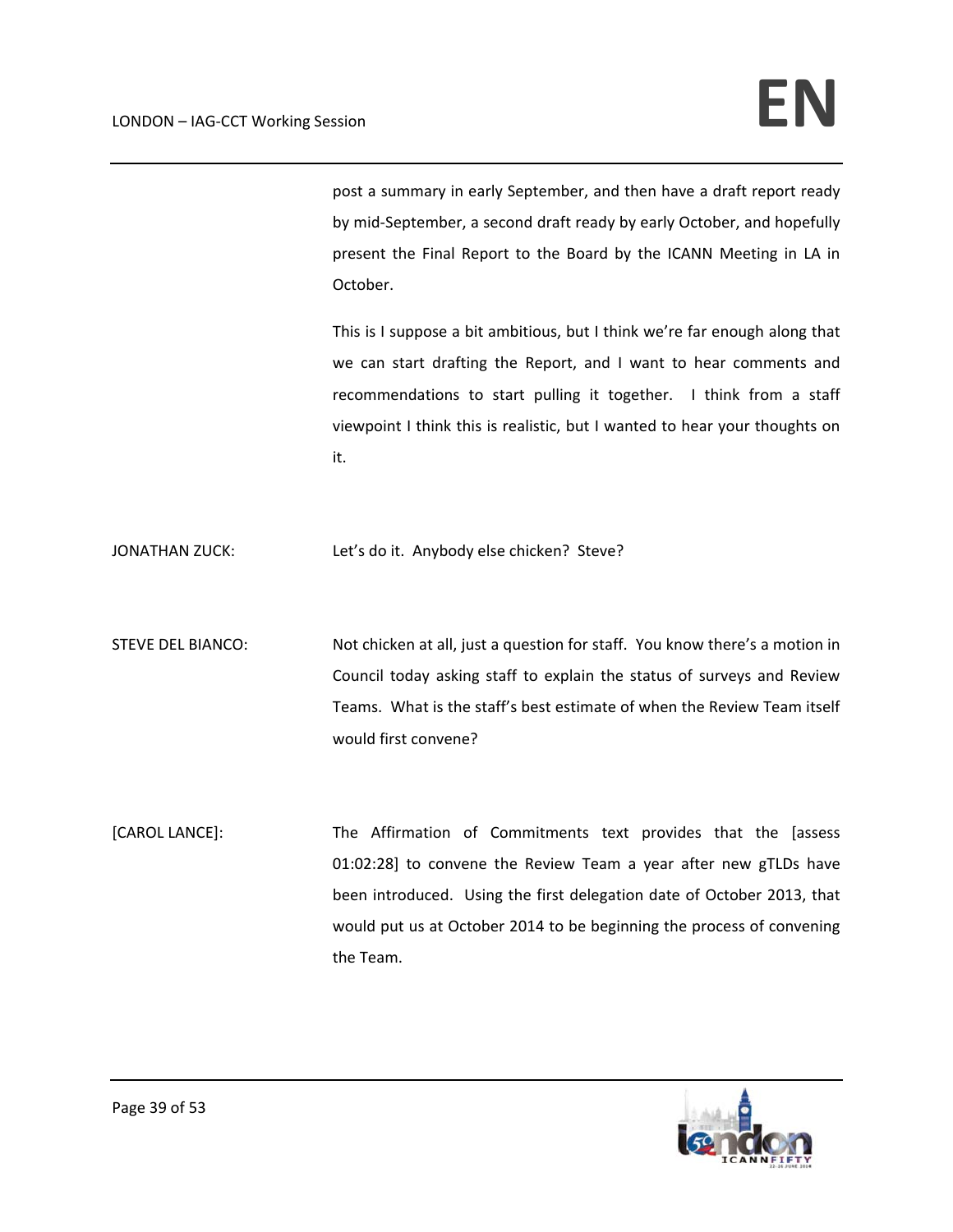# $LONDON - IAG-CCT Working Session$

- JONATHAN ZUCK: Thanks. Follow up would be that it turns out there's a lot of work in the community as we designate Team Members. I believe looking at the experience of the past four Review Teams under Affirmation, we'd be challenged in the community to name the people and get them all approved by the GAC and Board Chair by October. The timing is probably…
- MARGIE MILAM: Let me clarify, I don't think it's a year from introduction. It's a year that new gTLDs are in operation, and there are different ways of interpreting that. I just know that within staff we've looked at it from different perspectives, and that's certainly the earliest, but if you start at the very earliest point the data may not be that useful, if you don't have a lot of TLDs actually live and experienced out there.

There's a Council Motion today, I believe, on the next steps, and that might drive an earlier review process, because you don't want to start the next program without at least having started some of this work.

- JONATHAN ZUCK: Has anybody started the process of asking the community to begin naming Team Members?
- MARGIE MILAM: No, that hasn't started yet. Carol, does that make sense?

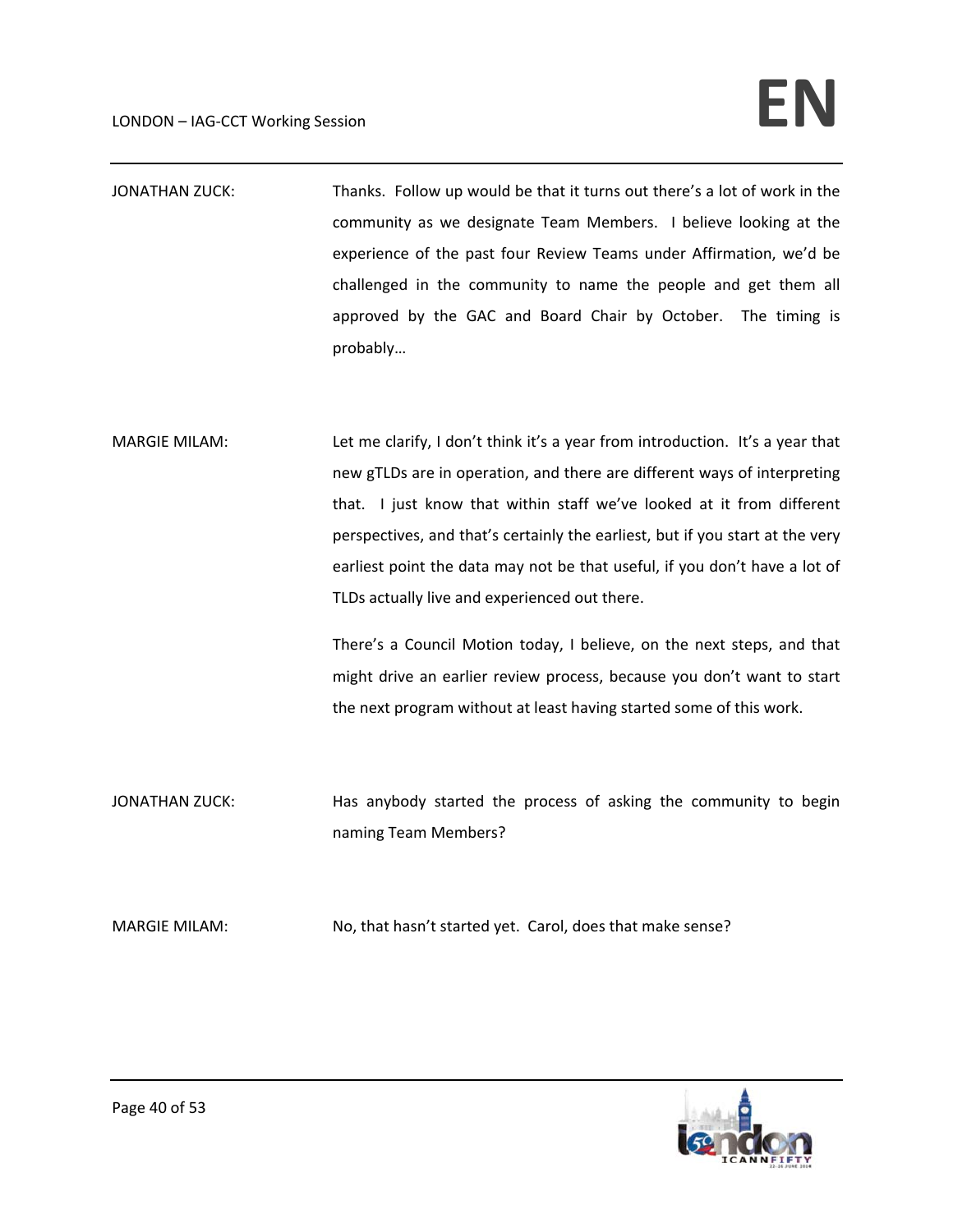| [CAROL LANCE]:        | Yes, I just wanted to add in relation to this as well that no, the process to<br>actually convene the Review Team, there's been no action taken on that.<br>I mentioned the date October, and we have looked at, as you alluded to,<br>there's a whole process for actually seeking submissions from the<br>community and convening the Review Team, which looking at the past is<br>typically a three-month process.<br>Our target for the earliest that we'd need to have data, to be giving it to                     |
|-----------------------|--------------------------------------------------------------------------------------------------------------------------------------------------------------------------------------------------------------------------------------------------------------------------------------------------------------------------------------------------------------------------------------------------------------------------------------------------------------------------------------------------------------------------|
|                       | somebody, would be January 2015, just as a market.                                                                                                                                                                                                                                                                                                                                                                                                                                                                       |
| <b>JONATHAN ZUCK:</b> | That's what I remember as well. Mason?                                                                                                                                                                                                                                                                                                                                                                                                                                                                                   |
| <b>MASON COLE:</b>    | A question for Margie - when you say a year from when it first goes<br>operational, are you talking about the first day that the first IDN went<br>into the root, or the first day or sunrise, or                                                                                                                                                                                                                                                                                                                        |
| <b>MARGIE MILAM:</b>  | That's the problem, the AOC is really vague on that, so how is it<br>interpreted? There are different ways of looking at it. The earliest for<br>sure could be October, as the very first date. The question is, is there<br>enough data and experience yet to be able to conduct a meaningful<br>review? Those are all issues that are being sorted. Clearly, if the gNSO is<br>pushing that, for example, then we'd have to move sooner rather than<br>later, and it could be as early as January, as Carol suggested. |

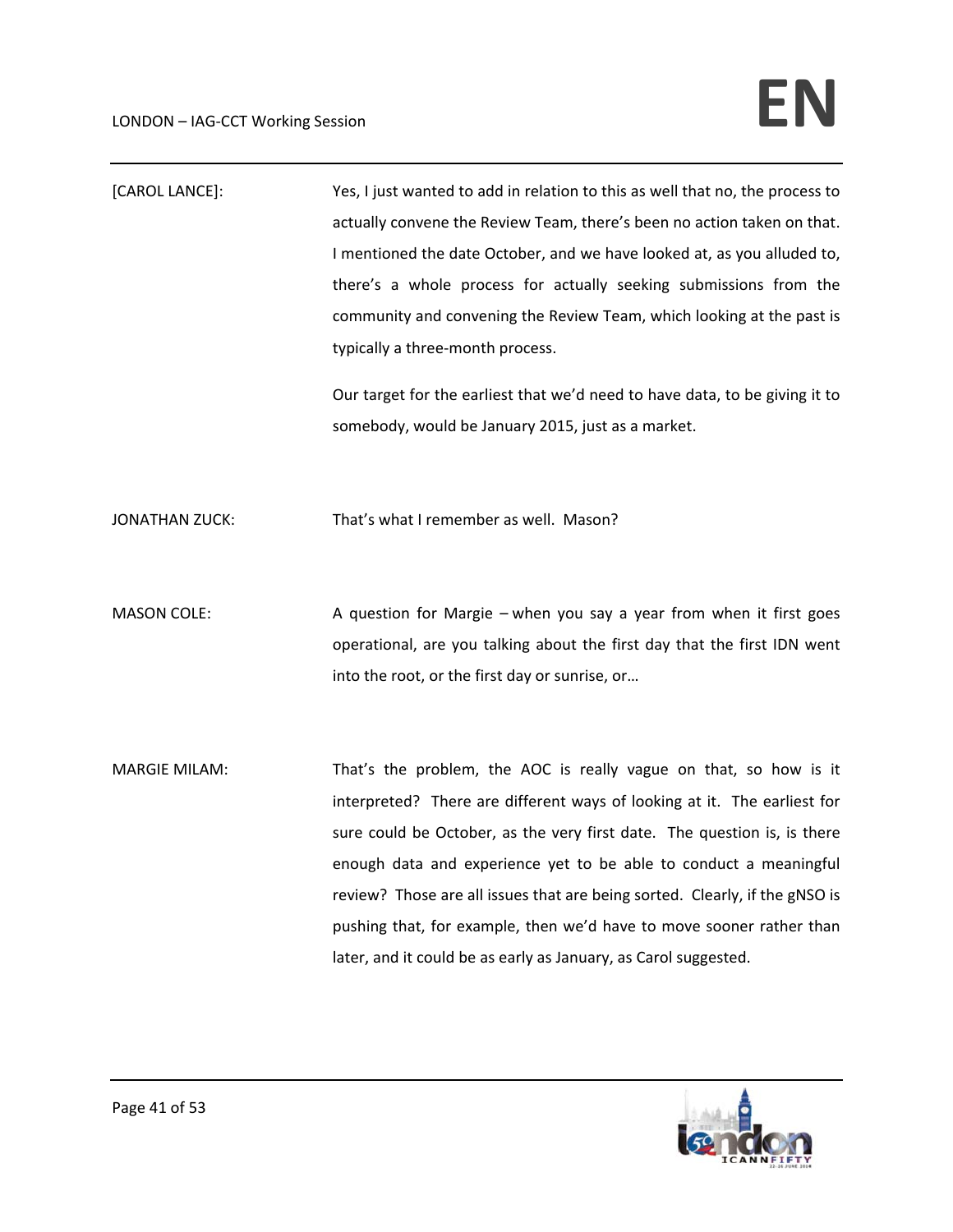#### $LONDON - IAG-CCT Working Session$

| <b>JONATHAN ZUCK:</b>    | That would still be the beginning of the convening of it, as opposed to<br>the first meeting or The formation could happen in October.                                                                                                                                                                                                                                                                                                                                                                                                                                                                                                                               |
|--------------------------|----------------------------------------------------------------------------------------------------------------------------------------------------------------------------------------------------------------------------------------------------------------------------------------------------------------------------------------------------------------------------------------------------------------------------------------------------------------------------------------------------------------------------------------------------------------------------------------------------------------------------------------------------------------------|
| SPEAKER:                 | If we get behind we'll just re-interpret it.                                                                                                                                                                                                                                                                                                                                                                                                                                                                                                                                                                                                                         |
| <b>JONATHAN ZUCK:</b>    | That's exactly right. We want it to be useful, so any other comments,<br>or questions about the schedule? Steve?                                                                                                                                                                                                                                                                                                                                                                                                                                                                                                                                                     |
| <b>STEVE DEL BIANCO:</b> | When the actual comments come in $-$ and a number of you have done<br>this - it's extremely painful to deal with comments that were well meant<br>and well instructed, but are completely outside the scope and irrelevant<br>to what we're doing. It's very likely that the comments we'll get won't<br>have any relation to our narrow Charter, and that's going to be a huge<br>challenge for us; to maintain discipline, politely deal with the comments<br>and get this thing finished.<br>We'll need to remember the narrow Mandate the Board gave us, as well<br>as the fact that what we're doing is refining the metrics, and we were<br>not starting over. |
| <b>JONATHAN ZUCK:</b>    | Yes. For somebody that's a big advocate for public participation and<br>openness, putting a public comment period on this interim phase<br>already feels egregious, in some respects. As Steve said, I don't know<br>what would be involved in skipping it, but                                                                                                                                                                                                                                                                                                                                                                                                      |

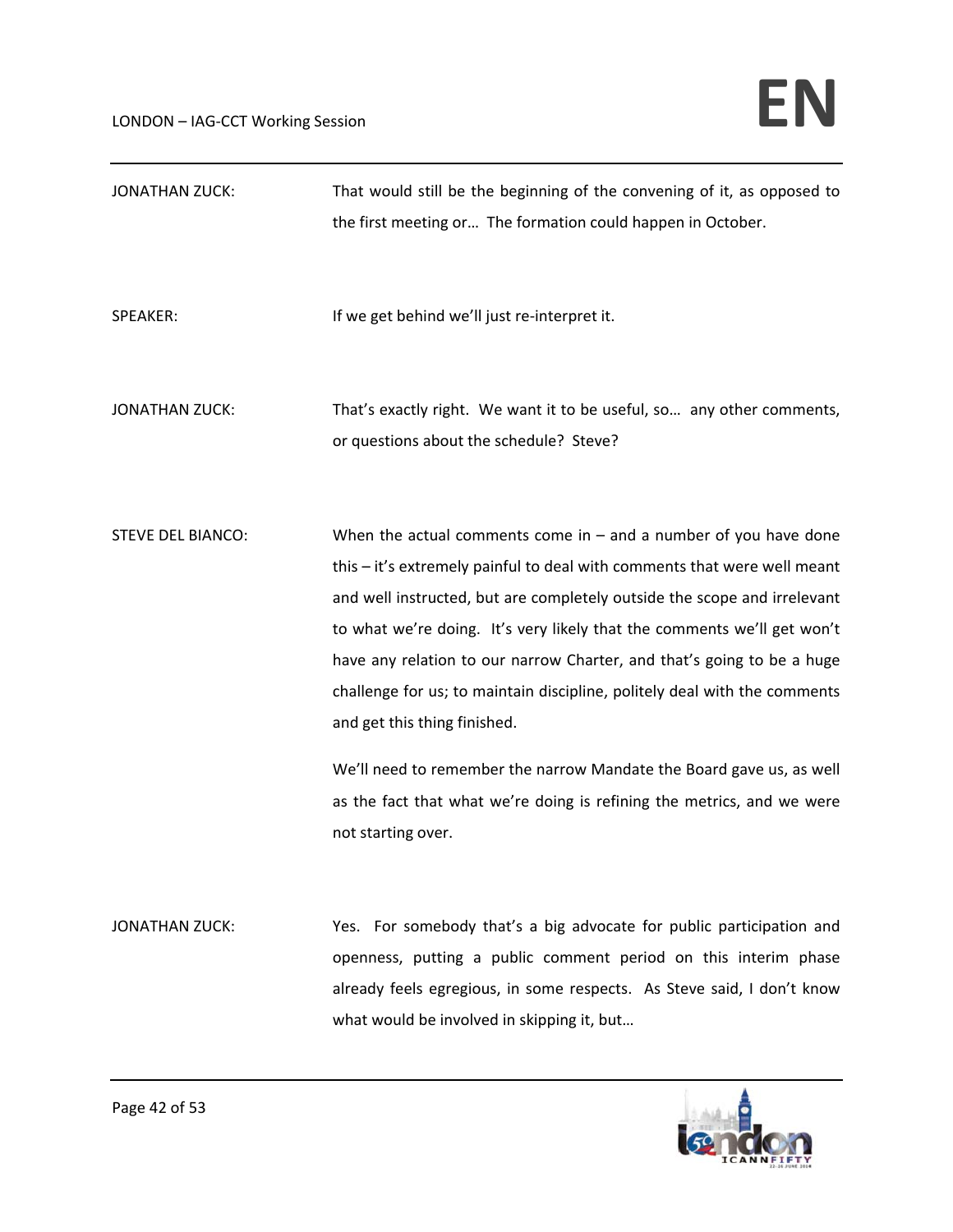SPEAKER: No, I recall it saying, "This broup should work with the gNSO, ALAC and staff to work on feasibility and make recommendations." The proposed timeline that I inherited when I joined this Team had a set of steps that included a public comment period. I came in with the assumption that that's what would occur.

- JONATHAN ZUCK: I'm inclined to challenge that assumption, because our Mandate, particularly for this group, is so narrow, and it was all about feasibility, utility and refinement, and we've already received a plethora of comments about the original 70 metrics from which we were working. The only real delta is going to be these few additional metrics and things like that. I'm not sure the overhead of a comment period is justified. Margie and then Steve.
- MARGIE MILAM: I think it's a general thing that the Board tends to look for public comment on certain types of issues, but I don't know if this one is one of them. We could make the choice that the Board could decide whether they want a public comment or not, and not have the Team automatically assume that. [Carol] did inherit that outline, but to my knowledge it wasn't set in stone.

JONATHAN ZUCK: It's like inheriting debt.

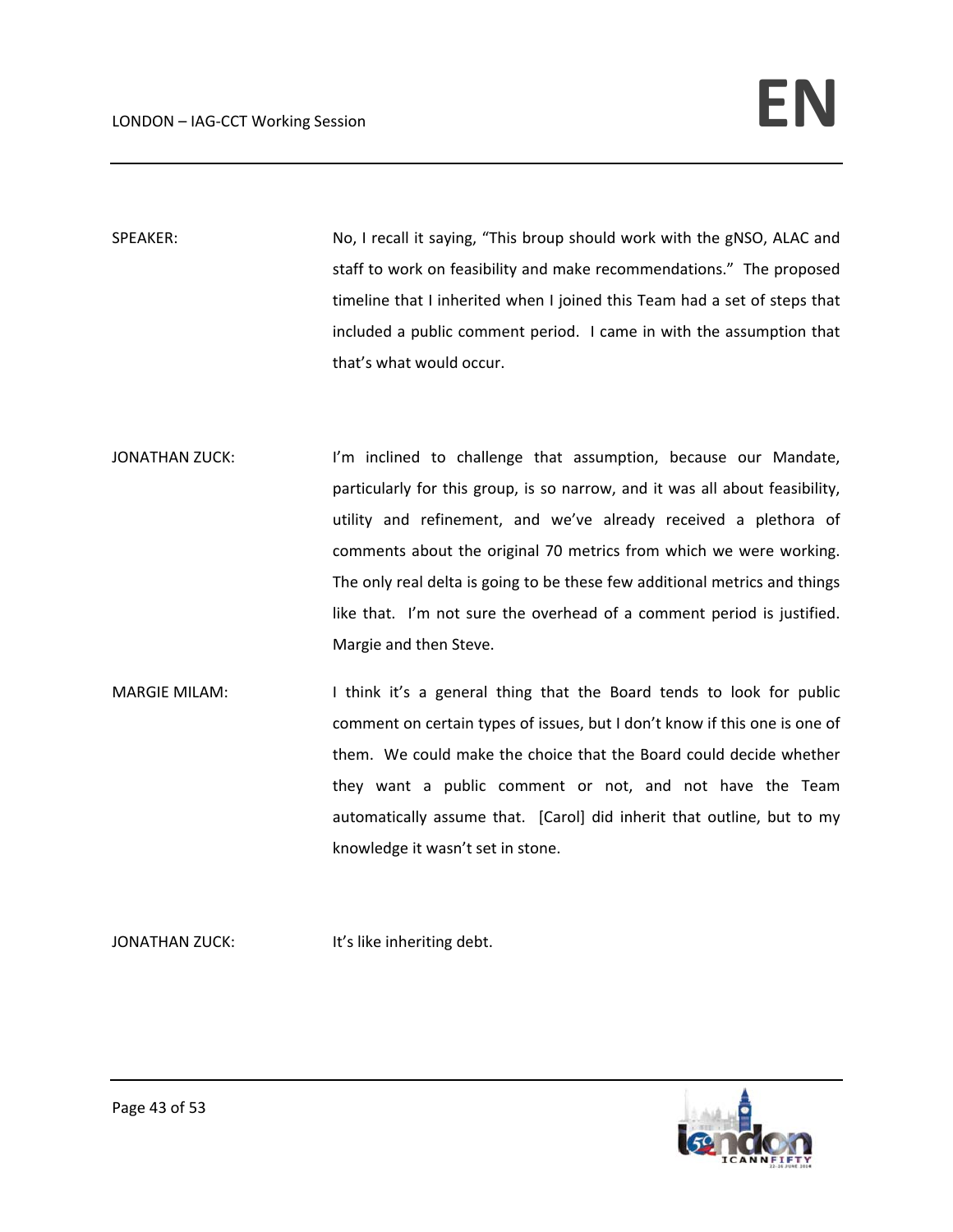STEVE DEL BIANCO: Let's pretend we didn't see the inheritance, and proceed with a plan that doesn't call for it. That same timeline… We're going to change the timeline. We're going to take out this particular public comment, but we need to make sure that we show it to gNSO and ALAC – that's not in there, and it should be – and the Councils.

> Let's put in there that when the Review Team gets put together and approved by the GAC and Board Chairs, the first thing the Review Team will do when they come together is develop a Charter for the review. They'll decide which, if any, of all of our hard work they're going to use in the metrics program. You can bet that very early in that Review Team's work they'll do what?

> They'll look for public comments on their Charter and their review methodology. Virtually all of our work that survives the Review Team scrutiny will then be put out for public comment. This is not eliminating public comment on our work, it's simply deferring it until the body for whom this work is intended makes its decisions, and then puts that out for comment.

RUDI VANSNICK: I'm just wondering, not having full experience with it, could it be that this interim comment period is required due to the fact that there is a substantial amount of money linked to the work that has to be done? Could that be a reason that there is a need, before we get this RFP being sent out?

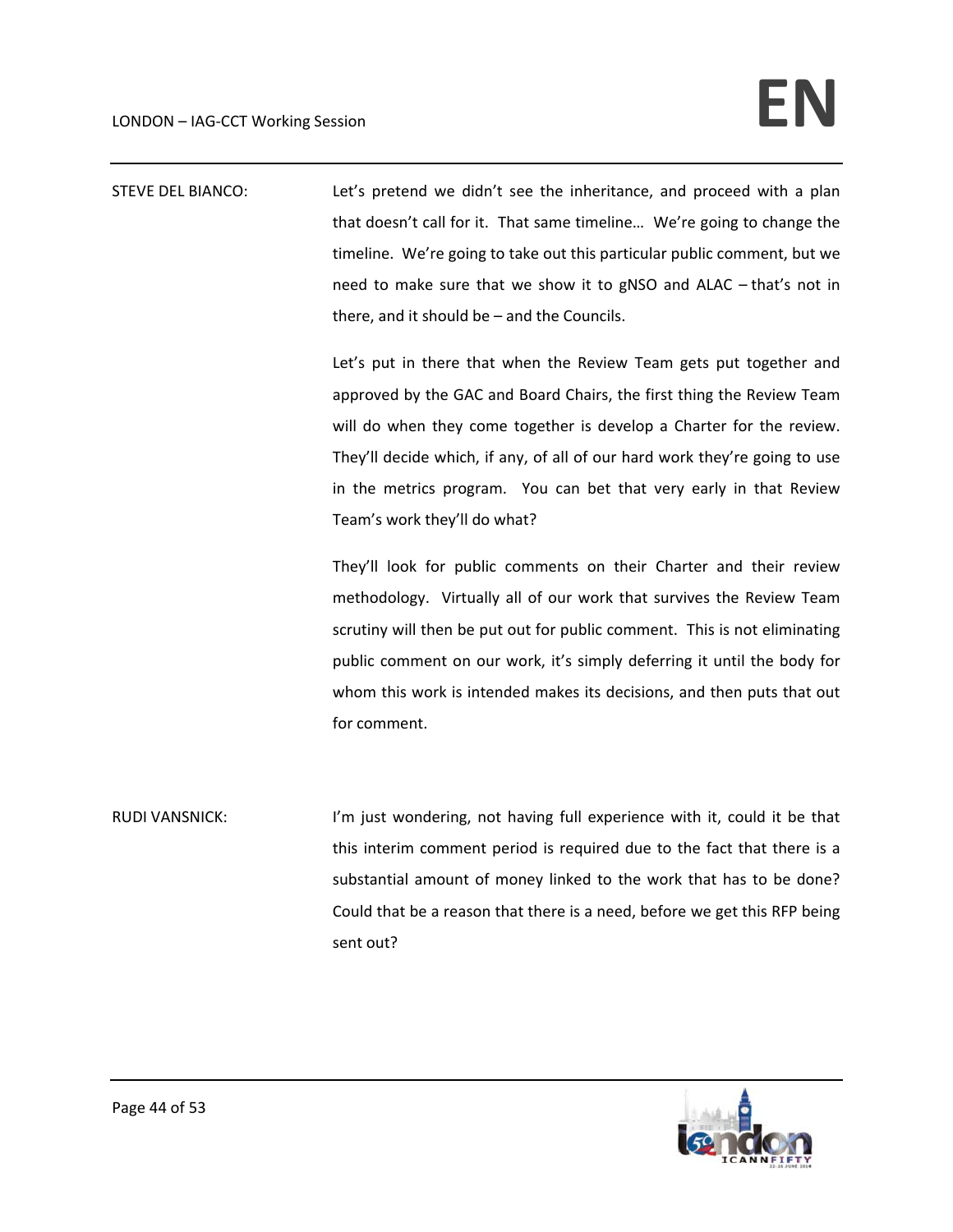## $LONDON - IAG-CCT Working Session$

- JONATHAN ZUCK: I don't remember a public comment on the trip to Net Mundial! Okay, well, let's not go down that path. The truth of the matter is the Board has already approved that, so if there was a need for public comment on that it would have happened. Evan?
- EVAN LEIBOVITCH: I'm going to speak in favor of the public comment for one reason, and that's because the nature of what this group has been doing has been culling down the original list of metrics. I think the public comment period would be useful, if there was any other members of the community outside of our little team that thinks that any of the metrics that have been left out have been egregiously so.

We may come to these conclusions, but if there are members of the community that think they need to be put back, this is where we find out about it. It's not a matter of deferring this to the Review Team, because the Review Team's only input will be what we give them. Steve, what we're doing is taking the original metrics and essentially vetting them down, right?

That means there are some things being culled out that other members of the community may say, "No, maybe these shouldn't have been taken out so hastily." That to me would be the purpose of a public comment.

JONATHAN ZUCK: I actually agree with you in principle, Evan, I feel though that in practice, the actual amount of culling we've done is so minimal that it's not worthy of public comment. That's my impression of going from 70 to 67 metrics isn't something that justifies a public comment at this point. In

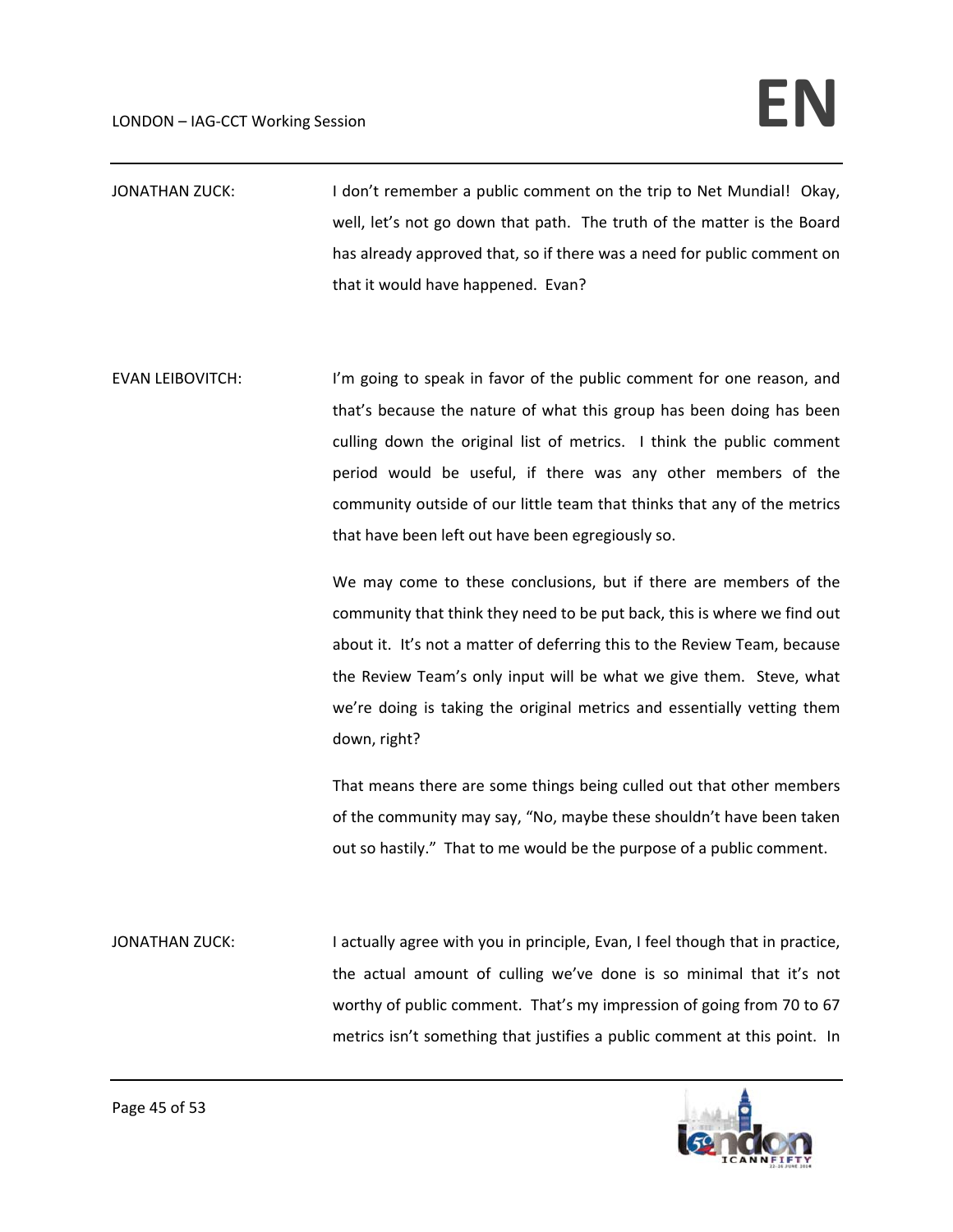principle I agree with you, I just don't think we've done anything particularly drastic here. Steve?

STEVE DEL BIANCO: Evan, on calls that you couldn't make, I definitely tried to advocate for even the three that might get culled, to make sure we were only culling because we couldn't deliver the metric. Having said that, there are two wonderful opportunities for you to argue to put back the three. The first is the ALAC and gNSO would both receive this, because it's their advice. It's not a public comment but it's Council and ALAC.

> Second is that after the Review Team begins, if you're not part of the Review Team, you know that that Review Team when it starts will seek public comments and hold events so that they can develop the metrics they're going to use. Those three, you dust them off and put them right back into the process and into the hands of the Review Team that's then in a position to make a final decision about proceeding. They can put them right back.

> It's so much more pointed there. If you go to the public comment and argue to put the three back, you still have to go through the same thing when the Review Team convenes, because they may decide to ignore 70 out of them, not just three.

CHRISTOPHER WILKINSON: Is this an issue? I think we've decided that we'll go through a public comment period. That doesn't need to focus specifically on metrics that we've culled, does it? I think we just have a public comment period.

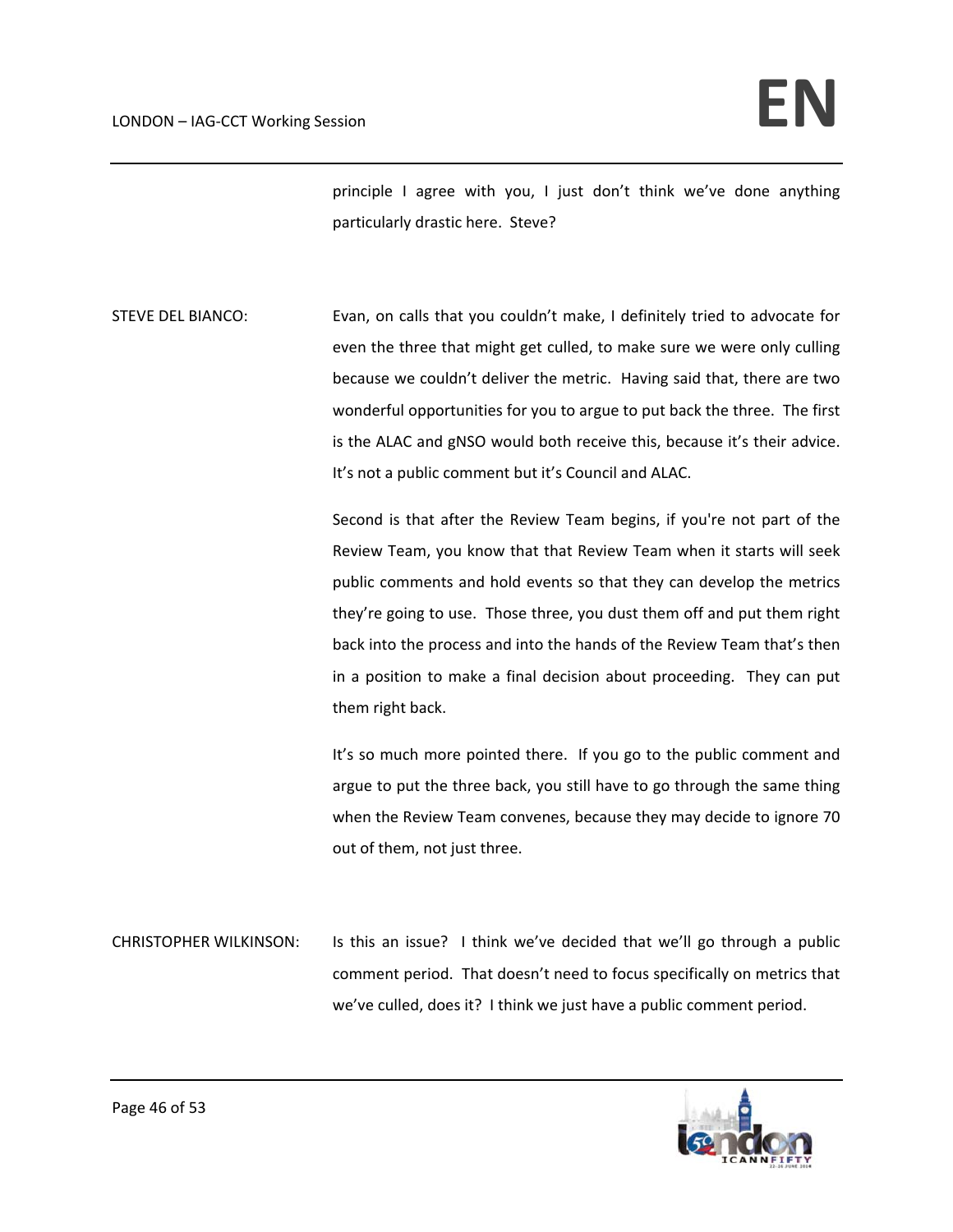- JONATHAN ZUCK: I think we're trying to side-step the public comment period and focus instead on going back to the gNSO and the ALAC for amendments on the recommendations. There isn't enough here, in a delta, that differentiates itself from the public comment that we've already received on the original metrics, to justify a public comment period. I think that's the rough consensus of the room. Margie?
- MARGIE MILAM: Think that through a minute. You send a communication to the ALAC and the gNSO. I assume you've got to give them some time to respond? They've got a lot on their agenda and won't be able to turn to it so quickly. You're going to have to think that through in the timeline, wherever it would land. You'll probably need some sort of deadline as to when you want this to go to the Board and have it be discussed.
- JONATHAN ZUCK: I would suggest that that time period is July 25<sup>th</sup> through August 29<sup>th</sup>.
- MICHAEL GRAHAM: Jonathan, could I get some direction, some help? I have been able to speak with representatives of both INTA and the IPC. The IPC as you know, there were several members who were pressing independently for some sort of study, which basically this metric might satisfy, but I've not gotten them to a point of stating that they would support carrying it out, that they have a means of doing that.

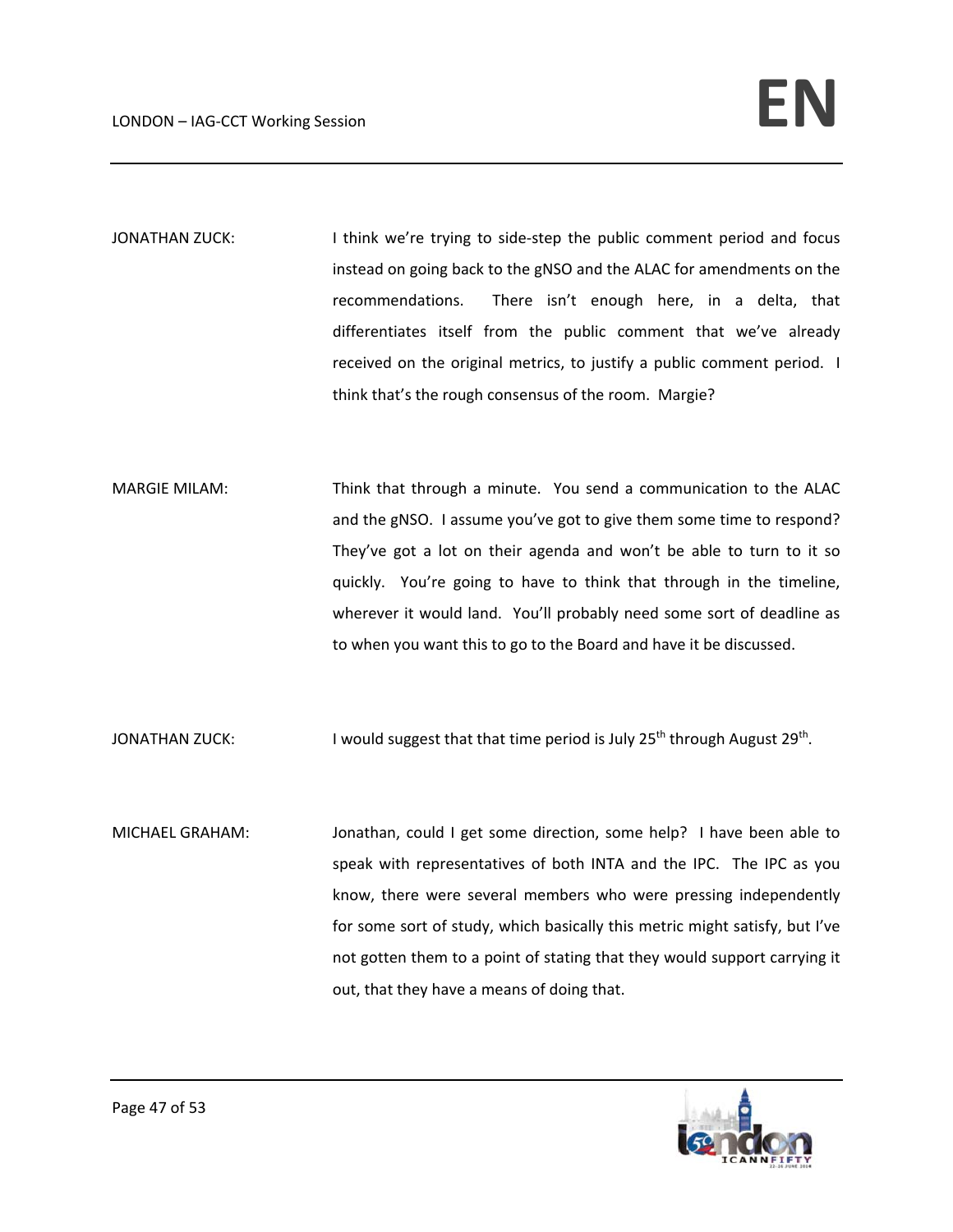## $LONDON - IAG-CCT Working Session$

I want to be able to leave this meeting and get back with them and get some very solid proposals from the two organizations. I just wondered if there's a timeline that I can give them that we'd like them to look at completing this by, or if we should simply make it open‐ended and ask them when they think they could do it?

JONATHAN ZUCK: I've been part of those conversations inside the IPC too, and you haven't gotten a lot of pick up when you've brought it up, but there's a lot going on. A deadline would probably help. I'd suggest that the real deadline is about making data available to the Review Team when that time comes, so given the amount of time it would take to construct this study, I would suggest it would probably need to be in that early September timeframe.

> That September 4<sup>th</sup> date is probably the date by which a decision would need to be made about creating a study that would be relevant to the Review Team. I think in a sense it's more about creating product the Review Team might use, rather than this Team.

MICHAEL GRAHAM: I think that's eminently doable, and as you may or may not know, the new CEO of INTA, Etienne, has been attending the ICANN Meeting. I think based on his experience he'll be someone to help buy into this. This is an area that he's very interested in as well.

JONATHAN ZUCK: Steve?

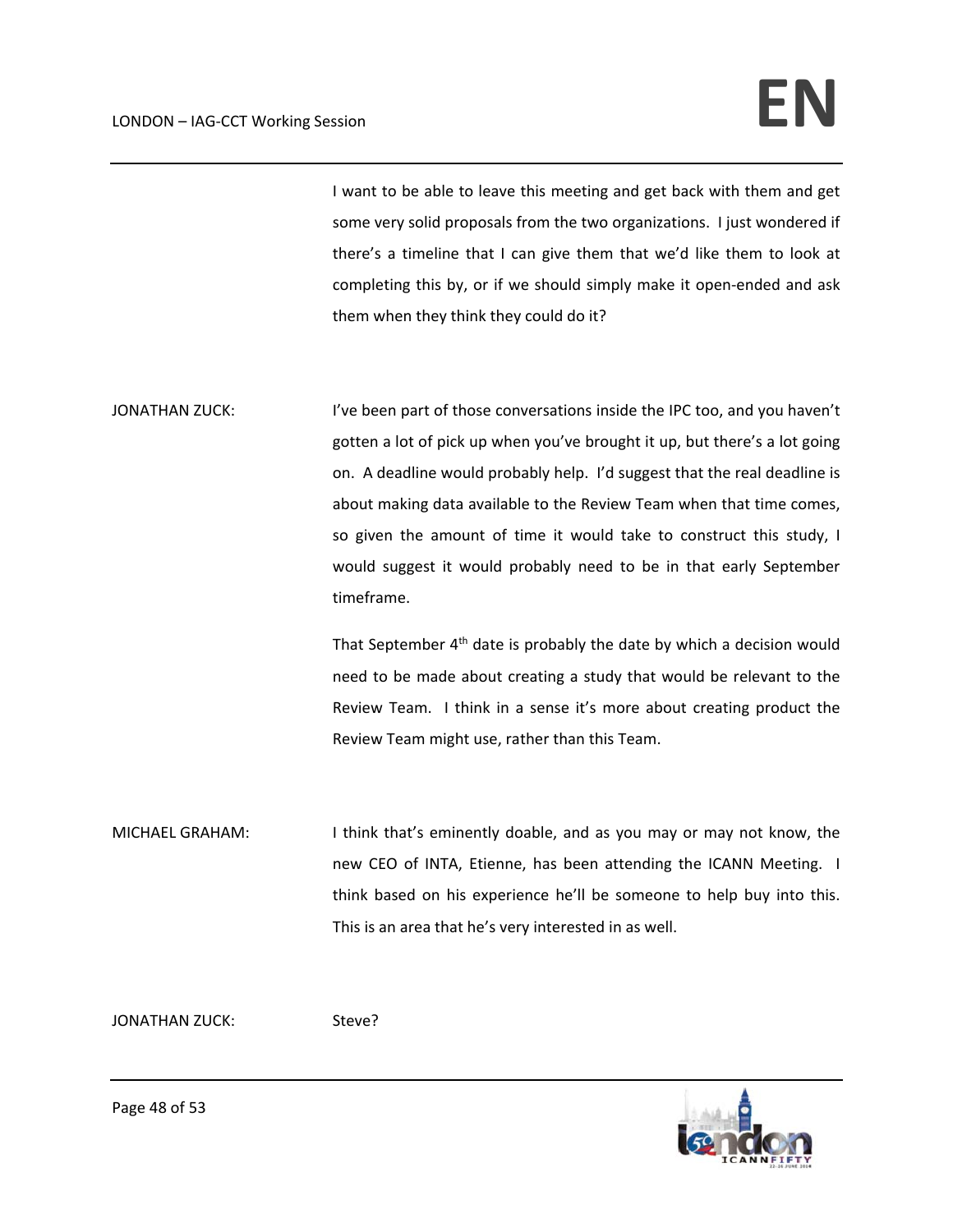STEVE DEL BIANCO: You may not remember the weekend, but the motion that Council is considering today on studies, I informed everybody because they'd forgotten, including Brett, that in May of 2011 GAC advice on new gTLDs asked for an independent review of rights protection mechanisms. I was speaking to you about this in the IPC.

> It said, "In considering how to progress the GAC proposals, the GAC proposes a comprehensive post‐launch independent review of the Clearinghouse conducted one year after the launch of the  $75<sup>th</sup>$  new gTLD in the round." They used the word "launch" not "delegation" or "operation", whatever that means. Presumably one year after the  $75<sup>th</sup>$ would place you somewhere in January of 2015, and it's supposed to be an independent review.

> According to the GAC, it should examine whether the aims, functionality and operations of the Clearinghouse would benefit from incorporating the current GAC's proposals, as well as any unforeseen questions and discusses that may arise following a launch of the round. That's a different review than the affirmation review. Much more narrow in scope, but it will occur sooner.

> It's supposed to be done by an independent vendor as opposed to the community. Were you aware of this particular one? I'll forward that to you. That may actually be the review you're looking for in the IPC.

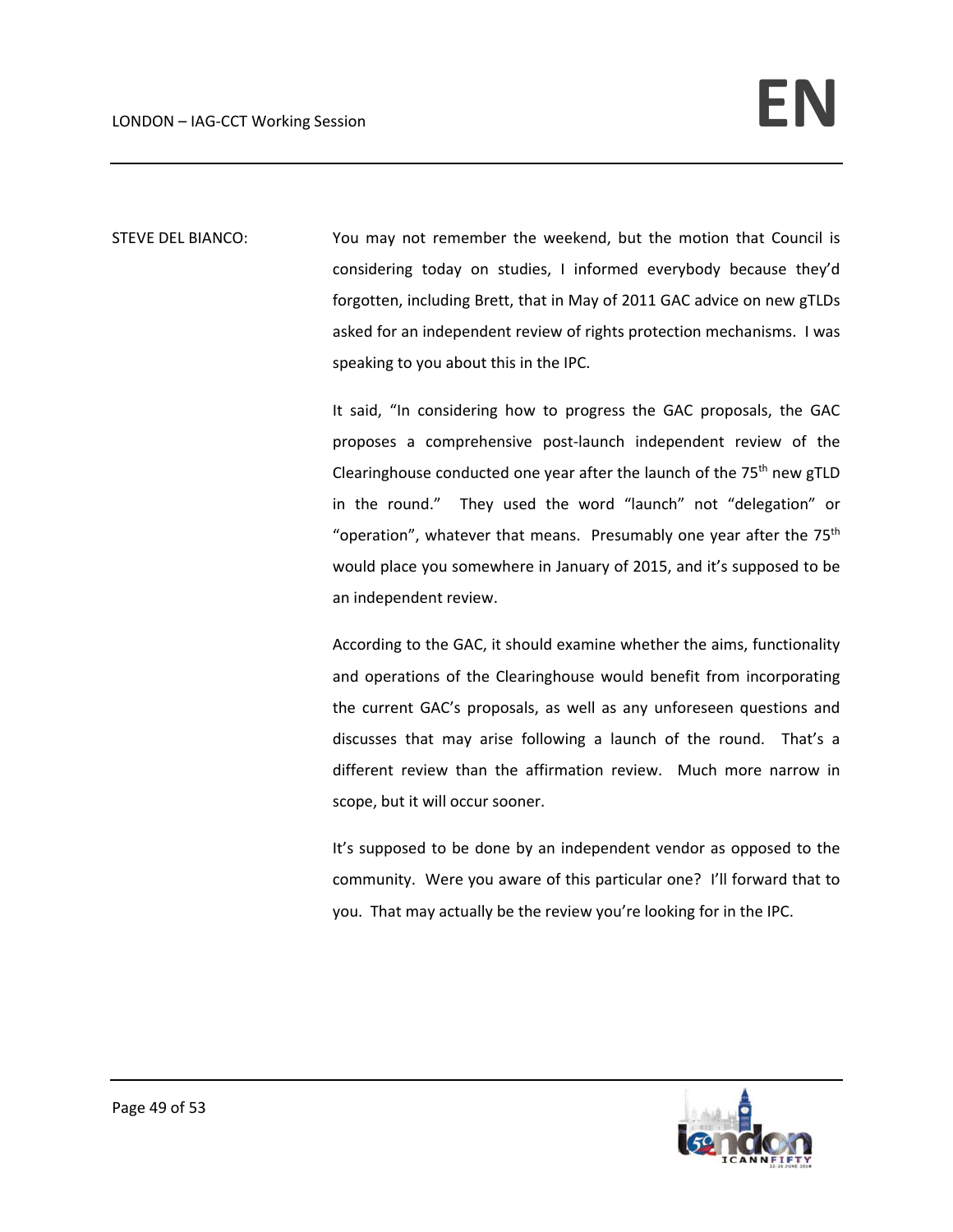| <b>JONATHAN ZUCK:</b>    | I think Michael's talking about the metrics we had associated with the<br>cost of the new gTLD program, in terms of registrations and things like<br>that.                                                                                                          |
|--------------------------|---------------------------------------------------------------------------------------------------------------------------------------------------------------------------------------------------------------------------------------------------------------------|
| <b>STEVE DEL BIANCO:</b> | Costs to the?                                                                                                                                                                                                                                                       |
| <b>JONATHAN ZUCK:</b>    | To the trademark community.                                                                                                                                                                                                                                         |
| <b>STEVE DEL BIANCO:</b> | That's what this is about.                                                                                                                                                                                                                                          |
| MICHAEL GRAHAM:          | Steve, send that to me and let me take a look at it. I'll work that out<br>with 1.11 and give you what my understanding is of the two.                                                                                                                              |
| <b>JONATHAN ZUCK:</b>    | Thanks guys. Anything else on this schedule? I think we're going to try<br>to stick to this schedule. I think we're going to skip the public comment<br>period and use that same period for review by the gNSO and ALAC. Can<br>we move on?                         |
| [ELISA]:                 | I wanted to talk about the spreadsheet I sent out on Monday with staff<br>feedback. We don't have very much time left. We can try and get<br>through some of these quickly and then maybe carry the conversation<br>over to email. You all have handouts I believe. |

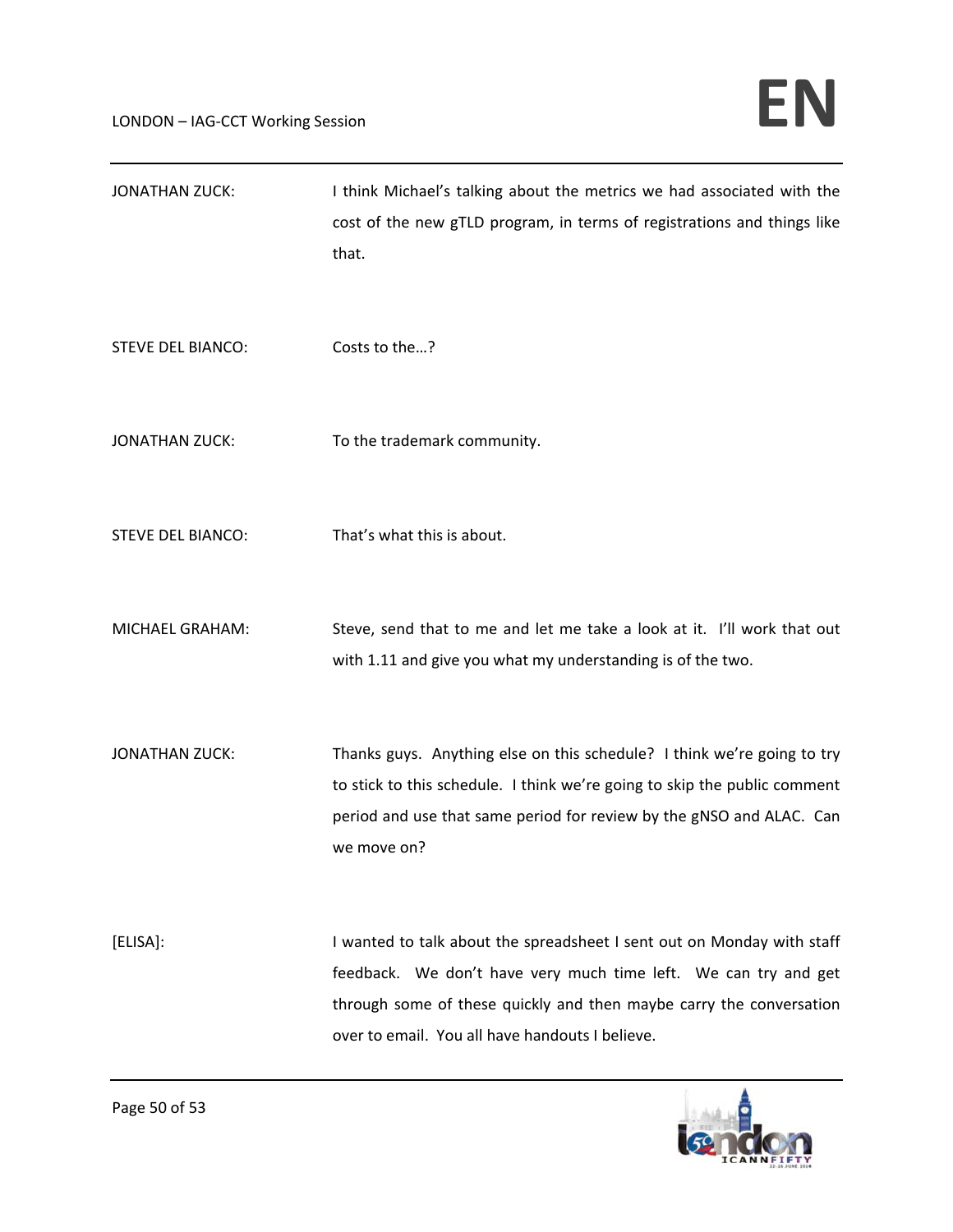JONATHAN ZUCK: Look for the number one in the first column, upper left-hand corner. That's where it starts. One page, front and back.

[ELISA]: It's a little tough to read on the screen but thankfully you have your printout there. For those of you who are remote, I emailed this to you on Monday. Just to go through this quickly, Jonathan asked me to propose categories for each of these proposed metrics, and then do a bit of an evaluation. I basically went through it, and some of them are more clear. Some of them I think we could argue could possibly fall into two categories.

> We only have about five minutes left, so I'm not sure how you'd like to go through this. I could give you a quick summary? Go ahead Jonathan.

JONATHAN ZUCK: We probably won't be able to go through this in detail in the next four minutes. I thank you for your work on this, Elisa. I think it's good work. I read through this and thought that a lot of what you wrote here was sensible. I think what I want to do is put this back in the hands of the proposers.

> Christa, there are several of these that you proposed, and there are some comments about the causal relationship between some of these things, that I'd like you to take some time thinking about, rather than us trying to do this in four minutes. The same for Christopher. Let's just try to refine these. Ron is not even here to defend himself. I'll deal with

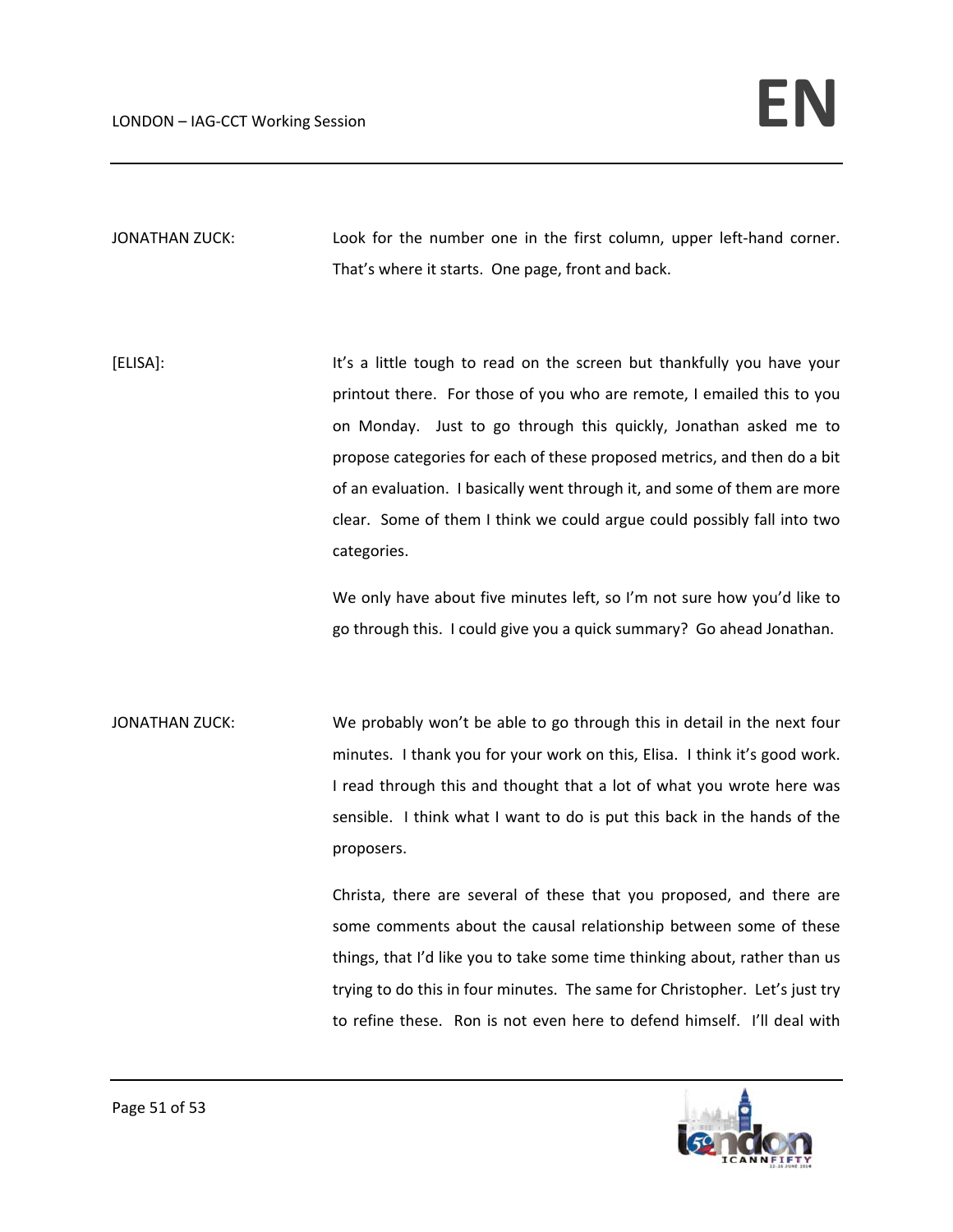him later. He's over with the NomCom right now trying to do the Lord's work!

The ones at the very bottom are ones that we agreed to on the call together. The others, I think, if you guys could respond to them independently, via the list, let's not wait until the next call. If you could give feedback on this spreadsheet that would really be helpful. Is that okay, Christopher?

CHRISTOPHER WILKINSON: Yes, that's fine. However, I would like to thank staff for producing the printout, because the detail was such that it was rather difficult to absorb on the screen. Since I've got the floor, my main point is not that it shouldn't be in the economic study  $-1$  can see the professional economic point about doing that through a study – my point is timing.

> I think some of these aspects are quite critical in the short‐term, and I don't want to postpone, unnecessarily, an appreciation by ICANN as to what they should do about it.

JONATHAN ZUCK: Yes. Again, we are very short on time. Christopher, I know you've expressed a real interest in the signaling benefits of this effort. I'm sympathetic to that, but I also feel that that's outside our remit, in large measure; to be trying to dictate how individual registries operate – even though we are making some value judgments on some issues. I think we're looking generally to see…